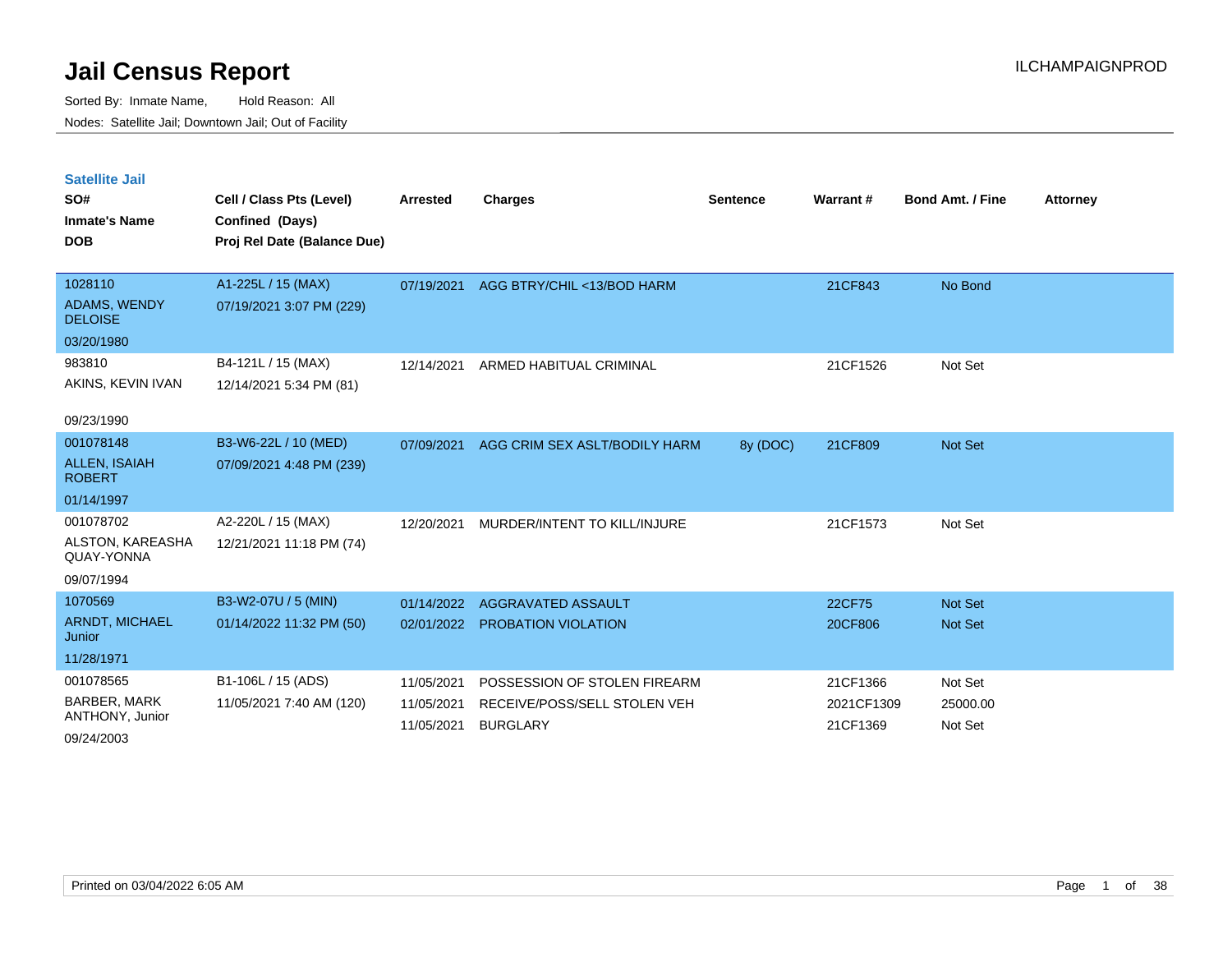| SO#                                      | Cell / Class Pts (Level)                   | <b>Arrested</b> | <b>Charges</b>                         | <b>Sentence</b> | <b>Warrant#</b> | Bond Amt. / Fine | <b>Attorney</b> |
|------------------------------------------|--------------------------------------------|-----------------|----------------------------------------|-----------------|-----------------|------------------|-----------------|
| <b>Inmate's Name</b>                     | Confined (Days)                            |                 |                                        |                 |                 |                  |                 |
| <b>DOB</b>                               | Proj Rel Date (Balance Due)                |                 |                                        |                 |                 |                  |                 |
|                                          |                                            |                 |                                        |                 |                 |                  |                 |
| 518851                                   | B1-105U / 10 (MED)                         | 01/11/2022      | FELON POSS/USE WEAPON/FIREARM          |                 | 20CF361         | 15000.00         |                 |
| <b>MASSIE</b>                            | BARKER, ALEXANDER  01/11/2022 2:37 PM (53) | 01/11/2022      | POSS AMT CON SUB EXCEPT(A)/(D)         |                 | 2020CF863       | 15000.00         |                 |
|                                          |                                            | 01/11/2022      | <b>BAD CHK/OBTAIN CON PROP/&gt;150</b> |                 | 20CF192         | 15000.00         |                 |
| 09/24/1986                               |                                            | 01/11/2022      | <b>BAD CHK/OBTAIN CON PROP/&gt;150</b> |                 | 19CF1686        | 15000.00         |                 |
|                                          |                                            | 01/11/2022      | METH DELIVERY/15<100 GRAMS             | 20y (DOC)       | 20CF1383        | No Bond          |                 |
|                                          |                                            | 01/11/2022      | DRIVING ON REVOKED LICENSE             |                 | 2020TR16539     | 1500.00          |                 |
|                                          |                                            | 01/11/2022      | OBSTRUCTING IDENTIFICATION             |                 | 2020CM222       | 1500.00          |                 |
| 001078891                                | A3-111L / 10 (MED)                         | 02/28/2022      | AGGRAVATED BATTERY                     |                 | 22CF242         | Not Set          |                 |
| BARR, JOHN D                             | 02/28/2022 6:38 PM (5)                     | 02/28/2022      | <b>WARRANT OUT OF COUNTY</b>           |                 | 21-725          | 5000.00          |                 |
| 01/25/1995                               |                                            |                 |                                        |                 |                 |                  |                 |
| 969121                                   | A4-206L / 15 (MAX)                         | 11/25/2021      | <b>CRIM TRESPASS TO RESIDENCE</b>      |                 | 21CF1444        | Not Set          |                 |
| <b>BECKLEY, ANTHONY</b>                  | 11/25/2021 7:16 PM (100)                   |                 |                                        |                 |                 |                  |                 |
| <b>PATRICK</b>                           |                                            |                 |                                        |                 |                 |                  |                 |
| 06/30/1989                               |                                            |                 |                                        |                 |                 |                  |                 |
| 33993                                    | A3-114L / 10 (MED)                         | 06/14/2021      | POSSESSING A CONTROLLED SUBSTANC       |                 | 21CF657         | Not Set          |                 |
| <b>BOOKER, STEPHON</b><br><b>MONTELL</b> | 06/14/2021 7:42 PM (264)                   | 06/14/2021      | AGGRAVATED DOMESTIC BATTERY            |                 | 21CF688         | Not Set          |                 |
| 06/11/1971                               |                                            | 06/14/2021      | <b>PAROLE REVOCATION</b>               |                 | CH2103612       | No Bond          |                 |
| 517915                                   | B3-W1-01U / 5 (MIN)                        | 08/03/2021      | <b>BURGLARY</b>                        |                 | 21CF289         | 20000.00         |                 |
| <b>BOXLEY, CHARLES</b>                   | 08/03/2021 2:18 PM (214)                   |                 |                                        |                 |                 |                  |                 |
| <b>OMAR</b>                              |                                            | 08/03/2021      | <b>BURGLARY</b>                        |                 | 21CF679         | 20000.00         |                 |
| 01/10/1985                               |                                            | 08/03/2021      | FORGERY/ISSUE/DELIVER DOCUMENT         |                 |                 | No Bond          |                 |
| 923208                                   | B3-W3-12L / 10 (MED)                       | 01/22/2022      | CRIM TRES TO RES/PERS PRESENT          |                 | 22CF92          | Not Set          |                 |
| BREADY, ANDREW<br><b>NICHOLAS</b>        | 01/22/2022 7:43 PM (42)                    |                 |                                        |                 |                 |                  |                 |
| 06/08/1988                               |                                            |                 |                                        |                 |                 |                  |                 |
| 001078880                                | A3-211U / 15 (ADS)                         | 02/25/2022      | PAROLE REVOCATION                      |                 | HN-2200660      | No Bond          |                 |
| <b>BROACH, CAREU</b>                     | 02/25/2022 3:58 PM (8)                     | 02/25/2022      | ARMED VIOLENCE/CATEGORY I              |                 | 22CF237         | <b>Not Set</b>   |                 |
| 02/27/2003                               |                                            | 02/25/2022      | AGG DISCHARGE FIREARM/BLDG/SCH         |                 | 22600096201     | No Bond          |                 |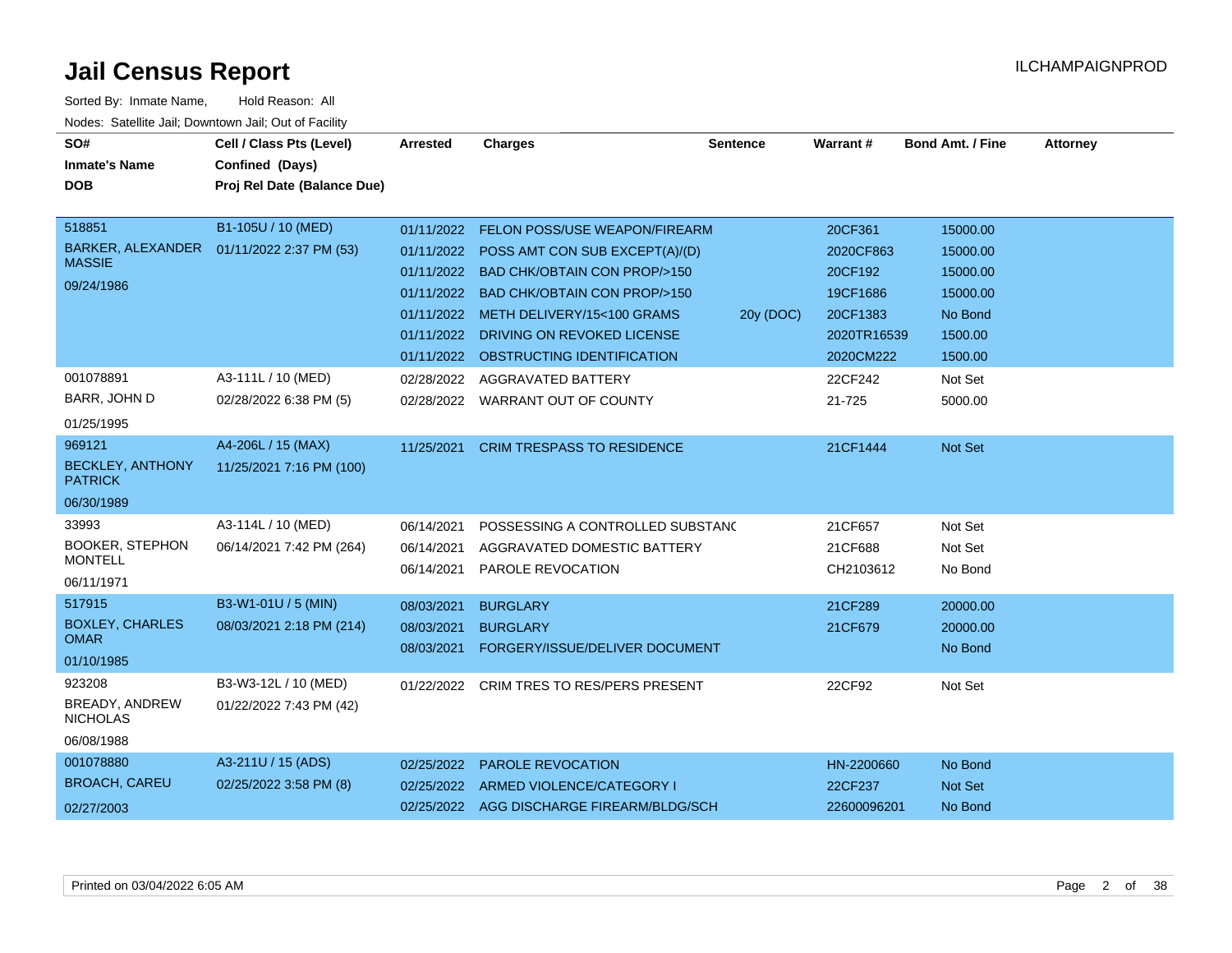Sorted By: Inmate Name, Hold Reason: All Nodes: Satellite Jail; Downtown Jail; Out of Facility

| SO#                                          | Cell / Class Pts (Level)    | <b>Arrested</b>   | <b>Charges</b>                              | <b>Sentence</b> | Warrant#   | <b>Bond Amt. / Fine</b> | <b>Attorney</b> |
|----------------------------------------------|-----------------------------|-------------------|---------------------------------------------|-----------------|------------|-------------------------|-----------------|
| <b>Inmate's Name</b>                         | Confined (Days)             |                   |                                             |                 |            |                         |                 |
| <b>DOB</b>                                   | Proj Rel Date (Balance Due) |                   |                                             |                 |            |                         |                 |
|                                              |                             |                   |                                             |                 |            |                         |                 |
| 61675                                        | B1-202L / 10 (MED)          |                   | 02/10/2022 AGG DISCHARGE FIREARM/OCC BLDG   |                 | 20CF374    | 100000.00               |                 |
| <b>BROWN, ANTONIO</b><br><b>BURNETT</b>      | 02/10/2022 3:28 PM (23)     |                   |                                             |                 |            |                         |                 |
| 03/04/1983                                   |                             |                   |                                             |                 |            |                         |                 |
| 1018137                                      | A2-222U / 5 (ADS)           |                   | 02/23/2022 POSSESSING A CONTROLLED SUBSTANC |                 | 20 CF 1009 | No Bond                 |                 |
| <b>BROWN, ASHLEY</b><br>SHAUNTRELL           | 02/23/2022 3:25 PM (10)     |                   |                                             |                 |            |                         |                 |
| 09/08/1993                                   | 3/24/2022 (0.00)            |                   |                                             |                 |            |                         |                 |
| 001078008                                    | A4-207U / 15 (ADS)          |                   | 02/15/2022 AGG BATTERY/DISCHARGE FIREARM    |                 | 21CF1090   | 500000.00               |                 |
| <b>BROWN, CODY</b><br><b>RUSSELL</b>         | 02/15/2022 9:17 AM (18)     |                   |                                             |                 |            |                         |                 |
| 02/15/2004                                   |                             |                   |                                             |                 |            |                         |                 |
| 51247                                        | B1-202U / 10 (MED)          | 04/15/2021        | FELON POSS/USE WEAPON/FIREARM               |                 | 21CF411    | Not Set                 |                 |
| <b>BROWN, DANTE</b><br><b>MAURICE</b>        | 04/15/2021 6:24 PM (324)    |                   |                                             |                 |            |                         |                 |
| 04/19/1979                                   |                             |                   |                                             |                 |            |                         |                 |
| 990921                                       | B4-122L / 15 (MAX)          | 01/20/2022        | MFG/DEL 1<15 GR COCAINE/ANLG                |                 | 19CF369    | 25000.00                |                 |
| <b>BROWN, QUINTIN</b><br><b>MARSHAUN</b>     | 01/20/2022 7:19 PM (44)     |                   | 01/20/2022 ARMED HABITUAL CRIMINAL          |                 | 21CF935    | 750000.00               |                 |
| 09/26/1991                                   |                             |                   |                                             |                 |            |                         |                 |
| 29957                                        | B4-222L / 15 (MAX)          | 11/13/2021        | FELON POSS/USE WEAPON/FIREARM               |                 | 21CF1390   | Not Set                 |                 |
| BROWN, RODNEY<br>LOUIS                       | 11/13/2021 8:57 PM (112)    | 11/13/2021        | AGG CRIM SX AB/>5 YR OLDER VIC              |                 | 2019CF0718 | 250000.00               |                 |
| 01/07/1968                                   |                             |                   |                                             |                 |            |                         |                 |
| 981645                                       | B4-224L / 15 (MAX)          | 01/27/2022 MURDER |                                             |                 | 22CF114    | 1000000.00              |                 |
| <b>BRUMFIELD.</b><br><b>JONATHAN EZEKEIL</b> | 01/27/2022 8:15 PM (37)     |                   |                                             |                 |            |                         |                 |
| 08/03/1989                                   |                             |                   |                                             |                 |            |                         |                 |
| 001078739                                    | A2-122L / 5 (ADS)           | 01/05/2022        | <b>CRIMINAL TRESPASS BUILDING</b>           |                 | 2020CM392  | 1000.00                 |                 |
| BRYANT, JUDITH ANN                           | 01/05/2022 6:36 PM (59)     |                   |                                             |                 |            |                         |                 |

10/22/1957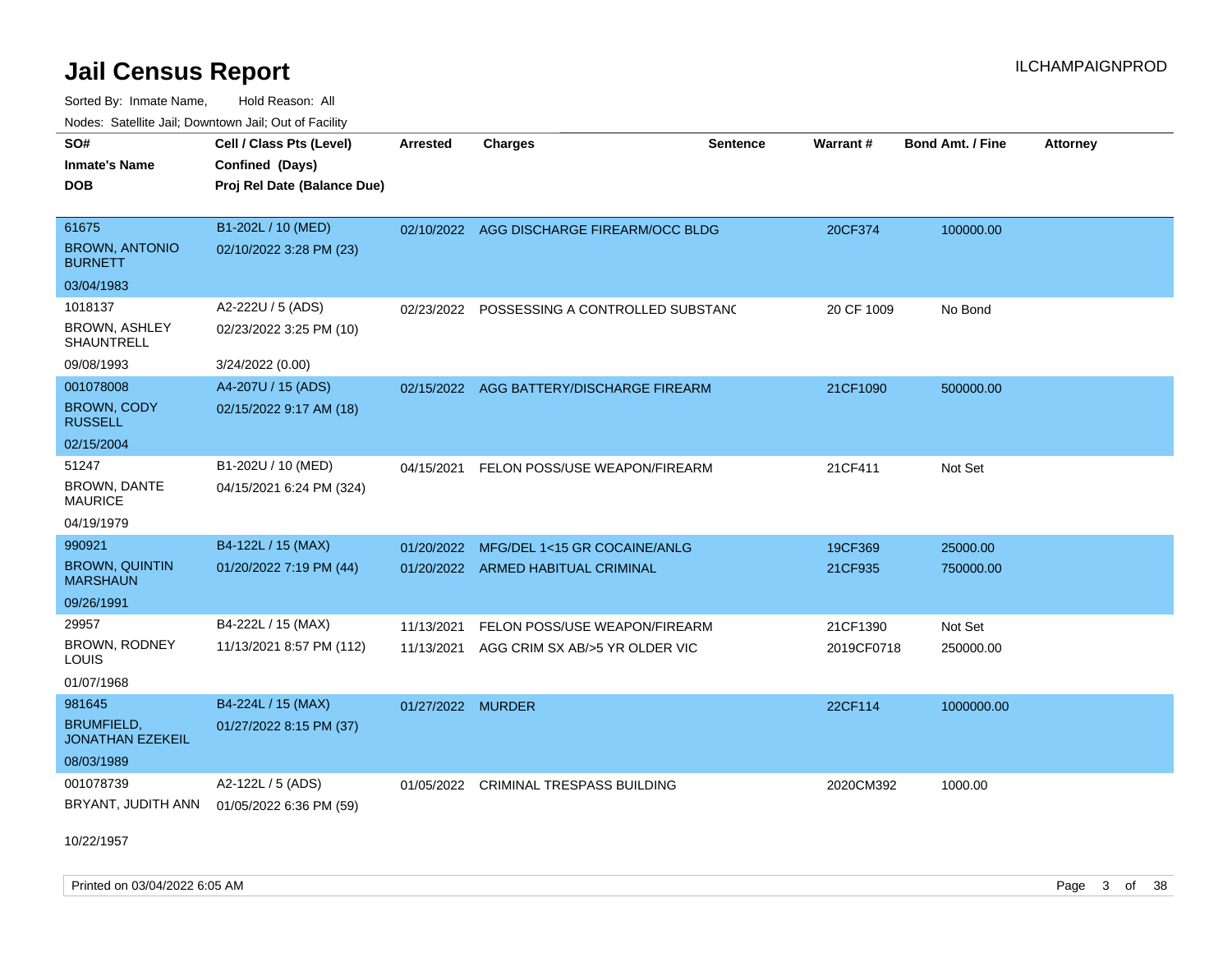Sorted By: Inmate Name, Hold Reason: All Nodes: Satellite Jail; Downtown Jail; Out of Facility

| ivouss. Satellite Jali, Downtown Jali, Out of Facility |                                             |                 |                                         |                 |            |                         |                 |
|--------------------------------------------------------|---------------------------------------------|-----------------|-----------------------------------------|-----------------|------------|-------------------------|-----------------|
| SO#                                                    | Cell / Class Pts (Level)                    | <b>Arrested</b> | <b>Charges</b>                          | <b>Sentence</b> | Warrant#   | <b>Bond Amt. / Fine</b> | <b>Attorney</b> |
| Inmate's Name                                          | Confined (Days)                             |                 |                                         |                 |            |                         |                 |
| <b>DOB</b>                                             | Proj Rel Date (Balance Due)                 |                 |                                         |                 |            |                         |                 |
|                                                        |                                             |                 |                                         |                 |            |                         |                 |
| 001078361                                              | BOOKH-7                                     |                 | 03/03/2022 AGG BATTERY/PEACE OFFICER    |                 | 2022CFAWOW | No Bond                 |                 |
| <b>BUFORD, DESHAWN</b><br><b>MICHAEL</b>               | 03/03/2022 9:31 AM (2)                      |                 |                                         |                 |            |                         |                 |
| 12/23/1997                                             |                                             |                 |                                         |                 |            |                         |                 |
| 1047579                                                | A2-223U / 10 (ADS)                          |                 | 02/24/2022 ARMED ROBBERY/NO FIREARM     |                 | 22CF232    | Not Set                 |                 |
| BUTLER, TAMYRA<br><b>COSHAWN</b>                       | 02/24/2022 5:40 AM (9)                      |                 |                                         |                 |            |                         |                 |
| 07/06/1988                                             |                                             |                 |                                         |                 |            |                         |                 |
| 001078900                                              | A3-116L / 15 (MAX)                          |                 | 03/02/2022 MURDER/INTENT TO KILL/INJURE |                 | 22CF252    | Not Set                 |                 |
| <b>BYRD, ANDREW</b><br><b>DARNELL</b>                  | 03/02/2022 11:59 PM (3)                     |                 |                                         |                 |            |                         |                 |
| 12/30/2003                                             |                                             |                 |                                         |                 |            |                         |                 |
| 001077954                                              | B3-W7-28L / 10 (MED)                        | 12/21/2021      | <b>RESIDENTIAL BURGLARY</b>             |                 | 21CF1570   | Not Set                 |                 |
|                                                        | CALKINS, STEVEN RAY 12/21/2021 6:35 AM (74) |                 |                                         |                 |            |                         |                 |
|                                                        |                                             |                 |                                         |                 |            |                         |                 |
| 01/01/1992                                             |                                             |                 |                                         |                 |            |                         |                 |
| 39474                                                  | B1-101U / 10 (ADS)                          | 07/06/2021      | MFG/DEL 15<100 GR HEROIN/ANLG           |                 | 21CF792    | <b>Not Set</b>          |                 |
| CAMPBELL, AARON<br>JACOB                               | 07/06/2021 11:56 PM (242)                   |                 |                                         |                 |            |                         |                 |
| 07/18/1974                                             |                                             |                 |                                         |                 |            |                         |                 |
| 1060436                                                | B1-106U / 10 (MED)                          | 01/06/2022      | AGGRAVATED UNLAWFUL RESTRAINT           |                 | 22CF29     | Not Set                 |                 |
| CARTER, DERESHEO<br>DEWAYNE                            | 01/06/2022 8:43 PM (58)                     |                 | 01/06/2022 FELON ESCAPE/PEACE OFFICER   |                 | 22CF28     | Not Set                 |                 |
| 09/10/1991                                             |                                             |                 |                                         |                 |            |                         |                 |
| 001077353                                              | B1-104U / 15 (MAX)                          | 02/12/2022      | FELON POSS/USE WEAPON/FIREARM           |                 | 22CF173    | No Bond                 |                 |
| CARTER, JAMES<br>IVORY                                 | 02/13/2022 1:19 AM (20)                     |                 | 02/12/2022 ALCOHOL SALES - MINOR 19-20  |                 | 2020OV127  | 1000.00                 |                 |
| 08/12/2000                                             |                                             |                 |                                         |                 |            |                         |                 |
| 1029088                                                | B1-201U / 10 (MED)                          | 12/21/2021      | FELON POSS/USE FIREARM PRIOR            |                 | 21CF1338   | 250000.00               |                 |
| CHAPPLE, MALIK<br><b>BIANCO</b>                        | 12/22/2021 10:02 AM (73)                    |                 |                                         |                 |            |                         |                 |
| 10/25/1994                                             |                                             |                 |                                         |                 |            |                         |                 |

Printed on 03/04/2022 6:05 AM Page 4 of 38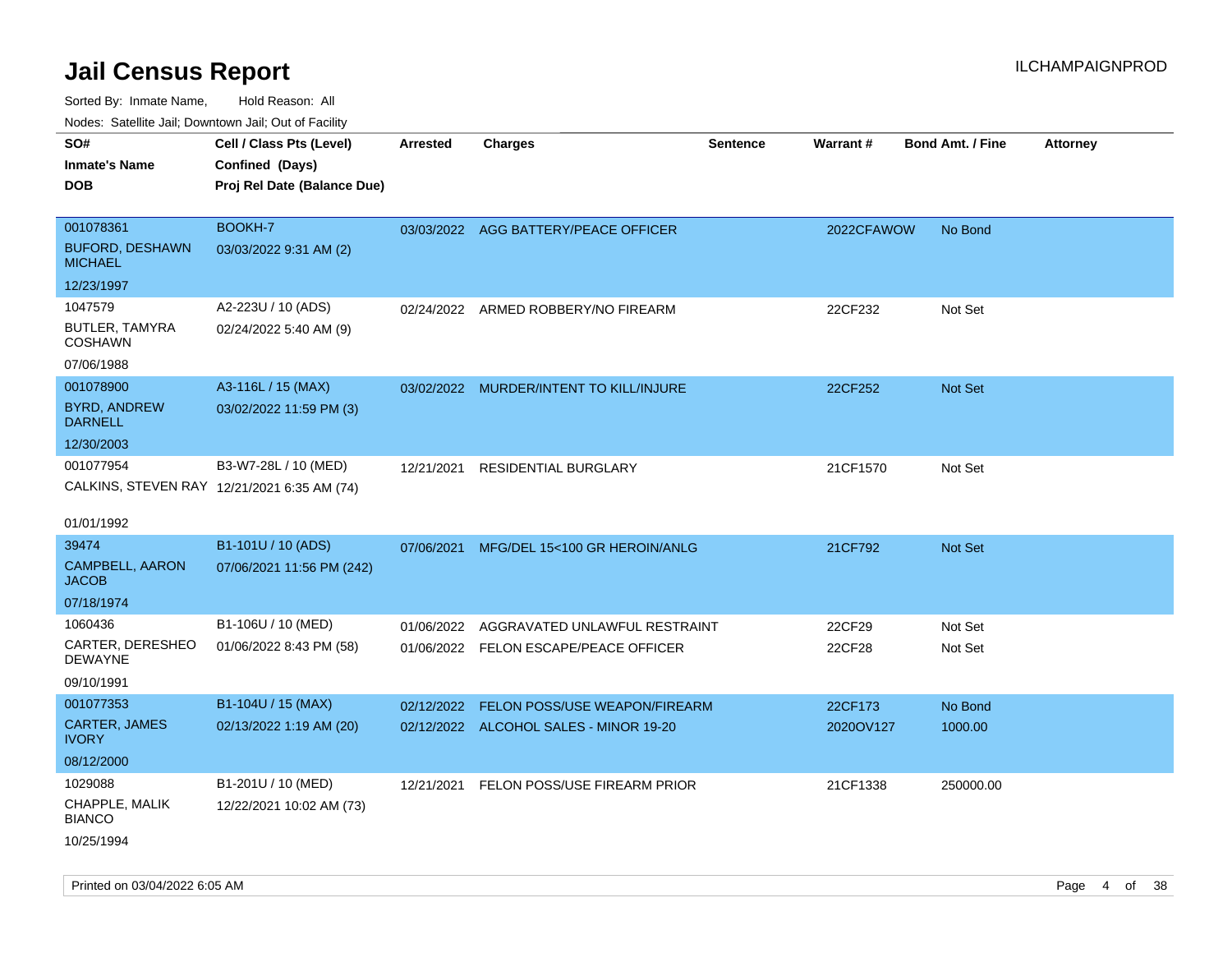Sorted By: Inmate Name, Hold Reason: All Nodes: Satellite Jail; Downtown Jail; Out of Facility

| SO#<br><b>Inmate's Name</b><br><b>DOB</b>           | Cell / Class Pts (Level)<br>Confined (Days)<br>Proj Rel Date (Balance Due) | Arrested                               | <b>Charges</b>                                                                              | <b>Sentence</b> | <b>Warrant#</b>                  | <b>Bond Amt. / Fine</b>                            | <b>Attorney</b> |
|-----------------------------------------------------|----------------------------------------------------------------------------|----------------------------------------|---------------------------------------------------------------------------------------------|-----------------|----------------------------------|----------------------------------------------------|-----------------|
| 001078812<br><b>COBB, SINTRAE</b><br><b>SANCHEZ</b> | B1-206U / 15 (MAX)<br>02/01/2022 8:33 PM (32)                              |                                        | 02/01/2022 ARMED ROBBERY/ARMED W/FIREARM                                                    |                 | 22CF145                          | Not Set                                            |                 |
| 07/05/2002                                          |                                                                            |                                        |                                                                                             |                 |                                  |                                                    |                 |
| 001077485<br>COLBERT, ARIEANA<br><b>FELICIA</b>     | A1-227U / 15 (MAX)<br>12/21/2021 2:08 PM (74)                              | 12/21/2021                             | MURDER/INTENT TO KILL/INJURE                                                                |                 | 2021CF1282                       | 1000000.00                                         |                 |
| 12/13/2000                                          |                                                                            |                                        |                                                                                             |                 |                                  |                                                    |                 |
| 34805                                               | B4-227U / 15 (MAX)<br>CONERLY, KIN JOSEPH 10/01/2021 1:53 AM (155)         | 10/01/2021<br>10/01/2021<br>10/06/2021 | <b>DOMESTIC BATTERY</b><br><b>ARMED HABITUAL CRIMINAL</b><br>POSS STOLEN VEHICLE > \$25,000 |                 | 21CF1183<br>21CF1184<br>19CF1786 | <b>Not Set</b><br><b>Not Set</b><br><b>Not Set</b> |                 |
| 11/16/1971                                          |                                                                            |                                        |                                                                                             |                 |                                  |                                                    |                 |
| 1074319                                             | B1-104L / 15 (MAX)                                                         | 10/12/2021                             | AGGRAVATED CRUELTY TO ANIMALS                                                               |                 | 21CF1238                         | Not Set                                            |                 |
| CRAIG, DAVUCCI<br><b>DAVION</b>                     | 10/12/2021 11:36 AM (144)                                                  | 10/14/2021                             | MURDER                                                                                      |                 | 21CF1239                         | Not Set                                            |                 |
| 08/02/2001                                          |                                                                            |                                        |                                                                                             |                 |                                  |                                                    |                 |
| 001078832                                           | B1-201L / 10 (MED)                                                         | 02/10/2022                             | FELON POSS/USE WEAPON/FIREARM                                                               | 3y (DOC)        | 21CF350                          | No Bond                                            |                 |
| CRAWFORD,<br><b>LAMARKUS LAVELL</b>                 | 02/10/2022 2:32 PM (23)                                                    |                                        |                                                                                             |                 |                                  |                                                    |                 |
| 07/04/1989                                          |                                                                            |                                        |                                                                                             |                 |                                  |                                                    |                 |
| 001077549                                           | B2-T3-10L / 10 (SPH)                                                       | 12/22/2020                             | PRED CRIM SEX ASLT/VICTIM <13                                                               |                 | 2020CF1469                       | Not Set                                            |                 |
| CRISTOBAL-MATEO,<br><b>CRISTOBAL</b>                | 12/22/2020 1:17 PM (438)                                                   |                                        |                                                                                             |                 |                                  |                                                    |                 |
| 12/02/1988                                          |                                                                            |                                        |                                                                                             |                 |                                  |                                                    |                 |
| 988538                                              | B3-W7-27U / 10 (MED)                                                       | 12/21/2021                             | AGGRAVATED DOMESTIC BATTERY                                                                 |                 | 21CF1564                         | <b>Not Set</b>                                     |                 |
| DAVIDSON, HARLEY<br><b>KYLE SCOTT</b>               | 12/21/2021 5:45 AM (74)                                                    |                                        |                                                                                             |                 |                                  |                                                    |                 |
| 08/05/1990                                          | 4/18/2022 (0.00)                                                           |                                        |                                                                                             |                 |                                  |                                                    |                 |
| 1023587                                             | A4-105U / 15 (MAX)                                                         | 09/24/2021                             | MFG/DEL CANNABIS/2.5-10 GRAMS                                                               |                 | 21CF1155                         | Not Set                                            |                 |
| DAVIS, MARTIN<br><b>DENNIS</b>                      | 09/24/2021 9:38 PM (162)                                                   | 09/24/2021                             | ARMED HABITUAL CRIMINAL                                                                     |                 | 2021-CF681                       | 500000.00                                          |                 |
|                                                     |                                                                            |                                        |                                                                                             |                 |                                  |                                                    |                 |

12/02/1994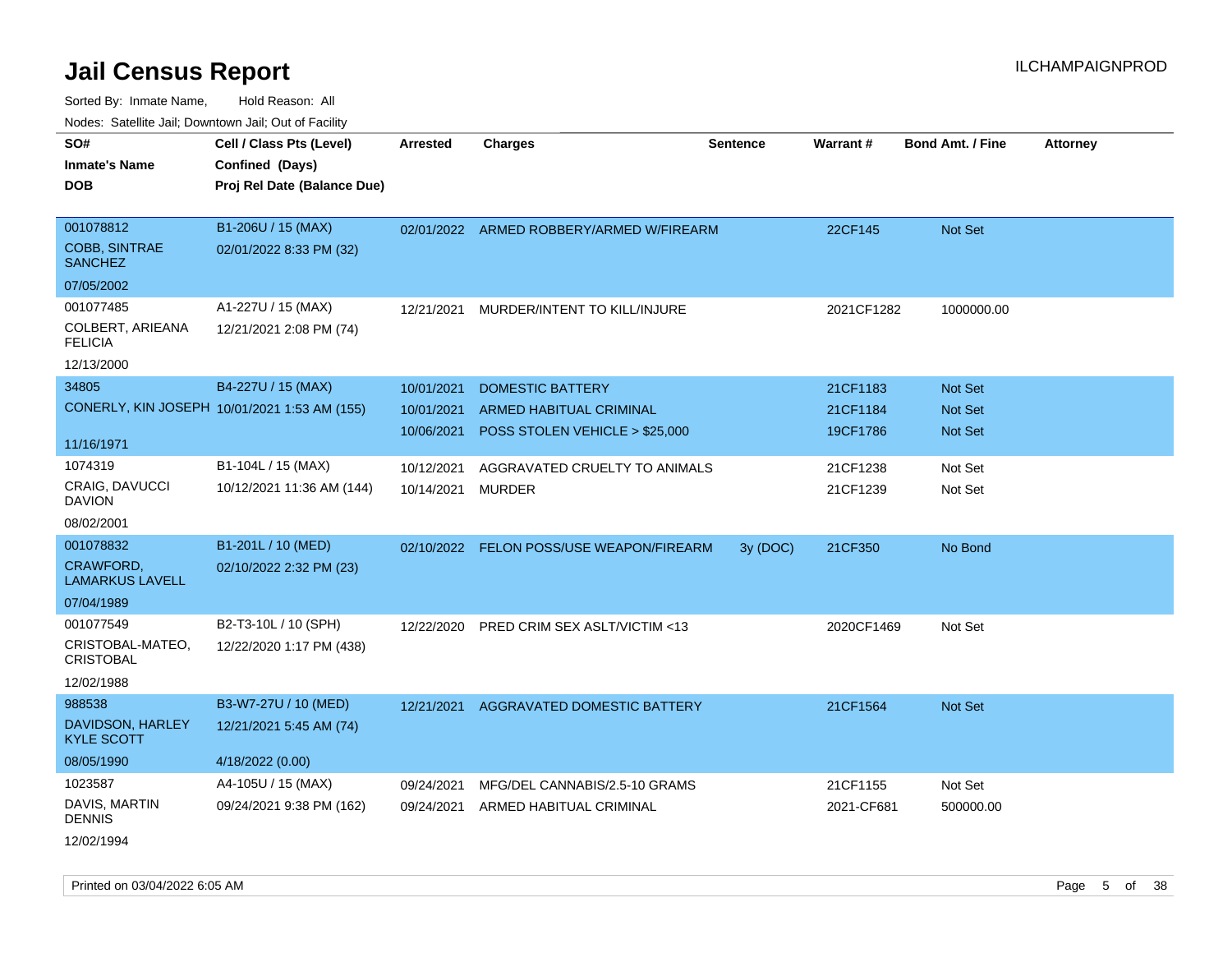| SO#<br><b>Inmate's Name</b><br><b>DOB</b> | Cell / Class Pts (Level)<br>Confined (Days)<br>Proj Rel Date (Balance Due) | <b>Arrested</b>          | <b>Charges</b>                             | <b>Sentence</b> | Warrant#             | <b>Bond Amt. / Fine</b> | <b>Attorney</b> |
|-------------------------------------------|----------------------------------------------------------------------------|--------------------------|--------------------------------------------|-----------------|----------------------|-------------------------|-----------------|
| 001078538<br><b>DAWKINS, LEN</b>          | A4-107L / 10 (MED)<br>10/26/2021 8:18 PM (130)                             | 10/26/2021               | <b>CRIM SEX ASSAULT/FORCE</b>              |                 | 21CF1301             | Not Set                 |                 |
| 03/23/1987                                |                                                                            |                          |                                            |                 |                      |                         |                 |
| 56972<br>DAY, DANIEL JOSEPH               | B3-W8-32L / 10 (MED)<br>08/30/2021 3:07 PM (187)                           | 08/30/2021<br>09/04/2021 | POSS STOLEN VEHICLE > \$25,000<br>BURGLARY |                 | 21CF1044<br>21CF1054 | Not Set<br>Not Set      |                 |
| 10/16/1982                                |                                                                            |                          |                                            |                 |                      |                         |                 |
| 64070                                     | A3-112L / 10 (ADS)                                                         | 02/18/2022 BURGLARY      |                                            |                 | 21CF1176             | 20000.00                |                 |
| DECKER, ANTHONY V                         | 02/18/2022 6:52 PM (15)                                                    |                          | 02/18/2022 POSSESSION OF METH<5 GRAMS      |                 | 21CF1205             | 15000.00                |                 |
| 11/27/1982                                |                                                                            |                          |                                            |                 |                      |                         |                 |
| 64463                                     | B4-226L / 15 (MAX)                                                         | 02/11/2022               | AGG DUI/3/BAC 0.16+                        | 14m (DOC)       | 21CF676              | No Bond                 |                 |
| DOOLEY, CALVIN<br><b>DARWOOD</b>          | 02/11/2022 11:24 AM (22)                                                   |                          | 02/11/2022 AGG DUI/3/BAC 0.16+             | 18m (DOC)       | 20CF1326             | No Bond                 |                 |
| 05/13/1982                                |                                                                            |                          |                                            |                 |                      |                         |                 |
| 1024895                                   | B1-107U / 10 (MED)                                                         | 12/15/2021               | MFG/DEL 100<400 GR COCA/ANLG               |                 | 21CF1535             | Not Set                 |                 |
| <b>EDWARDS, GEORGE</b><br><b>CORTEZ</b>   | 12/15/2021 12:26 PM (80)                                                   |                          | 12/15/2021 AGGRAVATED BATTERY              |                 | 21CF1536             | Not Set                 |                 |
| 06/19/1994                                |                                                                            |                          |                                            |                 |                      |                         |                 |
| 1074720                                   | B2-T4-13U / 15 (SPH)                                                       | 01/19/2022               | PRED CRIM SEX ASLT/VICTIM <13              |                 | 21CF1414             | 500000.00               |                 |
| ELVIR-REYES, JORGE<br>LEONARDO            | 01/19/2022 1:43 PM (45)                                                    |                          |                                            |                 |                      |                         |                 |
| 06/03/1988                                |                                                                            |                          |                                            |                 |                      |                         |                 |
| 43977                                     | B2-T1-02L / 5 (SPH)                                                        | 12/20/2021               | AGG FLEEING POLICE/21 MPH OVER             |                 | 21CF1566             | Not Set                 |                 |
| <b>EMKES, DOUGLAS</b><br><b>ALAN</b>      | 12/20/2021 9:59 AM (75)                                                    | 12/20/2021               | PAROLE REVOCATION                          |                 |                      | No Bond                 |                 |
| 06/08/1959                                |                                                                            |                          |                                            |                 |                      |                         |                 |
| 987328                                    | A2-123L / 10 (MED)                                                         | 12/11/2021               | AGG ASLT PEACE OFF/FIRE/ER WRK             |                 | 21CF1515             | Not Set                 |                 |
| ERVIN, DEIDRA ANN<br><b>RUTH</b>          | 12/11/2021 8:48 PM (84)                                                    |                          |                                            |                 |                      |                         |                 |
| 04/15/1991                                |                                                                            |                          |                                            |                 |                      |                         |                 |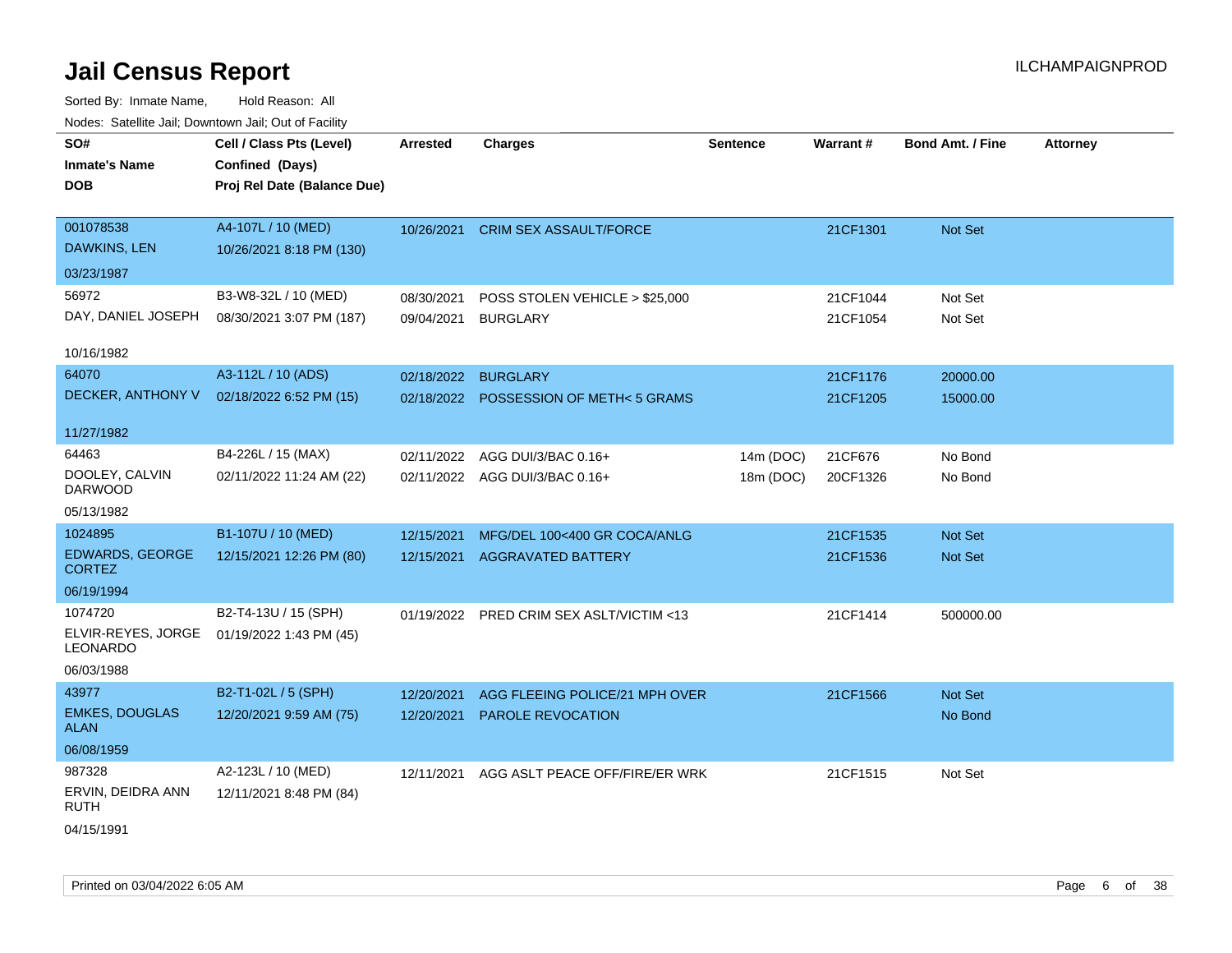| SO#<br><b>Inmate's Name</b><br><b>DOB</b> | Cell / Class Pts (Level)<br>Confined (Days)<br>Proj Rel Date (Balance Due) | <b>Arrested</b>   | <b>Charges</b>                            | <b>Sentence</b> | <b>Warrant#</b> | <b>Bond Amt. / Fine</b> | <b>Attorney</b>                 |
|-------------------------------------------|----------------------------------------------------------------------------|-------------------|-------------------------------------------|-----------------|-----------------|-------------------------|---------------------------------|
| 1026175                                   | B4-127U / 10 (MED)                                                         |                   | 02/06/2022 FELON FAIL/RETURN FRM FURLOUGH |                 | 21CF1554        | No Bond                 |                                 |
| FALCONER, AVERY                           | 02/06/2022 4:49 AM (27)                                                    |                   | 02/06/2022 CITY OV ARREST                 |                 | 2021-OV-65      | 1000.00                 |                                 |
| <b>FOX</b>                                |                                                                            |                   | 02/07/2022 MFG/DEL 1<15 GR COCAINE/ANLG   | 6y (DOC)        | 2019CF1617      | No Bond                 |                                 |
| 04/07/1989                                |                                                                            |                   |                                           |                 |                 |                         |                                 |
| 527081                                    | B3-W5-20L / 10 (MED)                                                       | 09/06/2021        | ARSON/REAL/PERSONAL PROP>\$150            |                 | 2021 CF 797     | 25000.00                |                                 |
| FERGUSON,<br><b>CHRISTOPHER</b>           | 09/06/2021 1:18 PM (180)                                                   |                   |                                           |                 |                 |                         |                                 |
| 12/21/1981                                |                                                                            |                   |                                           |                 |                 |                         |                                 |
| 962759                                    | B2-T1-01U / 15 (SPH)                                                       | 07/16/2021        | <b>METH DELIVERY&lt;5 GRAMS</b>           |                 | 21CF833         | Not Set                 |                                 |
| FINLEY, KEVIN DANTE                       | 07/16/2021 9:44 PM (232)                                                   |                   | 07/29/2021 AGG CRIM SEX ASSAULT/FELONY    |                 | 21CF891         | No Bond                 |                                 |
|                                           |                                                                            |                   |                                           |                 |                 |                         |                                 |
| 12/28/1988<br>1039744                     | B4-122U / 15 (MAX)                                                         |                   |                                           |                 | 20CF959         |                         |                                 |
| FONVILLE, TREVOY                          | 12/06/2021 10:52 AM (89)                                                   | 12/06/2021 MURDER |                                           |                 |                 | 1000000.00              |                                 |
| <b>JERMAINE</b>                           |                                                                            |                   |                                           |                 |                 |                         |                                 |
| 01/13/1996                                |                                                                            |                   |                                           |                 |                 |                         |                                 |
| 001078863                                 | A3-216U / 15 (ADS)                                                         |                   | 02/19/2022 POSSESSION OF STOLEN FIREARM   |                 | 22CF203         | Not Set                 |                                 |
| FOSTER, JOHN<br><b>CARELL</b>             | 02/19/2022 6:01 AM (14)                                                    |                   |                                           |                 |                 |                         |                                 |
| 03/13/1981                                |                                                                            |                   |                                           |                 |                 |                         |                                 |
| 518395                                    | B2-T3-12L / 15 (SPH)                                                       |                   | 07/07/2020 CRIMINAL SEXUAL ASSAULT        |                 | 2020-CF735      | 250000.00               |                                 |
|                                           | FRANDLE, MARK RYAN 07/07/2020 3:42 PM (606)                                |                   |                                           |                 |                 |                         |                                 |
| 09/10/1985                                |                                                                            |                   |                                           |                 |                 |                         |                                 |
| 001077934                                 | A1-125L / 10 (MED)                                                         | 08/22/2021        | AGG DUI/ACCIDENT/DEATH                    |                 | 21CF1024        | Not Set                 |                                 |
| FREED, LOGAN<br><b>SUZANNE</b>            | 08/22/2021 11:45 PM (195)                                                  | 08/22/2021        | <b>DOMESTIC BATTERY</b>                   |                 | 21 CM 172       | 10000.00                |                                 |
| 08/18/1996                                |                                                                            |                   |                                           |                 |                 |                         |                                 |
| 001078290                                 | A1-224L / 10 (ADS)                                                         | 08/19/2021        | MACHINE GUN/AUTO WEAPON/VEH               |                 | 21CF1012        | Not Set                 |                                 |
| FREEMAN, ANGEL<br><b>JANILA KAY</b>       | 08/19/2021 1:26 AM (198)                                                   |                   |                                           |                 |                 |                         |                                 |
| 12/25/1995                                |                                                                            |                   |                                           |                 |                 |                         |                                 |
| Printed on 03/04/2022 6:05 AM             |                                                                            |                   |                                           |                 |                 |                         | $\overline{7}$<br>of 38<br>Page |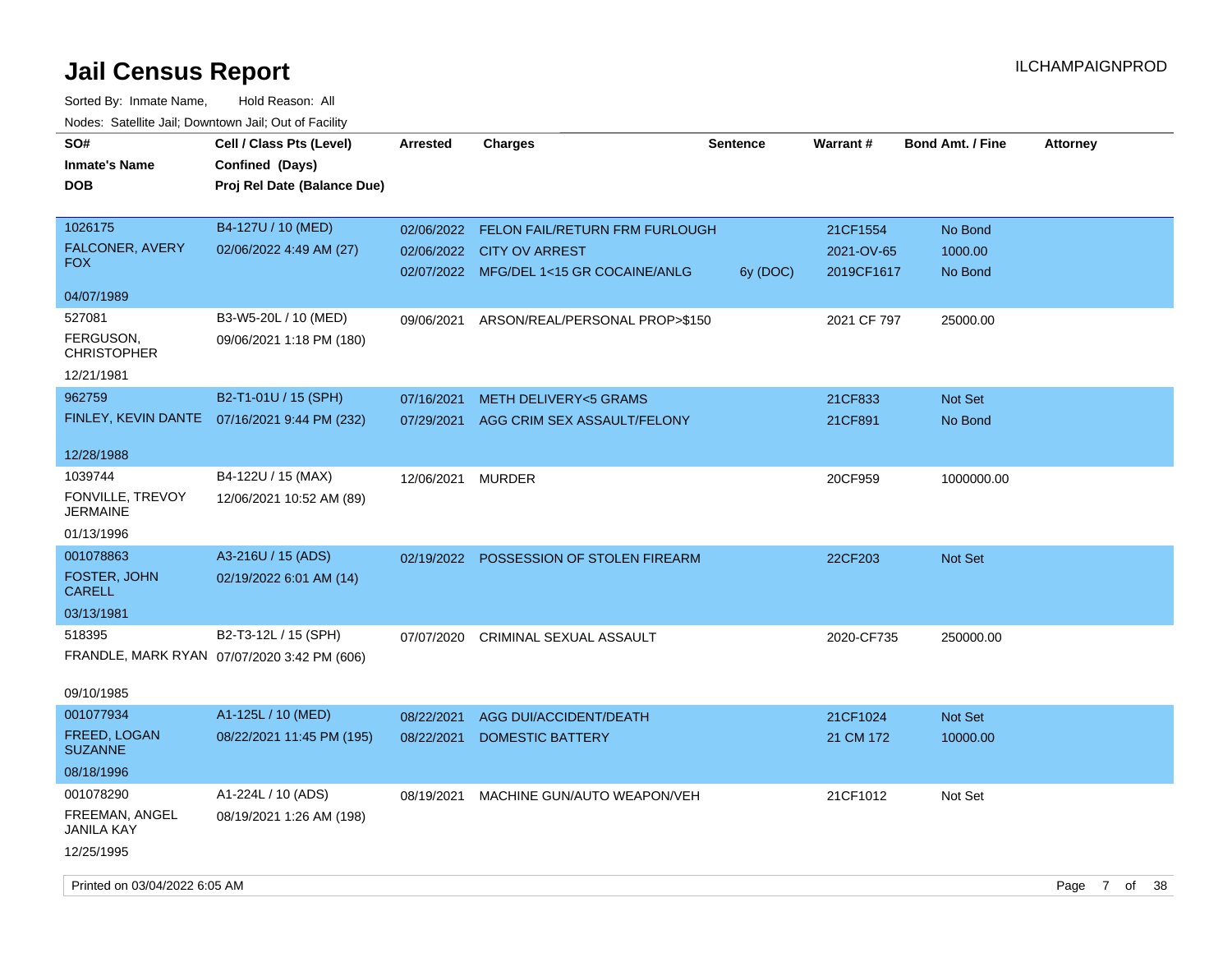| Noues. Satellite Jall, Downtown Jall, Out of Facility |                             |            |                                         |                 |              |                         |                 |
|-------------------------------------------------------|-----------------------------|------------|-----------------------------------------|-----------------|--------------|-------------------------|-----------------|
| SO#                                                   | Cell / Class Pts (Level)    | Arrested   | <b>Charges</b>                          | <b>Sentence</b> | Warrant#     | <b>Bond Amt. / Fine</b> | <b>Attorney</b> |
| <b>Inmate's Name</b>                                  | Confined (Days)             |            |                                         |                 |              |                         |                 |
| DOB                                                   | Proj Rel Date (Balance Due) |            |                                         |                 |              |                         |                 |
|                                                       |                             |            |                                         |                 |              |                         |                 |
| 591514                                                | A3-215L / 10 (ADS)          |            | 02/25/2022 AGG CRIM SEX ABUSE/VIC 13-17 |                 | 22CF230      | 100000.00               |                 |
| GAMBLE, SCOTT PAUL 02/25/2022 6:08 PM (8)             |                             |            |                                         |                 |              |                         |                 |
| 09/06/1968                                            |                             |            |                                         |                 |              |                         |                 |
| 1068917                                               | BOOKF-1 / 5 (MIN)           | 08/11/2021 | VIO ORDER/PRIOR VIO OF ORDER            |                 | 21CF965      | Not Set                 |                 |
| GARCIA, JUAN<br>CARLOS                                | 08/11/2021 9:24 PM (206)    |            |                                         |                 |              |                         |                 |
| 10/21/1997                                            |                             |            |                                         |                 |              |                         |                 |
| 001078154                                             | B4-121U / 10 (MED)          | 01/09/2022 | DRVG UNDER INFLU OF ALCOHOL             |                 | 2021 DT 182  | 5000.00                 |                 |
| <b>GENTRY, DAMON</b><br><b>LIONEL</b>                 | 01/09/2022 4:41 PM (55)     | 01/09/2022 | AGG DOMESTIC BATTERY/STRANGLE           |                 | 2021 CF 1396 | 50000.00                |                 |
| 12/25/1971                                            |                             |            |                                         |                 |              |                         |                 |
| 001078633                                             | B2-T4-15U / 25 (SPH)        | 12/01/2021 | <b>PRED CRIM SEX ASLT/VICTIM &lt;13</b> |                 | 21CF1416     | 250000.00               |                 |
| GONZALEZ-GUILLEN,<br><b>EDWARD</b>                    | 12/01/2021 12:08 PM (94)    |            |                                         |                 |              |                         |                 |
| 08/25/2002                                            |                             |            |                                         |                 |              |                         |                 |
| 001078607                                             | B4-221L / 15 (MAX)          | 11/22/2021 | FELON POSS/USE FIREARM/PAROLE           |                 | 21CF1437     | <b>Not Set</b>          |                 |
| <b>GRAY, WILLIAM</b><br>DA'VON                        | 11/22/2021 2:57 PM (103)    | 11/22/2021 | ATTEMPT (FIRST DEGREE MURDER)           |                 | 21CF1435     | <b>Not Set</b>          |                 |
| 04/18/1984                                            |                             |            |                                         |                 |              |                         |                 |
| 1069726                                               | A3-113L / 5 (ADS)           | 02/21/2022 | POSS AMT CON SUB EXCEPT(A)/(D)          | 18m (DOC)       | 2021CF472    | No Bond                 |                 |
| GREER, CONNOR JAY                                     | 02/21/2022 1:41 PM (12)     |            |                                         |                 |              |                         |                 |
| 02/22/1994                                            |                             |            |                                         |                 |              |                         |                 |
| 56342                                                 | B1-206L / 10 (MED)          | 10/21/2021 | THEFT CONTROL INTENT <\$500             |                 | 17CF1451     | 10000.00                |                 |
| <b>GRIFFIN, NATHAN</b><br><b>EUGENE</b>               | 10/21/2021 4:20 PM (135)    | 10/21/2021 | DRIVING ON REVOKED LICENSE              |                 | 20TR1979     | 3000.00                 |                 |
| 02/24/1969                                            |                             | 10/21/2021 | <b>ARMED HABITUAL CRIMINAL</b>          |                 | 21CF1279     | <b>Not Set</b>          |                 |
| 001078871                                             | A3-115L / 5 (ADS)           | 02/22/2022 | RETAIL THEFT/DISP MERCH/<\$300          |                 | 2018JD182    | No Bond                 |                 |
| HARRIS, MARTELL                                       | 02/22/2022 3:44 PM (11)     | 02/22/2022 | <b>RESIDENTIAL BURGLARY</b>             |                 | 2020JD14     | No Bond                 |                 |
| <b>TE'SHAWN</b>                                       |                             | 02/22/2022 | INDIRECT CRIMINAL CONTEMPT              |                 | 2020CC9      | 20000.00                |                 |
| 07/02/2003                                            |                             |            |                                         |                 |              |                         |                 |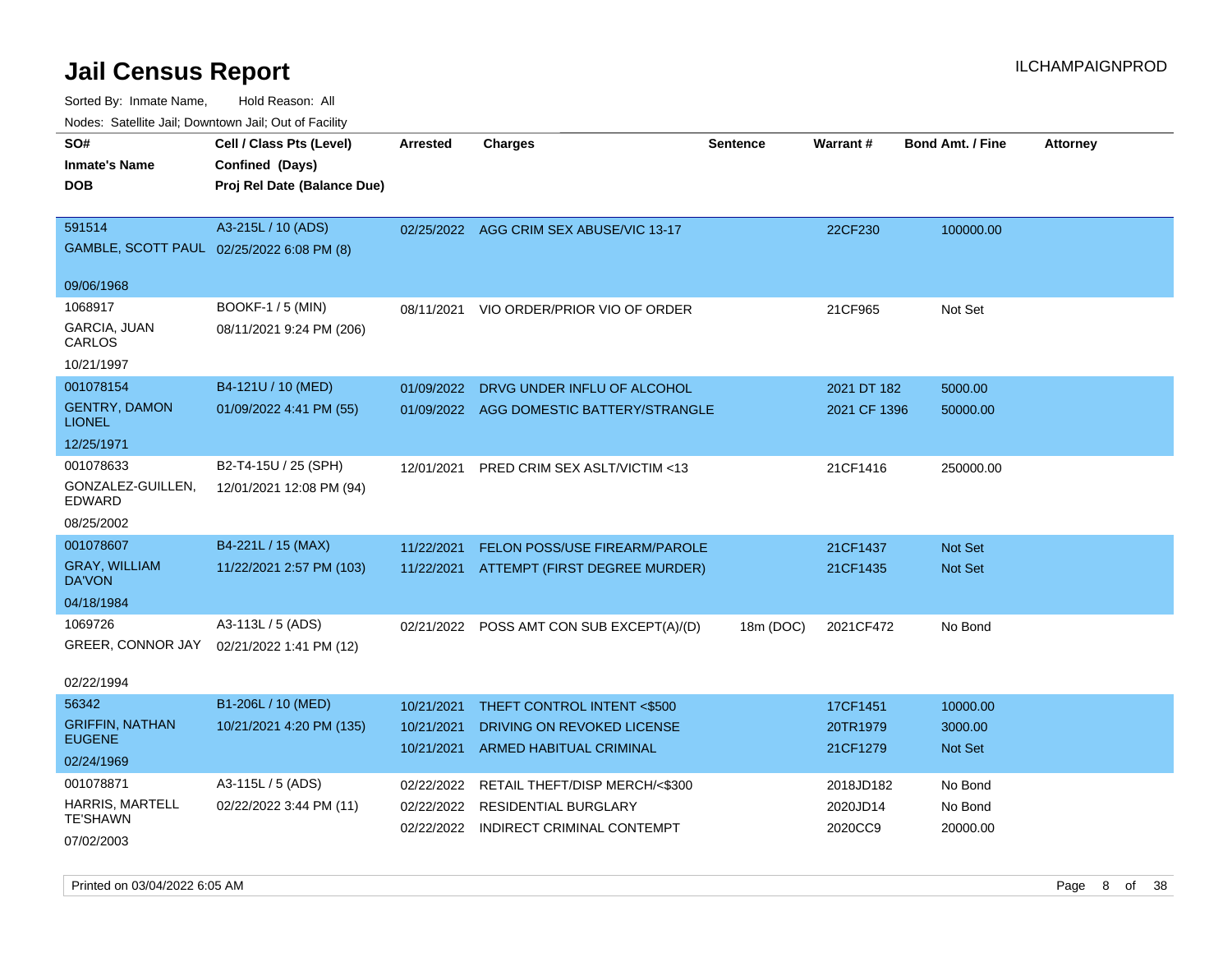| SO#                                    | Cell / Class Pts (Level)                   | <b>Arrested</b> | <b>Charges</b>                            | <b>Sentence</b> | <b>Warrant#</b> | <b>Bond Amt. / Fine</b> | <b>Attorney</b> |
|----------------------------------------|--------------------------------------------|-----------------|-------------------------------------------|-----------------|-----------------|-------------------------|-----------------|
| <b>Inmate's Name</b>                   | Confined (Days)                            |                 |                                           |                 |                 |                         |                 |
| <b>DOB</b>                             | Proj Rel Date (Balance Due)                |                 |                                           |                 |                 |                         |                 |
|                                        |                                            |                 |                                           |                 |                 |                         |                 |
| 001078868                              | <b>BOOKH-4 / 5 (ADS)</b>                   |                 | 02/24/2022 STALKING/CAUSE FEAR FOR SAFETY |                 | 22CF227         | 150000.00               |                 |
| HARRIS-MINER,<br><b>NICHOLAS</b>       | 02/24/2022 3:56 PM (9)                     |                 |                                           |                 |                 |                         |                 |
| 07/08/1998                             |                                            |                 |                                           |                 |                 |                         |                 |
| 001078903                              | BOOKH-7                                    | 03/03/2022      | AGG BATTERY/PUBLIC PLACE                  |                 | 2022CFAWOW      | No Bond                 |                 |
| HART, JAMES                            | 03/03/2022 3:35 PM (2)                     |                 |                                           |                 |                 |                         |                 |
| 07/13/1994                             |                                            |                 |                                           |                 |                 |                         |                 |
| 001078488                              | B2-T3-09U / 15 (SPH)                       | 10/14/2021      | <b>PRED CRIM SEX ASLT/VICTIM &lt;13</b>   | 25y (DOC)       | 2021CF1232      | 500000.00               |                 |
| HERNANDEZ-LOPEZ,<br><b>ERNESTO</b>     | 10/14/2021 3:15 PM (142)                   | 10/14/2021      | <b>FUGITIVE FROM JUSTICE</b>              |                 | 21CF1246        | Not Set                 |                 |
| 11/28/1975                             |                                            |                 |                                           |                 |                 |                         |                 |
| 975293                                 | B2-T4-14L / 10 (SPH)                       | 07/21/2021      | VIO ORDER/PRIOR VIO OF ORDER              |                 | 21CF914         | No Bond                 |                 |
| HILL, JACOB MILES                      | 07/21/2021 8:43 PM (227)                   | 07/21/2021      | <b>STALKING</b>                           |                 | 2021CF863       | Not Set                 |                 |
|                                        |                                            | 07/25/2021      | PAROLE REVOCATION                         |                 | CH2104646       | Not Set                 |                 |
| 02/06/1988                             |                                            | 08/18/2021      | HARASS WITNESS/FAMILY MBR/REP             |                 | 21CF992         | Not Set                 |                 |
|                                        |                                            | 09/09/2021      | AGG STALKING/BODILY HARM                  |                 | 21CF1073        | Not Set                 |                 |
| 48471                                  | B1-207L / 15 (MAX)                         | 08/08/2021      | AGG BATTERY/DISCHARGE FIREARM             |                 | 21CF946         | Not Set                 |                 |
| <b>HILL, RAMESH</b><br><b>JERMAINE</b> | 08/08/2021 4:45 AM (209)                   |                 |                                           |                 |                 |                         |                 |
| 12/11/1978                             |                                            |                 |                                           |                 |                 |                         |                 |
| 1072876                                | A1-124L / 5 (MIN)                          |                 | 02/10/2022 METH DELIVERY/5<15 GRAMS       | 4y (DOC)        | 21CF143         | No Bond                 |                 |
| BELL                                   | HOUTCHINS, SAVANNA 02/10/2022 5:10 PM (23) |                 |                                           |                 |                 |                         |                 |
| 07/10/1996                             | 2/17/2022 (0.00)                           |                 |                                           |                 |                 |                         |                 |
| 999198                                 | B4-225L / 15 (MAX)                         | 11/30/2021      | FELON POSS/USE FIREARM PRIOR              |                 | 21CF1377        | 500000.00               |                 |
| HOWARD, BRION LIN                      | 11/30/2021 10:41 AM (95)                   |                 |                                           |                 |                 |                         |                 |
| 06/10/1992                             |                                            |                 |                                           |                 |                 |                         |                 |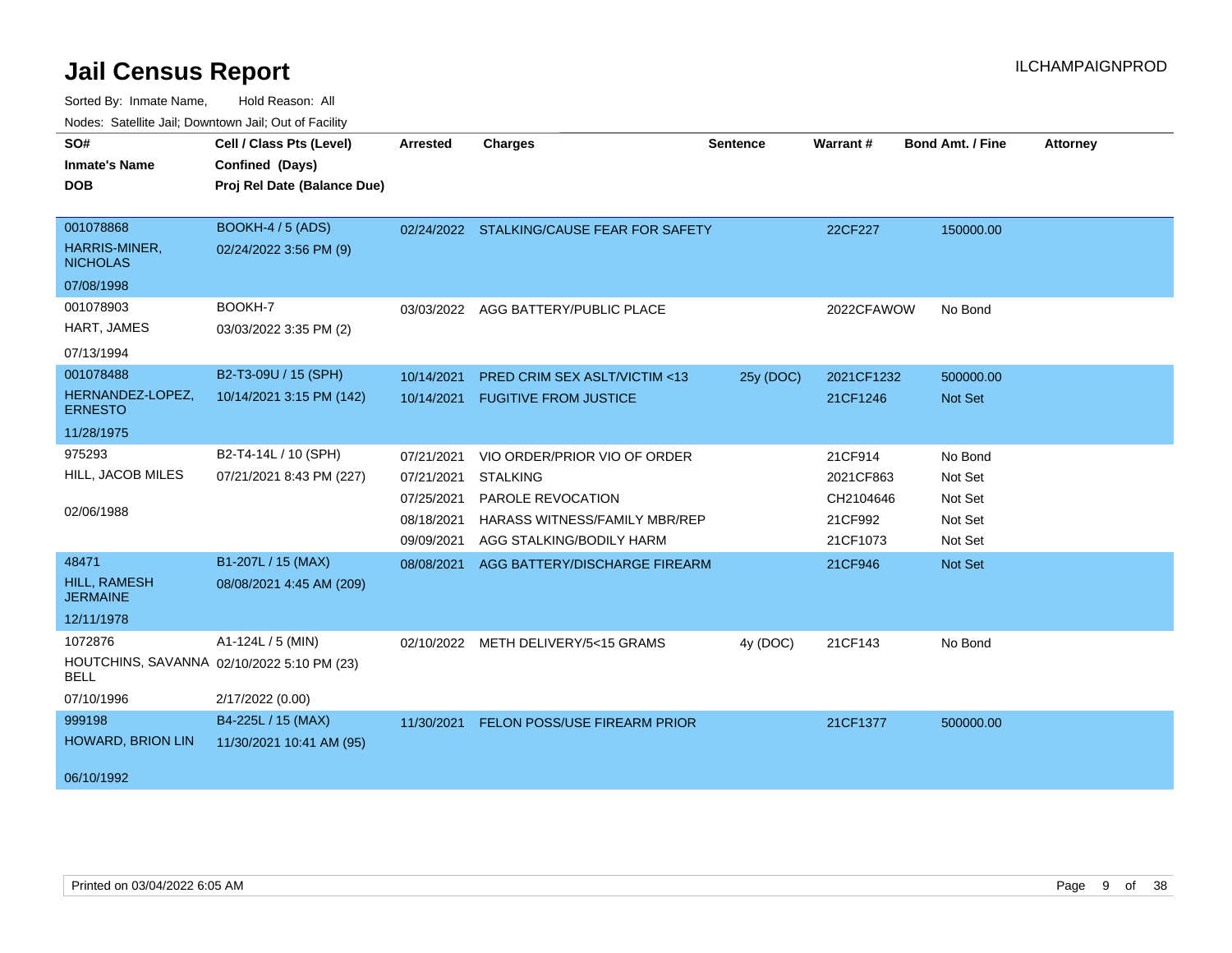| ivouss. Saleling Jali, Downtown Jali, Out of Facility |                                            |                 |                                      |                 |                 |                         |                 |
|-------------------------------------------------------|--------------------------------------------|-----------------|--------------------------------------|-----------------|-----------------|-------------------------|-----------------|
| SO#                                                   | Cell / Class Pts (Level)                   | <b>Arrested</b> | <b>Charges</b>                       | <b>Sentence</b> | <b>Warrant#</b> | <b>Bond Amt. / Fine</b> | <b>Attorney</b> |
| <b>Inmate's Name</b>                                  | Confined (Days)                            |                 |                                      |                 |                 |                         |                 |
| <b>DOB</b>                                            | Proj Rel Date (Balance Due)                |                 |                                      |                 |                 |                         |                 |
|                                                       |                                            |                 |                                      |                 |                 |                         |                 |
| 001078884                                             | A3-211L / 15 (ADS)                         |                 | 02/27/2022 ARMED VIOLENCE/CATEGORY I |                 | 22CF234         | <b>Not Set</b>          |                 |
| HOWARD, TREVON<br><b>TITRESS</b>                      | 02/27/2022 5:07 AM (6)                     |                 |                                      |                 |                 |                         |                 |
| 03/20/1999                                            |                                            |                 |                                      |                 |                 |                         |                 |
| 51028                                                 | A3-113U / 10 (ADS)                         | 02/23/2022      | AGG FLEEING/2+ CON DEVICES           |                 | 19CF1839        | 50000.00                |                 |
| HUFFMAN, MICHAEL<br>LEONARD                           | 02/23/2022 3:14 AM (10)                    |                 |                                      |                 |                 |                         |                 |
| 07/24/1980                                            |                                            |                 |                                      |                 |                 |                         |                 |
| 38993                                                 | B4-126L / 15 (MAX)                         | 02/13/2021      | ATTEMPT (FIRST DEGREE MURDER)        |                 | 21CF181         | Not Set                 |                 |
| <b>JACKSON, LAMONT</b><br><b>JEREMIE</b>              | 02/13/2021 7:45 AM (385)                   |                 |                                      |                 |                 |                         |                 |
| 07/31/1973                                            |                                            |                 |                                      |                 |                 |                         |                 |
| 001077487                                             | B3-W8-30L / 10 (MED)                       | 12/03/2020      | FELON POSS/USE WEAPON/FIREARM        |                 | 20CF1377        | Not Set                 |                 |
| JACKSON, TERRELL<br><b>DANDRE</b>                     | 12/03/2020 10:18 AM (457)                  | 11/09/2021      | AGG DISCHARGE FIREARM/OCC VEH        | 8y (DOC)        | 21CR0331401     | No Bond                 |                 |
| 08/11/1990                                            |                                            |                 |                                      |                 |                 |                         |                 |
| 001077864                                             | B1-103L / 15 (MAX)                         | 04/18/2021      | FELON POSS/USE WEAPON/FIREARM        |                 | 21CF428         | <b>Not Set</b>          |                 |
| D                                                     | JAMERSON, ANTHONY 04/18/2021 7:21 PM (321) |                 |                                      |                 |                 |                         |                 |
| 01/26/1990                                            |                                            |                 |                                      |                 |                 |                         |                 |
| 001078703                                             | A1-225U / 15 (ADS)                         | 12/20/2021      | MURDER/INTENT TO KILL/INJURE         |                 | 21CF1574        | Not Set                 |                 |
| JOHNS, SHANIQUH<br>THERESA                            | 12/22/2021 6:41 AM (73)                    |                 |                                      |                 |                 |                         |                 |
| 04/03/1992                                            |                                            |                 |                                      |                 |                 |                         |                 |
| 001078905                                             | BOOKH-3                                    |                 | 03/04/2022 AGG BATTERY/PUBLIC PLACE  |                 | 22CFAWOW        | <b>Not Set</b>          |                 |
| JOHNSON, ZACHARY<br>CHAD                              | 03/04/2022 12:58 AM (1)                    |                 |                                      |                 |                 |                         |                 |
| 05/25/2003                                            |                                            |                 |                                      |                 |                 |                         |                 |
| 001078645                                             | B4-222U / 10 (MED)                         | 12/02/2021      | AGG DISCHARGE FIREARM                |                 | 21CF1478        | No Bond                 |                 |
| JONES, KELVIN<br><b>KHYRIC</b>                        | 12/02/2021 6:56 PM (93)                    |                 |                                      |                 |                 |                         |                 |
| 02/27/2001                                            |                                            |                 |                                      |                 |                 |                         |                 |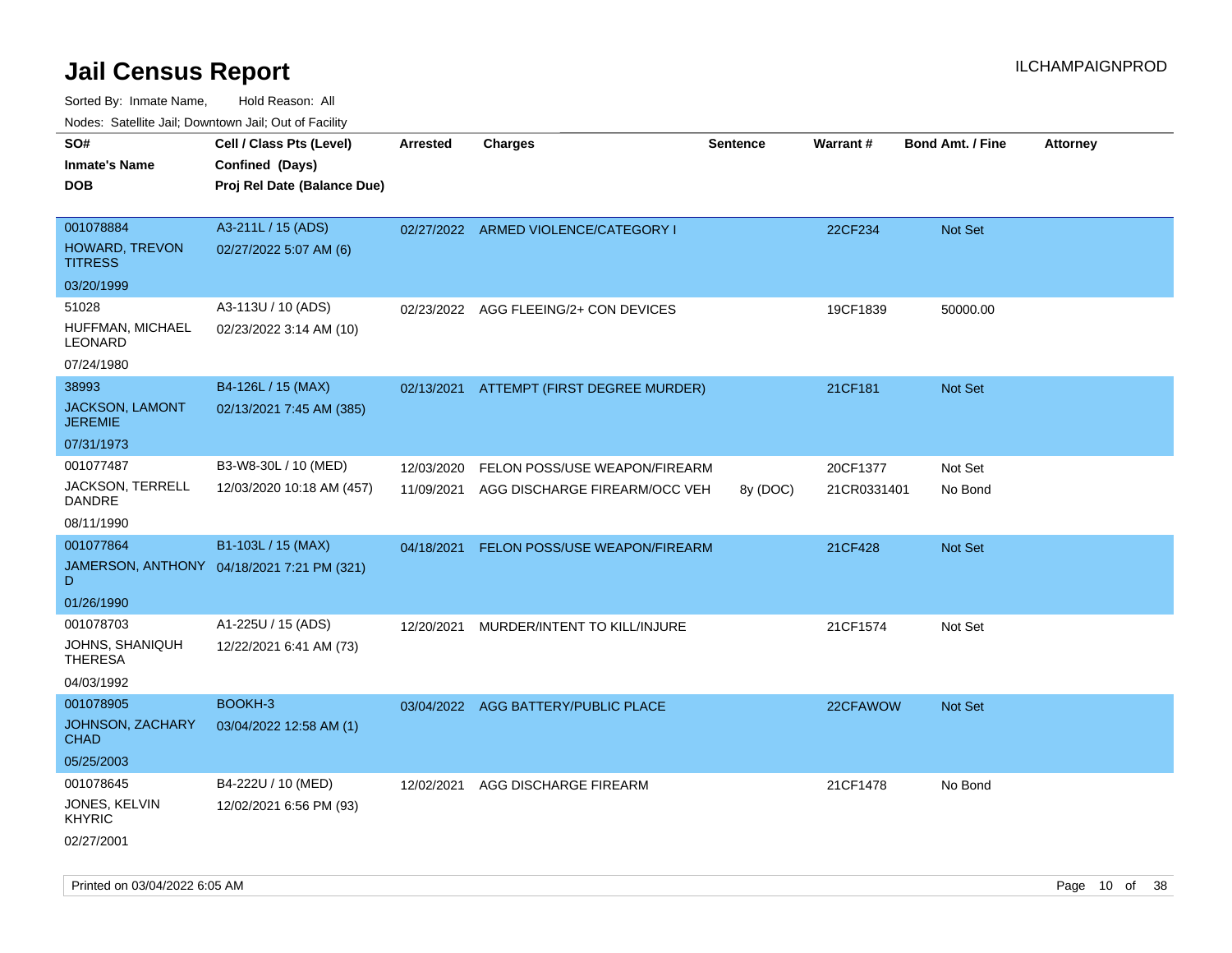| roucs. Calcillic Jali, Downtown Jali, Out of Facility |                                            |                 |                                         |                 |                        |                         |                 |
|-------------------------------------------------------|--------------------------------------------|-----------------|-----------------------------------------|-----------------|------------------------|-------------------------|-----------------|
| SO#                                                   | Cell / Class Pts (Level)                   | <b>Arrested</b> | <b>Charges</b>                          | <b>Sentence</b> | Warrant#               | <b>Bond Amt. / Fine</b> | <b>Attorney</b> |
| <b>Inmate's Name</b>                                  | Confined (Days)                            |                 |                                         |                 |                        |                         |                 |
| DOB                                                   | Proj Rel Date (Balance Due)                |                 |                                         |                 |                        |                         |                 |
|                                                       |                                            |                 |                                         |                 |                        |                         |                 |
| 956822                                                | A4-107U / 15 (MAX)                         | 11/25/2021      | AGGRAVATED DOMESTIC BATTERY             |                 | 21CF1442               | Not Set                 |                 |
| <b>JONES, MARIO</b>                                   | 11/25/2021 10:37 AM (100)                  | 11/25/2021      | <b>PAROLE REVOCATION</b>                |                 | CH2106361              | No Bond                 |                 |
| <b>NATHANIEL</b>                                      |                                            | 11/25/2021      | UNLAWFUL RESTRAINT                      |                 | 21CF1443               | Not Set                 |                 |
| 10/27/1987                                            |                                            |                 |                                         |                 |                        |                         |                 |
| 59668                                                 | B2-T1-04L / 10 (SPH)                       | 02/11/2022      | FAIL TO RPT CHNG ADDRESS/EMPL           |                 | 20 CF 1241             | 75000.00                |                 |
| JONES, MARTELL<br><b>DEANGELO</b>                     | 02/11/2022 3:19 PM (22)                    |                 | 02/11/2022 AGGRAVATED ARSON/BODILY HARM |                 | 22 CF 169              | 75000.00                |                 |
| 07/11/1983                                            |                                            |                 |                                         |                 |                        |                         |                 |
| 1008468                                               | B4-125L / 10 (MED)                         | 12/01/2021      | <b>FELON POSS/USE WEAPON/FIREARM</b>    |                 | 21CF1472               | Not Set                 |                 |
| <b>JONES, MARTEZ</b><br><b>LAMONTE</b>                | 12/01/2021 1:28 PM (94)                    | 12/02/2021      | PROBATION VIOLATION                     |                 | 20CF1151               | <b>Not Set</b>          |                 |
| 06/22/1993                                            |                                            |                 |                                         |                 |                        |                         |                 |
| 506244                                                | B1-204L / 15 (MAX)                         | 07/15/2021      | ARMED ROBBERY/ARMED W/FIREARM           |                 | 19y/6m (DOC) 2021CF791 | 250000.00               |                 |
| <b>JOSLIN, JASON LEE</b>                              | 07/15/2021 4:38 AM (233)                   |                 |                                         |                 |                        |                         |                 |
|                                                       |                                            |                 |                                         |                 |                        |                         |                 |
| 12/22/1985                                            |                                            |                 |                                         |                 |                        |                         |                 |
| 001078818                                             | B1-203U / 10 (MED)                         |                 | 02/04/2022 DOMESTIC BATTERY/OTHER PRIOR |                 | 22CF148                | Not Set                 |                 |
| KINSEL, EVERAL<br><b>MICHAEL WILLIAM</b>              | 02/04/2022 7:37 PM (29)                    |                 |                                         |                 |                        |                         |                 |
| 10/16/1985                                            |                                            |                 |                                         |                 |                        |                         |                 |
| 527447                                                | A3-117L / 10 (ADS)                         | 02/22/2022      | <b>BURGLARY</b>                         |                 | 22CF224                | Not Set                 |                 |
| KIRKWOOD, TYLER                                       | 02/22/2022 10:47 AM (11)                   | 02/22/2022      | AGG BATTERY/GREAT BODILY HARM           |                 | 22CF223                | Not Set                 |                 |
| JAMES                                                 |                                            |                 | 02/23/2022 BURGLARY                     |                 | 22CF152                | Not Set                 |                 |
| 10/04/1985                                            |                                            |                 |                                         |                 |                        |                         |                 |
| 001078693                                             | B3-W4-16L / 5 (MIN)                        | 12/19/2021      | <b>RETAIL THEFT</b>                     |                 | 20CF422                | 20000.00                |                 |
|                                                       | LARGE, JOSHUA DALE 12/19/2021 4:54 AM (76) | 12/19/2021      | <b>RETAIL THEFT</b>                     |                 | 2021CM216              | 5000.00                 |                 |
| 10/27/1985                                            |                                            |                 |                                         |                 |                        |                         |                 |
| 1070011                                               | B4-124U / 15 (MAX)                         | 08/03/2021      | AGG DISCH FIREARM/1ST AID PERS          |                 | 21CF929                | Not Set                 |                 |
| LAWS, WILLIAM<br>ZARAK, Third                         | 08/03/2021 3:53 PM (214)                   |                 |                                         |                 |                        |                         |                 |
| 07/06/1999                                            |                                            |                 |                                         |                 |                        |                         |                 |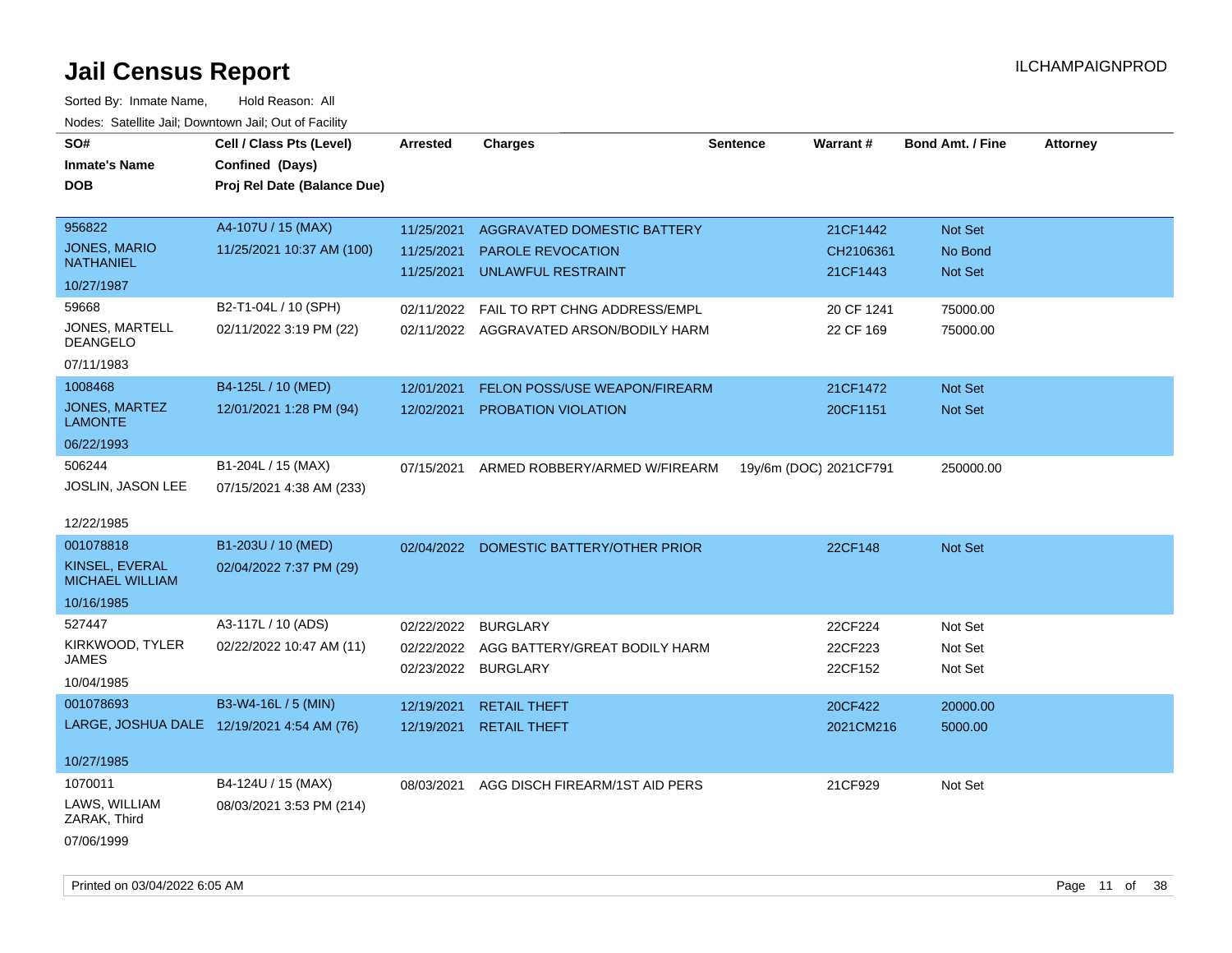| SO#<br><b>Inmate's Name</b><br><b>DOB</b>                        | Cell / Class Pts (Level)<br>Confined (Days)<br>Proj Rel Date (Balance Due) | <b>Arrested</b>                        | <b>Charges</b>                                                                                               | <b>Sentence</b> | <b>Warrant#</b>                   | <b>Bond Amt. / Fine</b>        | <b>Attorney</b> |
|------------------------------------------------------------------|----------------------------------------------------------------------------|----------------------------------------|--------------------------------------------------------------------------------------------------------------|-----------------|-----------------------------------|--------------------------------|-----------------|
| 001078797<br>LEVIN, DANIEL DAVID                                 | <b>BOOKH-6 / 5 (ADS)</b><br>01/26/2022 3:00 PM (38)                        |                                        | 01/26/2022 VIO STALKING NO CONTACT ORDER                                                                     |                 | 22CM31                            | Not Set                        |                 |
| 08/08/1984                                                       |                                                                            |                                        |                                                                                                              |                 |                                   |                                |                 |
| 548089<br>LEWIS, LAWRENCE<br>PAUL, Third<br>02/08/1993           | B1-204U / 15 (MAX)<br>12/04/2020 4:42 AM (456)                             | 12/04/2020<br>12/04/2020<br>12/04/2020 | ATTEMPT (FIRST DEGREE MURDER)<br>METH DELIVERY/100<400 GRAMS<br>AGG DOMESTIC BATTERY/STRANGLE                |                 | 20CF1378<br>20CF1481<br>18CF1507  | Not Set<br>Not Set<br>10000.00 |                 |
| 63639<br>LINDSEY, ANTHONY<br><b>MARTEZ</b>                       | A4-106U / 5 (ADS)<br>01/28/2022 10:06 PM (36)                              |                                        | 01/31/2022 FELON POSS/USE WEAPON/FIREARM                                                                     | 5y (DOC)        | 22CF110                           | No Bond                        |                 |
| 03/18/1985                                                       |                                                                            |                                        |                                                                                                              |                 |                                   |                                |                 |
| 41428<br>LINDSEY, DERRICK<br><b>LAMONT</b>                       | A3-214U / 10 (MED)<br>03/02/2022 8:03 AM (3)                               |                                        | 03/02/2022 MFG/DEL 15<100 GR COCA/ANALOG                                                                     |                 | 22CF255                           | Not Set                        |                 |
| 06/19/1975                                                       |                                                                            |                                        |                                                                                                              |                 |                                   |                                |                 |
| 001078817<br>LIPSCOMB, LADAROL<br><b>ANTHONY</b><br>10/01/2000   | B1-207U / 10 (MED)<br>02/03/2022 11:33 PM (30)                             |                                        | 02/03/2022 AGG UUW/PERSON/PREV CONVICTION                                                                    |                 | 22CF143                           | Not Set                        |                 |
| 1065002<br>LOVELESS, DUSTIN<br>DEE<br>06/17/1982                 | B3-W7-26L / 10 (MED)<br>11/16/2021 11:41 AM (109)                          | 11/16/2021                             | DOMESTIC BTRY/CONTACT/VIO O/P                                                                                |                 | 2y/6m (DOC) 2019CF001781          | 25000.00                       |                 |
| 001078896<br>MANN, DAVID<br><b>WILBERT, Junior</b><br>04/02/1976 | A3-111U / 15 (ADS)<br>03/01/2022 4:35 AM (4)                               |                                        | 03/01/2022 ARMED HABITUAL CRIMINAL                                                                           |                 | 22CF239                           | <b>Not Set</b>                 |                 |
| 539496<br>MARSHALL, JAMIE<br><b>ELIZABETH</b><br>07/01/1986      | <b>BOOKF-2 / 5 (ADS)</b><br>03/01/2022 4:59 PM (4)                         | 03/01/2022                             | POSSESSION OF METH< 5 GRAMS<br>03/01/2022 WARRANT OUT OF COUNTY<br>03/01/2022 POSS AMT CON SUB EXCEPT(A)/(D) |                 | 20CF1415<br>18-CF-121<br>20CF1342 | 5000.00<br>20000.00<br>5000.00 |                 |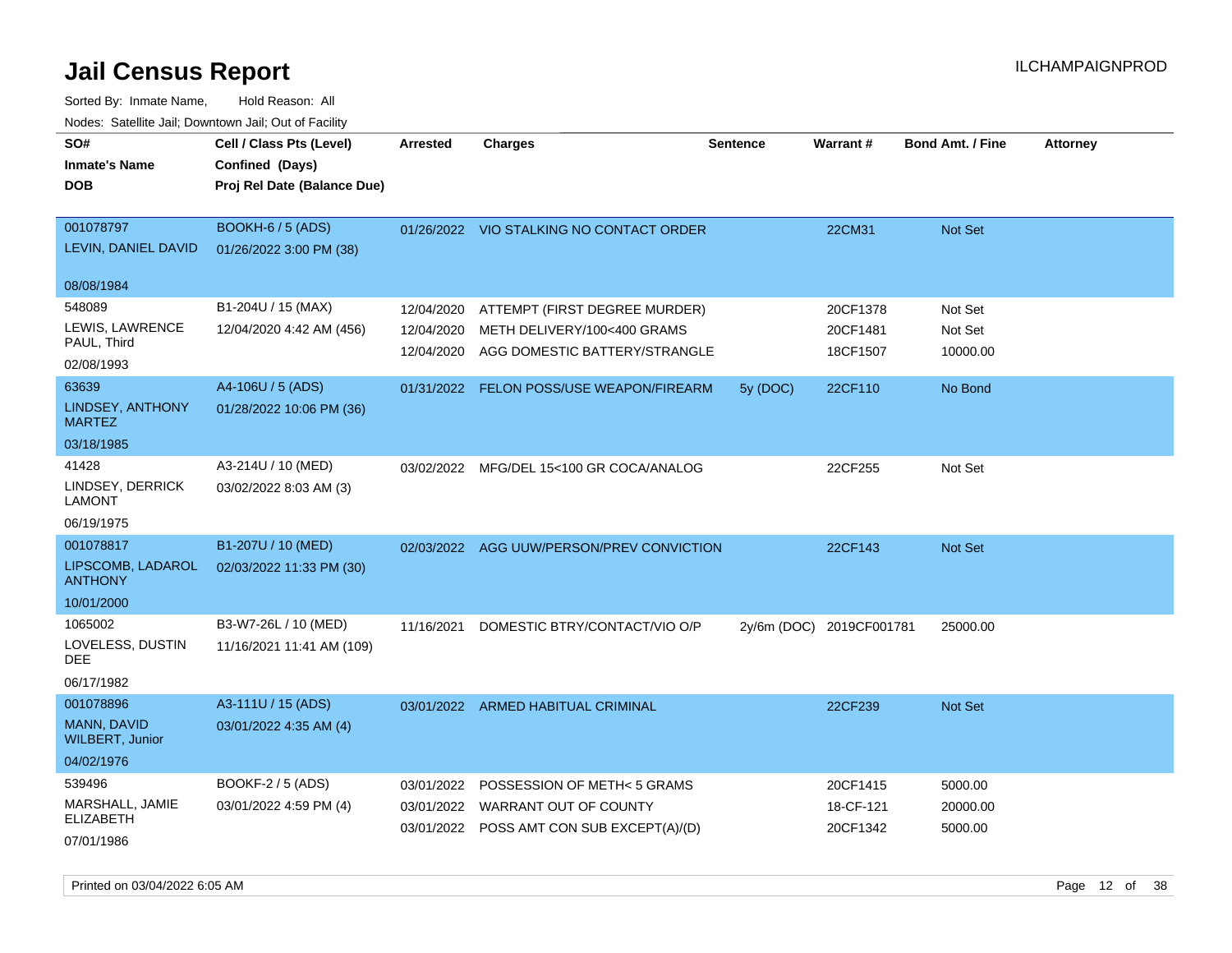| SO#                                      | Cell / Class Pts (Level)                  | <b>Arrested</b> | <b>Charges</b>                            | <b>Sentence</b> | <b>Warrant#</b> | <b>Bond Amt. / Fine</b> | <b>Attorney</b> |
|------------------------------------------|-------------------------------------------|-----------------|-------------------------------------------|-----------------|-----------------|-------------------------|-----------------|
| <b>Inmate's Name</b>                     | Confined (Days)                           |                 |                                           |                 |                 |                         |                 |
| <b>DOB</b>                               | Proj Rel Date (Balance Due)               |                 |                                           |                 |                 |                         |                 |
|                                          |                                           |                 |                                           |                 |                 |                         |                 |
| 1076591                                  | A3-115U / 5 (ADS)                         | 02/22/2022      | DELIVERY OF OR POSSESSION OF W/INT        |                 | 20CF961         | 500000.00               |                 |
| MATTHEWS,<br><b>CHRISTIAN ANTHONY</b>    | 02/22/2022 7:42 PM (11)                   |                 | 02/23/2022 MAIL FRAUD                     |                 | 2:21CR173       | No Bond                 |                 |
| 03/15/1989                               |                                           |                 |                                           |                 |                 |                         |                 |
| 1038892                                  | A3-216L / 10 (ADS)                        |                 | 02/16/2022 PRED CRIM SEX ASLT/BODILY HARM |                 | 22CF199         | No Bond                 |                 |
| MCCAULEY, TIMOTHY<br><b>WILLIAM</b>      | 02/16/2022 8:49 PM (17)                   |                 |                                           |                 |                 |                         |                 |
| 03/05/1989                               |                                           |                 |                                           |                 |                 |                         |                 |
| 48792                                    | B4-127L / 10 (MED)                        |                 | 11/19/2021 AGG BATTERY/DISCHARGE FIREARM  |                 | 21CF1425        | Not Set                 |                 |
| <b>MCCLAIN, HURCHEL</b><br><b>JOSEPH</b> | 11/20/2021 4:11 AM (105)                  |                 |                                           |                 |                 |                         |                 |
| 05/01/1979                               |                                           |                 |                                           |                 |                 |                         |                 |
| 1004137                                  | A4-207L / 15 (MAX)                        |                 | 02/14/2022 AGG CRIM SEX ABUSE/VIC 13-17   |                 | 22CF165         | 250000.00               |                 |
|                                          | MCDONALD, DAVON D 02/14/2022 4:21 PM (19) |                 |                                           |                 |                 |                         |                 |
|                                          |                                           |                 |                                           |                 |                 |                         |                 |
| 11/08/1992                               |                                           |                 |                                           |                 |                 |                         |                 |
| 001077938                                | <b>BOOKH-2 / 15 (ADS)</b>                 | 05/10/2021      | AGG KIDNAPING DISCH FIR/HARM              |                 | 21CF532         | Not Set                 |                 |
| MCGAHA,                                  | 05/10/2021 7:02 PM (299)                  | 05/11/2021      | <b>MURDER</b>                             |                 | 2021-CF-215     | No Bond                 |                 |
| <b>CHRISTOPHER D</b>                     |                                           | 05/27/2021      | ESCAPE FROM DEPT OF CORRECTION            |                 | 21CF600         | Not Set                 |                 |
| 07/27/1991                               |                                           |                 |                                           |                 |                 |                         |                 |
| 66710                                    | A4-101L / 15 (ADS)                        |                 | 01/19/2022 ARMED VIOLENCE/CATEGORY I      |                 | 22CF88          | Not Set                 |                 |
| MEEKS, CASSARIOUS<br><b>MONTE</b>        | 01/20/2022 11:40 AM (44)                  |                 |                                           |                 |                 |                         |                 |
| 06/22/1984                               |                                           |                 |                                           |                 |                 |                         |                 |
| 1043071                                  | A2-120L / 10 (MED)                        |                 | 11/08/2021 CRIM DMG/GOVT PROP/<\$500      |                 | 21CF1378        | <b>Not Set</b>          |                 |
| <b>MERRELL-</b><br>SUTHERLAND, ALICIA    | 11/08/2021 2:22 AM (117)                  |                 |                                           |                 |                 |                         |                 |
| 11/26/1972                               |                                           |                 |                                           |                 |                 |                         |                 |
| 001077278                                | A3-114U / 15 (MAX)                        | 10/06/2020      | MURDER/INTENT TO KILL/INJURE              |                 | 2020CF146       | 2000000.00              |                 |
| MILLER, D'ANDRE                          | 10/06/2020 12:49 PM (515)                 | 10/06/2020      | AGG FLEEING POLICE/21 MPH OVER            |                 | 2019CF1171      | 50000.00                |                 |
| 09/08/1986                               |                                           |                 |                                           |                 |                 |                         |                 |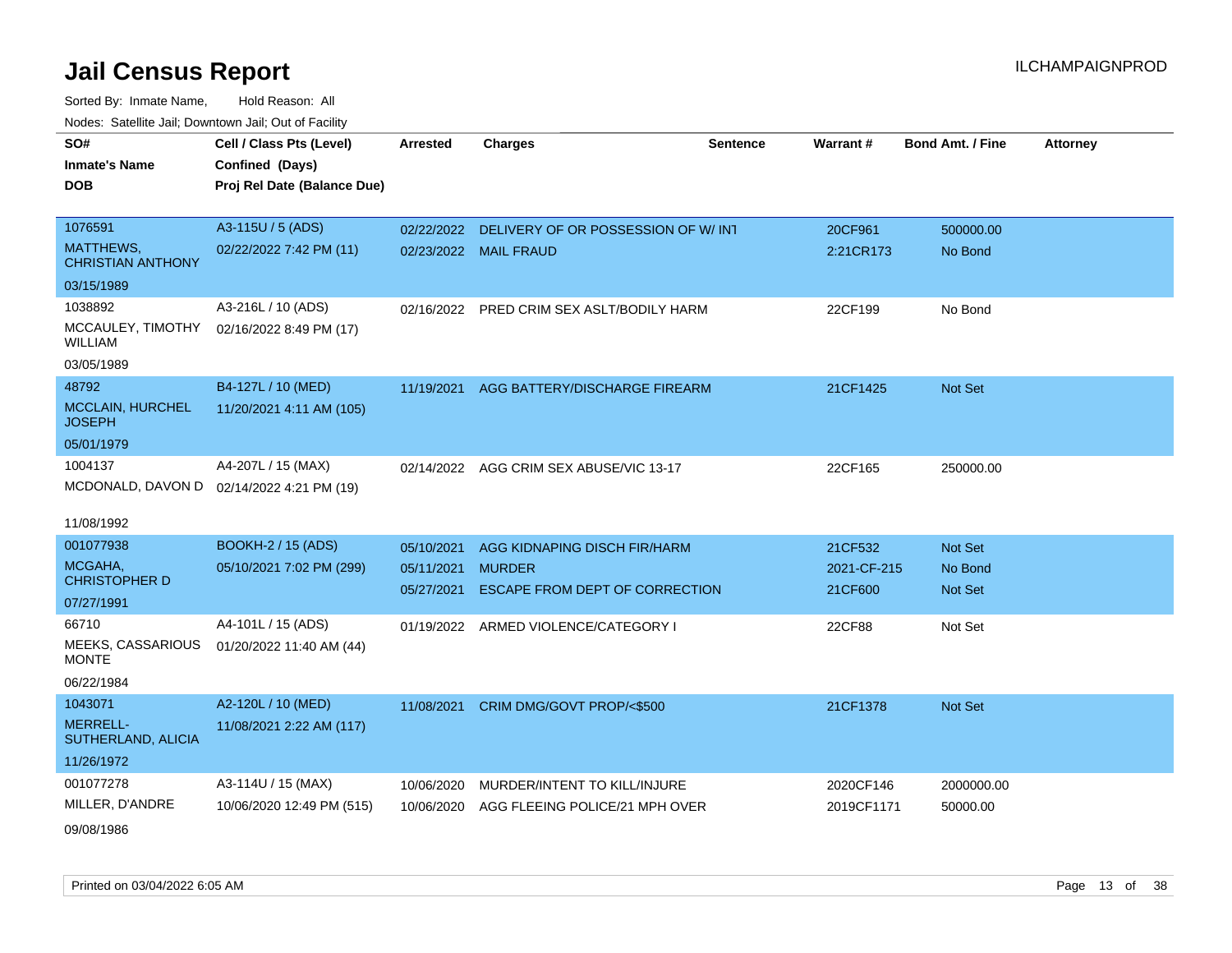| ivuutos. Saltiilit Jall, Duwilluwii Jall, Oul of Facility |                                             |                      |                                          |                 |           |                         |                 |
|-----------------------------------------------------------|---------------------------------------------|----------------------|------------------------------------------|-----------------|-----------|-------------------------|-----------------|
| SO#                                                       | Cell / Class Pts (Level)                    | Arrested             | <b>Charges</b>                           | <b>Sentence</b> | Warrant#  | <b>Bond Amt. / Fine</b> | <b>Attorney</b> |
| <b>Inmate's Name</b>                                      | Confined (Days)                             |                      |                                          |                 |           |                         |                 |
| <b>DOB</b>                                                | Proj Rel Date (Balance Due)                 |                      |                                          |                 |           |                         |                 |
|                                                           |                                             |                      |                                          |                 |           |                         |                 |
| 49818                                                     | BOOKH-7                                     |                      | 03/03/2022 DOMESTIC BATTERY              |                 | 22CMAWOW  | Not Set                 |                 |
| MILLER, EDWARD<br><b>JEROME</b>                           | 03/03/2022 9:18 AM (2)                      |                      |                                          |                 |           |                         |                 |
| 05/26/1979                                                |                                             |                      |                                          |                 |           |                         |                 |
| 41584                                                     | B4-227L / 15 (MAX)                          | 12/01/2021           | ARMED HABITUAL CRIMINAL                  |                 | 21CF1467  | Not Set                 |                 |
| MILLER, JOSE LOVELL 12/02/2021 1:04 AM (93)               |                                             |                      |                                          |                 |           |                         |                 |
|                                                           |                                             |                      |                                          |                 |           |                         |                 |
| 10/07/1975                                                |                                             |                      |                                          |                 |           |                         |                 |
| 001077902                                                 | A2-121L / 5 (ADS)                           | 11/23/2021           | <b>BATTERY/CAUSE BODILY HARM</b>         |                 | 21CM187   | Not Set                 |                 |
| MOFFETT, CAROLYN<br><b>REENE</b>                          | 11/21/2021 10:31 AM (104)                   |                      |                                          |                 |           |                         |                 |
| 10/23/1988                                                |                                             |                      |                                          |                 |           |                         |                 |
| 1042168                                                   | A3-212U / 5 (ADS)                           | 02/26/2022 AGG DUI/4 |                                          |                 | 22CF238   | Not Set                 |                 |
| MONTALVO, ANTONIO                                         | 02/26/2022 6:14 AM (7)                      |                      |                                          |                 |           |                         |                 |
|                                                           |                                             |                      |                                          |                 |           |                         |                 |
| 05/03/1976                                                |                                             |                      |                                          |                 |           |                         |                 |
| 39106                                                     | B3-W3-10L / 10 (MED)                        | 10/12/2021           | DOMESTIC BATTERY/OTHER PRIOR             |                 | 21CF1217  | <b>Not Set</b>          |                 |
| Junior                                                    | MOORE, ANDREW LEE, 10/12/2021 1:02 AM (144) |                      |                                          |                 |           |                         |                 |
| 04/12/1973                                                | 4/10/2022 (0.00)                            |                      |                                          |                 |           |                         |                 |
| 539294                                                    | B1-205L / 10 (MED)                          | 01/11/2022           | AGG DUI/NO VALID DL                      |                 | 22CF49    | Not Set                 |                 |
| MOSLEY, JAMES                                             | 01/11/2022 9:43 PM (53)                     |                      | 01/11/2022 PAROLE REVOCATION             |                 | CH2200227 | No Bond                 |                 |
| <b>CALVIN</b>                                             |                                             |                      |                                          |                 |           |                         |                 |
| 12/11/1985                                                |                                             |                      |                                          |                 |           |                         |                 |
| 001078517                                                 | B1-102L / 15 (MAX)                          |                      | 10/19/2021 ATTEMPT (FIRST DEGREE MURDER) |                 | 21CF1267  | <b>Not Set</b>          |                 |
| <b>NELSON, RORY</b><br><b>DEMOND</b>                      | 10/19/2021 3:55 AM (137)                    |                      |                                          |                 |           |                         |                 |
| 08/14/1984                                                |                                             |                      |                                          |                 |           |                         |                 |
| 001078854                                                 | B2-T2-05U / 15 (MAX)                        |                      | 02/15/2022 ARMED VIOLENCE/CATEGORY I     |                 | 22CF190   | Not Set                 |                 |
| PATNAUDE, MARTY<br>WW                                     | 02/15/2022 5:12 PM (18)                     |                      |                                          |                 |           |                         |                 |
| 08/26/2003                                                |                                             |                      |                                          |                 |           |                         |                 |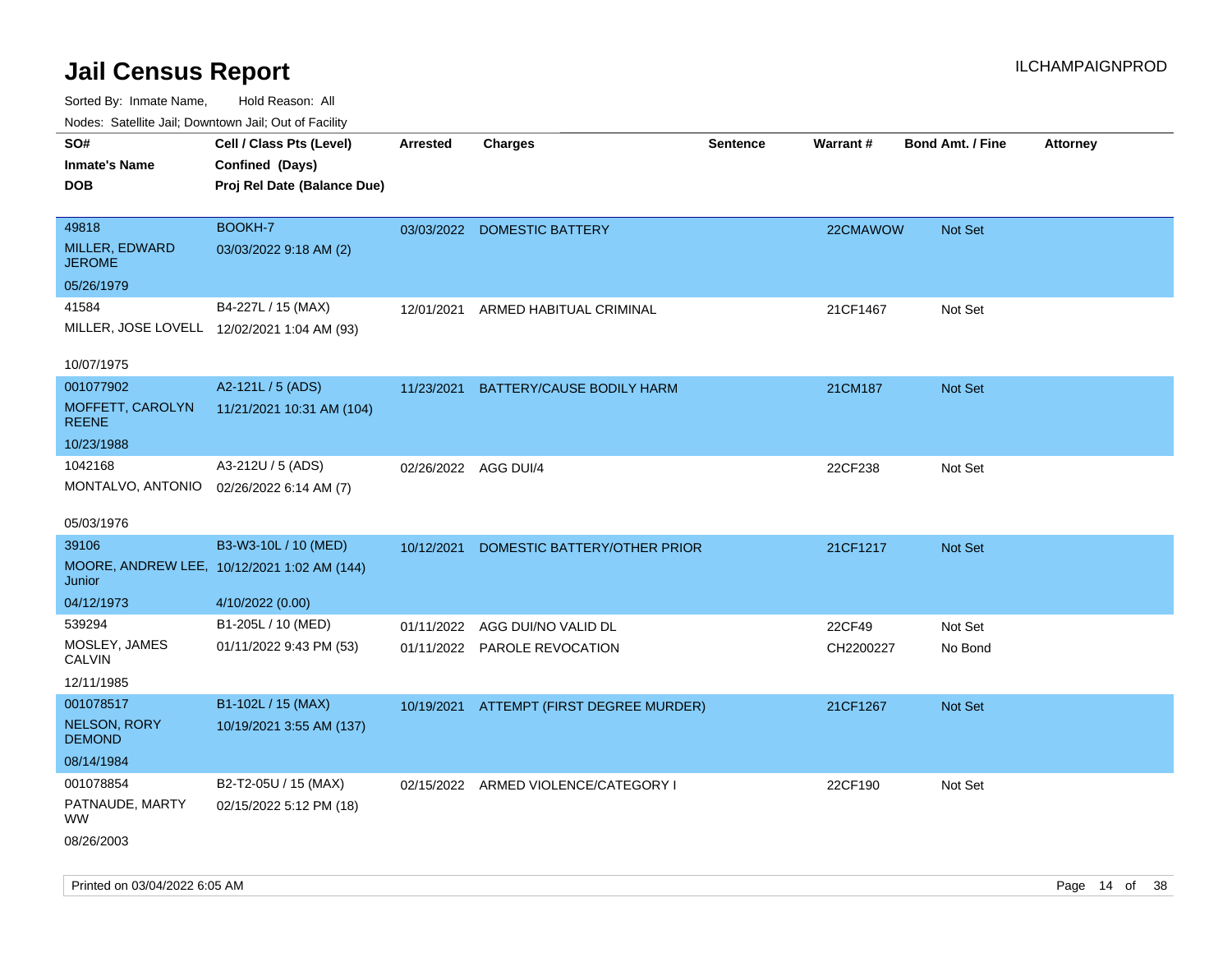| noaco. Catomto can, Domntonn can, Cat or I domt |                                              |                 |                                          |                 |            |                         |                 |
|-------------------------------------------------|----------------------------------------------|-----------------|------------------------------------------|-----------------|------------|-------------------------|-----------------|
| SO#                                             | Cell / Class Pts (Level)                     | <b>Arrested</b> | <b>Charges</b>                           | <b>Sentence</b> | Warrant#   | <b>Bond Amt. / Fine</b> | <b>Attorney</b> |
| <b>Inmate's Name</b>                            | Confined (Days)                              |                 |                                          |                 |            |                         |                 |
| <b>DOB</b>                                      | Proj Rel Date (Balance Due)                  |                 |                                          |                 |            |                         |                 |
| 1030954                                         | B4-223U / 15 (MAX)                           |                 | 01/14/2022 ARMED VIOLENCE/CATEGORY I     |                 | 22CF76     | Not Set                 |                 |
| PETTIGREW,<br><b>MALCOME JAMIESON</b>           | 01/15/2022 4:35 AM (49)                      |                 | 01/14/2022 MFG/DEL CANNABIS/10-30 GRAMS  |                 | 2020CF9    | 15000.00                |                 |
| 02/20/1995                                      |                                              |                 |                                          |                 |            |                         |                 |
| 1059394                                         | B3-W1-03U / 5 (ADS)                          |                 | 02/16/2022 AGG DUI/NO VALID DL           |                 | 2020CF1396 | No Bond                 |                 |
| PHILLIPS, ISAAC<br><b>TERRELL</b>               | 02/16/2022 9:00 AM (17)                      |                 |                                          |                 |            |                         |                 |
| 12/27/1996                                      |                                              |                 |                                          |                 |            |                         |                 |
| 1070610                                         | <b>BOOKH-1</b>                               | 03/03/2022      | AGG BATTERY/PUBLIC PLACE                 |                 | 21CFAWOW   | Not Set                 |                 |
| PHILLIS, AARON<br><b>MONTRELL</b>               | 03/03/2022 2:49 PM (2)                       |                 | 03/03/2022 AGG BATTERY/GREAT BODILY HARM |                 | 21CFAWOW   | 5000.00                 |                 |
| 03/26/1999                                      |                                              |                 |                                          |                 |            |                         |                 |
| 1063325                                         | A3-217L / 10 (ADS)                           |                 | 03/01/2022 VIO BAIL BOND/FAMILY MEMBER   |                 | 22CM51     | Not Set                 |                 |
| PICKENS, JOSEPH<br>PARNELL                      | 03/01/2022 1:19 AM (4)                       |                 |                                          |                 |            |                         |                 |
| 04/27/1978                                      |                                              |                 |                                          |                 |            |                         |                 |
| 001078841                                       | B1-205U / 10 (MED)                           | 02/13/2022      | DEFACE FIREARM ID MARKINGS               |                 | 22CF174    | <b>Not Set</b>          |                 |
|                                                 | PIERRE, JALEN JAMES 02/13/2022 12:47 AM (20) |                 |                                          |                 |            |                         |                 |
| 06/07/2002                                      |                                              |                 |                                          |                 |            |                         |                 |
| 1069524                                         | B3-W5-18L / 10 (MED)                         | 08/08/2021      | MFG/DEL CANNABIS/30-500 GRAMS            |                 | 21CF953    | Not Set                 |                 |
| RAY-DAVIS, KAMARI<br><b>DAYVON</b>              | 08/09/2021 2:44 AM (208)                     |                 |                                          |                 |            |                         |                 |
| 03/30/2000                                      |                                              |                 |                                          |                 |            |                         |                 |
| 45473                                           | B2-T1-03U / 15 (SPH)                         | 11/23/2021      | CHIL SEX OFFEN/RESIDE DAY CARE           |                 | 21CF1275   | 10000.00                |                 |
| REXROAD, CALVIN<br>ALLEN                        | 11/23/2021 6:27 PM (102)                     | 11/23/2021      | <b>VIOLATE SEX OFFENDER REGIS</b>        |                 | 21CF546    | 50000.00                |                 |
| 10/04/1970                                      |                                              |                 |                                          |                 |            |                         |                 |
| 979485                                          | B2-T4-16L / 15 (SPH)                         | 03/12/2021      | PRED CRIM SEX ASLT/VICTIM <13            |                 | 21CF282    | Not Set                 |                 |
| RODRIGUEZ, JOSHUA<br><b>ANTHONY</b>             | 03/12/2021 1:57 PM (358)                     |                 |                                          |                 |            |                         |                 |
| 04/06/1990                                      |                                              |                 |                                          |                 |            |                         |                 |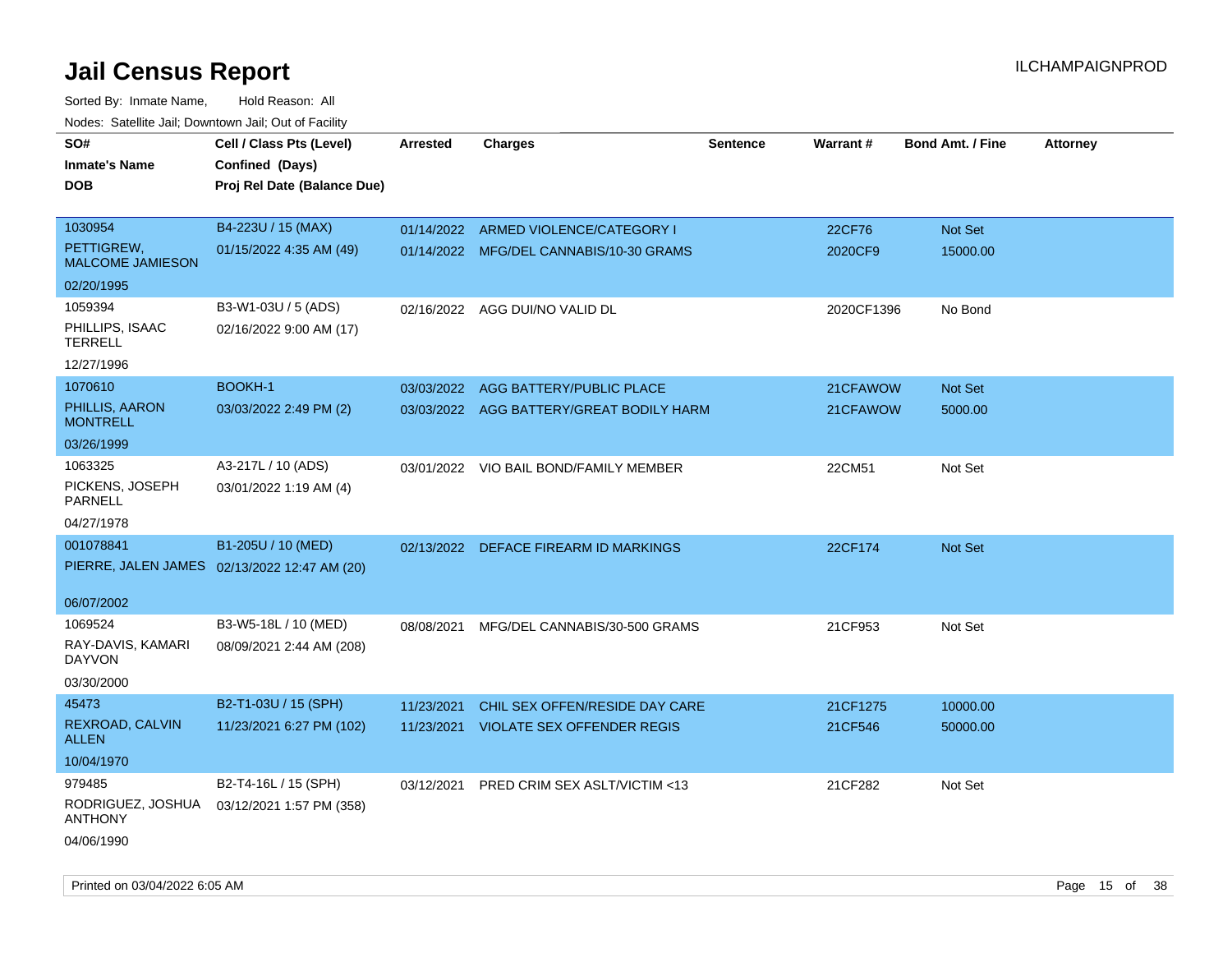| SO#                                                        | Cell / Class Pts (Level)                  | <b>Arrested</b> | <b>Charges</b>                           | <b>Sentence</b> | Warrant#   | <b>Bond Amt. / Fine</b> | <b>Attorney</b> |
|------------------------------------------------------------|-------------------------------------------|-----------------|------------------------------------------|-----------------|------------|-------------------------|-----------------|
| <b>Inmate's Name</b>                                       | Confined (Days)                           |                 |                                          |                 |            |                         |                 |
| <b>DOB</b>                                                 | Proj Rel Date (Balance Due)               |                 |                                          |                 |            |                         |                 |
|                                                            |                                           |                 |                                          |                 |            |                         |                 |
| 61330                                                      | B4-123L / 15 (MAX)                        | 12/01/2021      | ARMED HABITUAL CRIMINAL                  |                 | 21CF1473   | Not Set                 |                 |
| <b>RUFFIN, JONATHON</b><br><b>CECIL</b>                    | 12/01/2021 5:34 AM (94)                   | 12/01/2021      | <b>PAROLE REVOCATION</b>                 |                 | CH2107545  | No Bond                 |                 |
| 05/10/1984                                                 |                                           |                 |                                          |                 |            |                         |                 |
| 1071161                                                    | B4-124L / 15 (MAX)                        | 08/18/2021      | DELIVERY OF OR POSSESSION OF W/INT       |                 | 21CF1008   | No Bond                 |                 |
| SANDERS, MARKELL<br>LAMAR                                  | 08/18/2021 6:18 PM (199)                  |                 |                                          |                 |            |                         |                 |
| 02/02/2000                                                 |                                           |                 |                                          |                 |            |                         |                 |
| 001078898                                                  | A3-217U / 15 (MAX)                        |                 | 03/02/2022 AGG DISCHARGE FIREARM         |                 | 22CF254    | Not Set                 |                 |
| SAROLAS, JONATHAN<br>Е                                     | 03/02/2022 9:20 AM (3)                    |                 |                                          |                 |            |                         |                 |
| 07/16/1988                                                 |                                           |                 |                                          |                 |            |                         |                 |
| 1000820                                                    | A4-101U / 15 (ADS)                        |                 | 01/24/2022 FELON POSS/USE WEAPON/FIREARM |                 | 22CF105    | Not Set                 |                 |
| <b>MICHAEL</b>                                             | SCHNEIDER, SONGAN 01/24/2022 8:20 AM (40) |                 | 01/24/2022 AGGRAVATED DOMESTIC BATTERY   |                 | 21CF1433   | 25000.00                |                 |
| 08/18/1992                                                 |                                           |                 |                                          |                 |            |                         |                 |
| 001078748                                                  | B3-W4-14L / 10 (MED)                      |                 | 01/10/2022 AGGRAVATED BATTERY            |                 | 21CF151    | No Bond                 |                 |
| SCHROEDER, JOSHUA 01/10/2022 9:34 AM (54)<br><b>CURTIS</b> |                                           |                 |                                          |                 |            |                         |                 |
| 09/04/1980                                                 | 3/8/2022 (0.00)                           |                 |                                          |                 |            |                         |                 |
| 001078698                                                  | B3-W1-04L / 5 (ADS)                       | 12/20/2021      | DIRECT CRIMINAL CONTEMPT                 |                 | 2019F44    | No Bond                 |                 |
| SIDES, BRIAN KEITH                                         | 12/20/2021 4:23 PM (75)                   |                 |                                          |                 |            |                         |                 |
| 12/08/1969                                                 | 3/4/2022 (0.00)                           |                 |                                          |                 |            |                         |                 |
| 001078441                                                  | <b>BOOKF-3 / 15 (ADS)</b>                 | 10/01/2021      | ARMED HABITUAL CRIMINAL                  |                 | 21CF1182   | Not Set                 |                 |
| SINGLETON, CORRIE<br><b>DERRELL</b>                        | 10/01/2021 12:36 PM (155)                 | 12/20/2021      | SPEEDING 26-34 MPH OVER LIMIT            |                 | 2021TR2701 | 1000.00                 |                 |
| 05/07/1983                                                 |                                           |                 |                                          |                 |            |                         |                 |
| 512910                                                     | BOOKH-3                                   | 03/03/2022      | <b>DOMESTIC BATTERY</b>                  |                 | 22CMAWOW   | Not Set                 |                 |
| SLADE, WILLIAM<br><b>BRUCE</b>                             | 03/03/2022 9:24 PM (2)                    |                 |                                          |                 |            |                         |                 |
| 12/30/1967                                                 |                                           |                 |                                          |                 |            |                         |                 |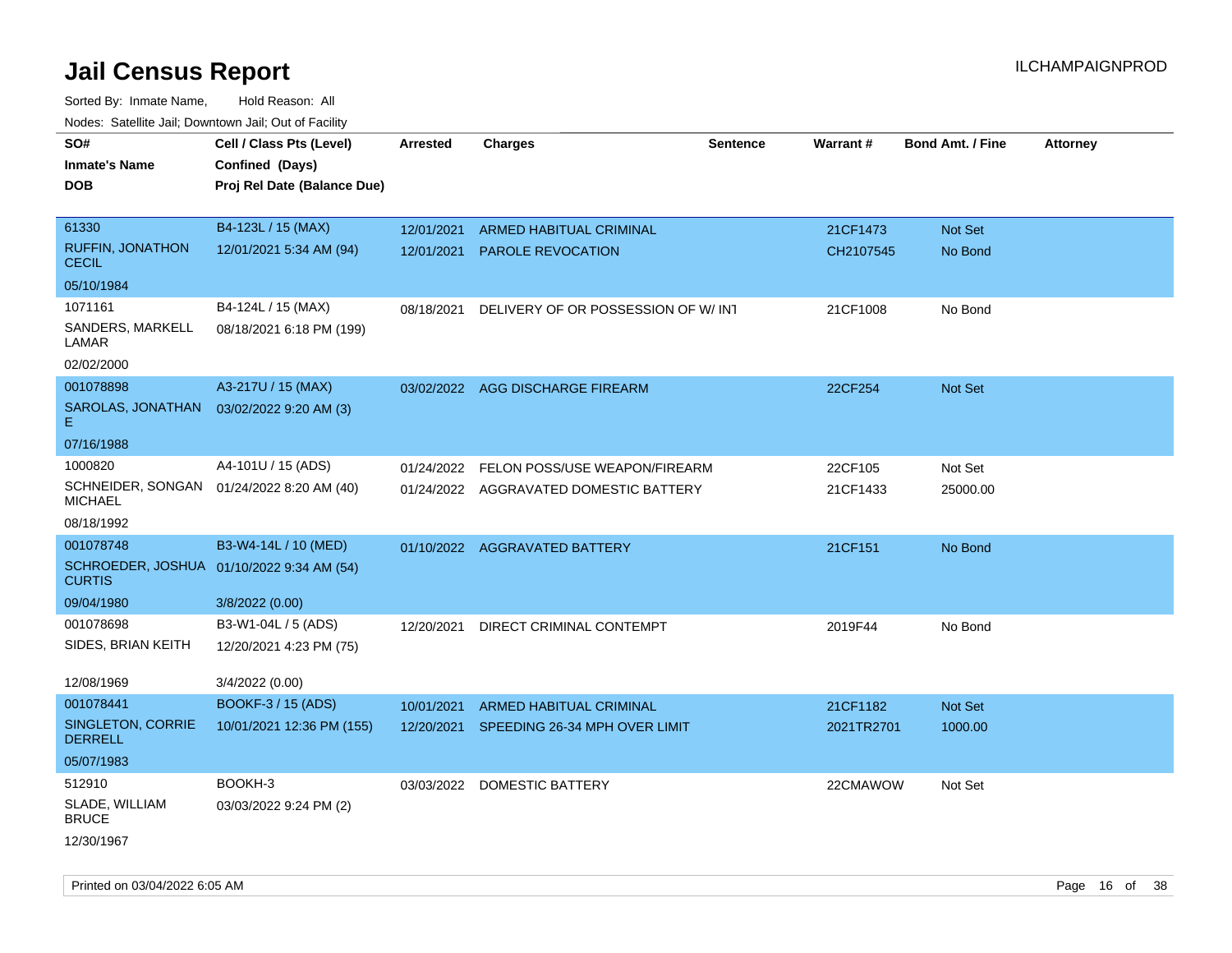| SO#                                         | Cell / Class Pts (Level)    | <b>Arrested</b> | <b>Charges</b>                           | <b>Sentence</b> | <b>Warrant#</b> | <b>Bond Amt. / Fine</b> | <b>Attorney</b> |
|---------------------------------------------|-----------------------------|-----------------|------------------------------------------|-----------------|-----------------|-------------------------|-----------------|
| <b>Inmate's Name</b>                        | Confined (Days)             |                 |                                          |                 |                 |                         |                 |
| <b>DOB</b>                                  | Proj Rel Date (Balance Due) |                 |                                          |                 |                 |                         |                 |
|                                             |                             |                 |                                          |                 |                 |                         |                 |
| 001078765                                   | B4-223L / 10 (MED)          |                 | 01/13/2022 FELON POSS/USE WEAPON/FIREARM |                 | 22CF66          | Not Set                 |                 |
| SMITH, COREY ADRIAN 01/13/2022 7:32 PM (51) |                             |                 |                                          |                 |                 |                         |                 |
|                                             |                             |                 |                                          |                 |                 |                         |                 |
| 09/01/1987                                  |                             |                 |                                          |                 |                 |                         |                 |
| 1038158                                     | A4-205L / 10 (MED)          | 02/04/2022      | CRIMINAL SEX ASSAULT/CONSENT             |                 | 22CF146         | Not Set                 |                 |
| SMITH, RASHAD                               | 02/04/2022 11:42 PM (29)    |                 |                                          |                 |                 |                         |                 |
| <b>JARECE</b>                               |                             |                 |                                          |                 |                 |                         |                 |
| 09/16/1995                                  |                             |                 |                                          |                 |                 |                         |                 |
| 001077770                                   | A1-226L / 5 (MIN)           |                 | 01/06/2022 RESIDENTIAL BURGLARY          |                 | 21CF319         | Not Set                 |                 |
| STOFFLE, KELLY ANNE 01/06/2022 3:14 PM (58) |                             |                 |                                          |                 |                 |                         |                 |
|                                             |                             |                 |                                          |                 |                 |                         |                 |
| 04/12/1989                                  |                             |                 |                                          |                 |                 |                         |                 |
| 38305                                       | B2-T2-06L / 10 (SPH)        | 03/18/2020      | <b>CRIMINAL SEXUAL ABUSE</b>             |                 | 20CF-343        | 500000.00               |                 |
| STOVER, JOSH                                | 03/18/2020 10:24 AM (717)   |                 |                                          |                 |                 |                         |                 |
| ANDREW                                      |                             |                 |                                          |                 |                 |                         |                 |
| 08/18/1973                                  |                             |                 |                                          |                 |                 |                         |                 |
| 001078182                                   | B3-W2-06L / 5 (MIN)         | 12/20/2021      | DRIVING ON REVOKED LICENSE               |                 | 2021CF800       | No Bond                 |                 |
| STRONG, KEVIN                               | 12/20/2021 4:34 PM (75)     |                 |                                          |                 |                 |                         |                 |
| <b>GARDNER</b>                              |                             |                 |                                          |                 |                 |                         |                 |
| 02/12/1963                                  | 3/19/2022 (0.00)            |                 |                                          |                 |                 |                         |                 |
| 1062701                                     | B1-107L / 15 (MAX)          | 01/20/2022      | UNLAWFUL USE OF A WEAPON                 | 10y (DOC)       | 2021CF114       | No Bond                 |                 |
| TAYLOR, CODY EARL                           | 01/20/2022 11:31 AM (44)    |                 |                                          |                 |                 |                         |                 |
|                                             |                             |                 |                                          |                 |                 |                         |                 |
| 10/22/1997                                  |                             |                 |                                          |                 |                 |                         |                 |
| 1036650                                     | B4-225U / 10 (MED)          |                 | 02/16/2022 ARMED VIOLENCE/CATEGORY I     |                 | 21CF845         | 250000.00               |                 |
| <b>TAYLOR, KORRION</b>                      | 02/16/2022 4:33 PM (17)     |                 |                                          |                 |                 |                         |                 |
| <b>VELEZ</b>                                |                             |                 |                                          |                 |                 |                         |                 |
| 03/18/1997                                  |                             |                 |                                          |                 |                 |                         |                 |
| 001077581                                   | BOOKF-2                     |                 | 03/03/2022 DOMESTIC BATTERY              |                 | 2022DV38        | 1000.00                 |                 |
| TAYLOR, RAVEN                               | 03/03/2022 3:03 PM (2)      |                 |                                          |                 |                 |                         |                 |
| <b>SIMONE</b>                               |                             |                 |                                          |                 |                 |                         |                 |
| 01/04/2002                                  |                             |                 |                                          |                 |                 |                         |                 |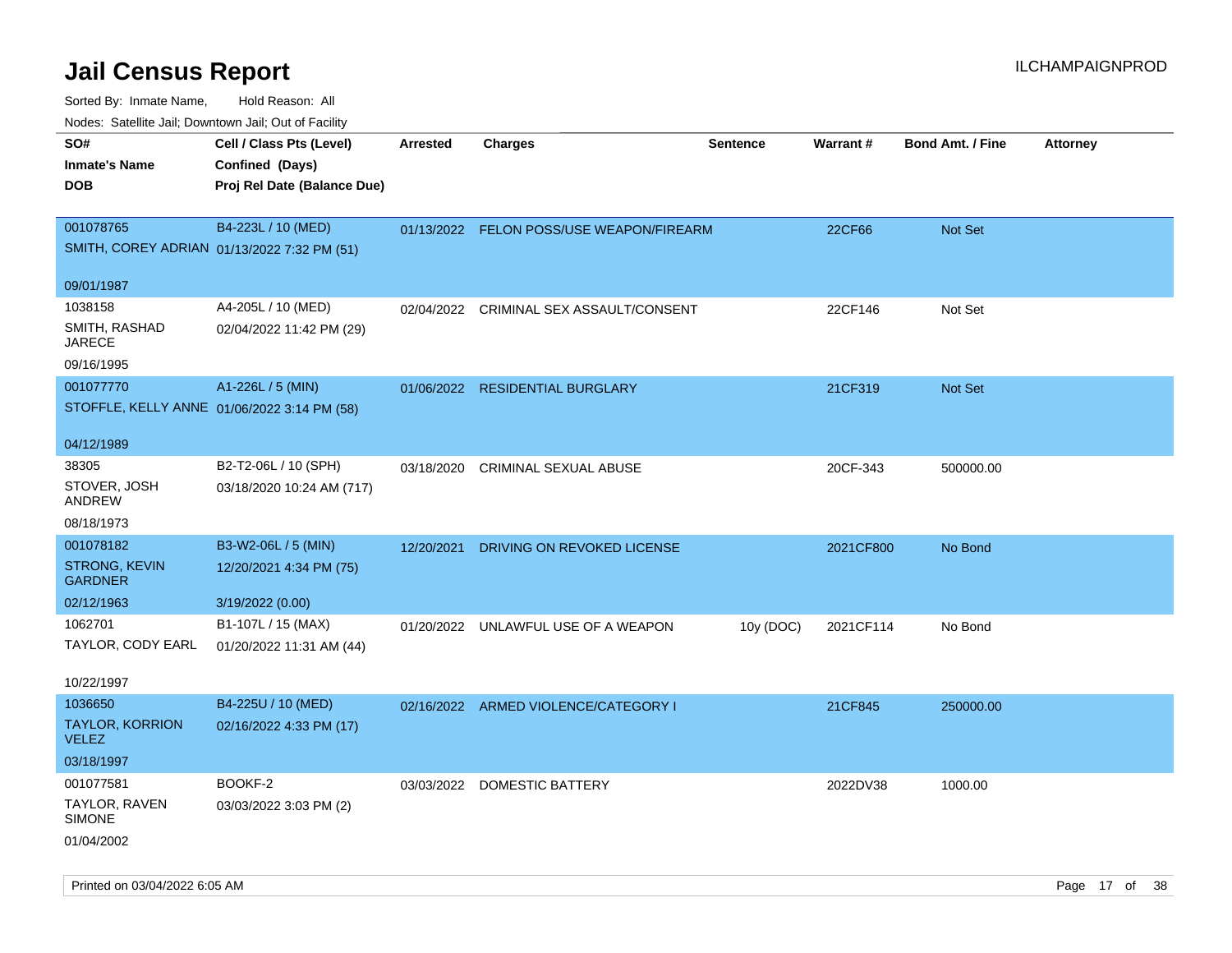Sorted By: Inmate Name, Hold Reason: All

Nodes: Satellite Jail; Downtown Jail; Out of Facility

| roaco. Oatomto dan, Downtown dan, Oat or Fability |                             |                 |                                         |                 |           |                         |                 |
|---------------------------------------------------|-----------------------------|-----------------|-----------------------------------------|-----------------|-----------|-------------------------|-----------------|
| SO#                                               | Cell / Class Pts (Level)    | <b>Arrested</b> | <b>Charges</b>                          | <b>Sentence</b> | Warrant#  | <b>Bond Amt. / Fine</b> | <b>Attorney</b> |
| <b>Inmate's Name</b>                              | Confined (Days)             |                 |                                         |                 |           |                         |                 |
| <b>DOB</b>                                        | Proj Rel Date (Balance Due) |                 |                                         |                 |           |                         |                 |
|                                                   |                             |                 |                                         |                 |           |                         |                 |
| 001078471                                         | B4-221U / 10 (MED)          |                 | 10/11/2021 AGG UUW/VEHICLE/<21          |                 | 21CF1210  | 100.00                  |                 |
| <b>THATCH, OMARION</b><br><b>DIAMONTE</b>         | 10/11/2021 1:26 AM (145)    |                 |                                         |                 |           |                         |                 |
| 09/05/2003                                        |                             |                 |                                         |                 |           |                         |                 |
| 32058                                             | B4-123U / 15 (MAX)          | 06/14/2021      | <b>AGG DISCH FIREARM</b>                |                 | 21CF690   | Not Set                 |                 |
| THOMPSON, STEVEN<br><b>ONEAL</b>                  | 06/14/2021 6:44 AM (264)    |                 |                                         |                 |           |                         |                 |
| 03/14/1969                                        |                             |                 |                                         |                 |           |                         |                 |
| 001078792                                         | A4-105L / 15 (ADS)          | 01/24/2022      | <b>FUGITIVE FROM JUSTICE</b>            |                 | 22CF99    | <b>Not Set</b>          |                 |
| TRAMBLE, TOM                                      | 01/24/2022 10:24 AM (40)    | 01/24/2022      | <b>FUGITIVE FROM JUSTICE</b>            |                 | 22CF100   | Not Set                 |                 |
| <b>MARCUS</b>                                     |                             |                 | 01/24/2022 ARMED VIOLENCE/CATEGORY I    |                 | 22CF101   | <b>Not Set</b>          |                 |
| 02/28/1985                                        |                             |                 |                                         |                 |           |                         |                 |
| 32910                                             | B3-W1-02L / 10 (MED)        | 10/04/2021      | DOM BTRY/HARM/1-2 PRECONV               |                 | 21CF1189  | Not Set                 |                 |
| <b>TULL, CHRISTOPHER</b><br><b>MICHAEL</b>        | 10/04/2021 10:53 PM (152)   |                 |                                         |                 |           |                         |                 |
| 04/02/1971                                        |                             |                 |                                         |                 |           |                         |                 |
| 1070737                                           | A1-126L / 15 (MAX)          | 10/14/2021      | AGG KIDNAPG/<13/INTEL DISABL            | (DHS)           | 2020CF418 | 250000.00               |                 |
| <b>WASHINGTON,</b><br><b>JASTINA VIRGINIA</b>     | 10/14/2021 12:02 PM (142)   |                 |                                         |                 |           |                         |                 |
| 04/11/2000                                        |                             |                 |                                         |                 |           |                         |                 |
| 977140                                            | B1-203L / 10 (MED)          | 10/24/2021      | ARMED HABITUAL CRIMINAL                 |                 | 21CF1289  | Not Set                 |                 |
| <b>WEBSTER, DERRIAL</b><br><b>DEVON</b>           | 10/24/2021 2:46 AM (132)    |                 |                                         |                 |           |                         |                 |
| 01/14/1990                                        |                             |                 |                                         |                 |           |                         |                 |
| 001078328                                         | B1-105L / 15 (MAX)          | 08/30/2021      | FELON POSS/USE WEAPON/FIREARM           |                 | 21CF1045  | <b>Not Set</b>          |                 |
| <b>WHITE, JUSTIN</b><br><b>STEVEN</b>             | 08/30/2021 10:48 AM (187)   |                 |                                         |                 |           |                         |                 |
| 10/25/1995                                        |                             |                 |                                         |                 |           |                         |                 |
| 1075313                                           | A4-102L / 15 (ADS)          | 01/29/2022      | POSSESSION OF STOLEN FIREARM            |                 | 22CF132   | Not Set                 |                 |
| WILLIAMS, EARDIS                                  | 01/29/2022 1:23 AM (35)     | 01/29/2022      | MFG/DEL CANNABIS/30-500 GRAMS           |                 | 20CF51    | 5000.00                 |                 |
| ANTONIO, Junior                                   |                             |                 | 01/29/2022 POSSESSION OF STOLEN FIREARM |                 | 20CF1048  | 500000.00               |                 |
| 01/21/1999                                        |                             |                 |                                         |                 |           |                         |                 |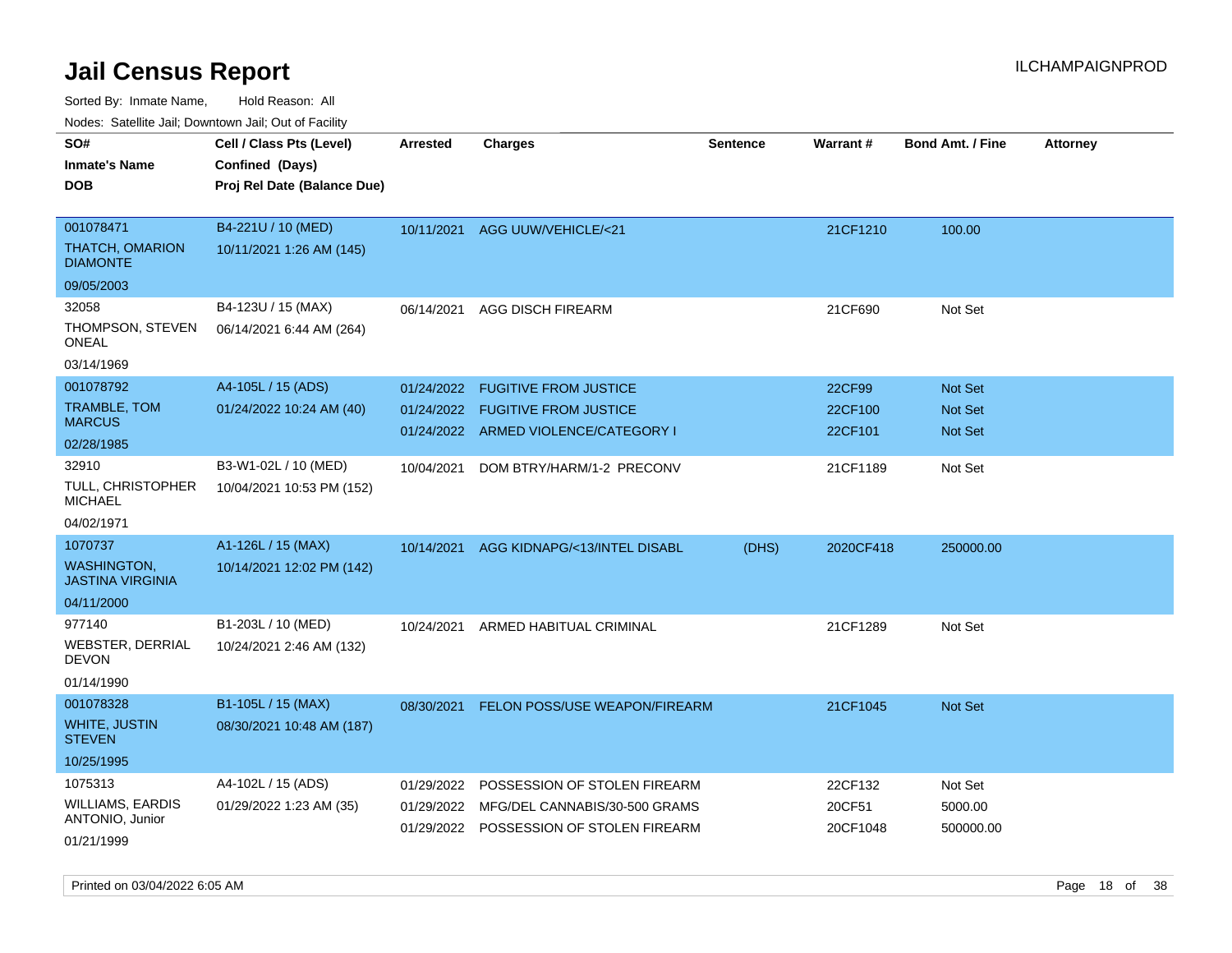| SO#                                       | Cell / Class Pts (Level)    | Arrested          | <b>Charges</b>               | <b>Sentence</b> | Warrant#    | <b>Bond Amt. / Fine</b> | <b>Attorney</b> |
|-------------------------------------------|-----------------------------|-------------------|------------------------------|-----------------|-------------|-------------------------|-----------------|
| <b>Inmate's Name</b>                      | Confined (Days)             |                   |                              |                 |             |                         |                 |
| <b>DOB</b>                                | Proj Rel Date (Balance Due) |                   |                              |                 |             |                         |                 |
|                                           |                             |                   |                              |                 |             |                         |                 |
| 638552                                    | B2-T2-08L / 5 (SPH)         | 10/07/2021        | CHILD PORNOGRAPHY/PHOTOGRAPH |                 | 2021CF1207  | No Bond                 |                 |
| <b>WILLIAMS, MICHAEL</b><br><b>JAMES</b>  | 10/07/2021 12:20 PM (149)   |                   |                              |                 |             |                         |                 |
| 03/29/1964                                |                             |                   |                              |                 |             |                         |                 |
| 1066370                                   | B1-101L / 15 (MAX)          | 07/28/2021        | ARMED VIOLENCE/CATEGORY III  |                 | 2021 CF 882 | Not Set                 |                 |
| <b>WILLIAMS, REONTE</b><br>REMIR          | 07/28/2021 5:40 AM (220)    |                   |                              |                 |             |                         |                 |
| 05/14/1999                                |                             |                   |                              |                 |             |                         |                 |
| 1051953                                   | A1-125U / 10 (ADS)          | 02/02/2022        | DOMESTIC BATTERY/OTHER PRIOR |                 | 22CF144     | <b>Not Set</b>          |                 |
| <b>WINSTON, ALYSSIA</b><br><b>LETEECE</b> | 02/02/2022 4:29 AM (31)     |                   |                              |                 |             |                         |                 |
| 03/17/1996                                |                             |                   |                              |                 |             |                         |                 |
| <b>Total Satellite Jail: 143</b>          |                             | <b>Males: 124</b> | Unknown: 0<br>Females: 19    |                 |             |                         |                 |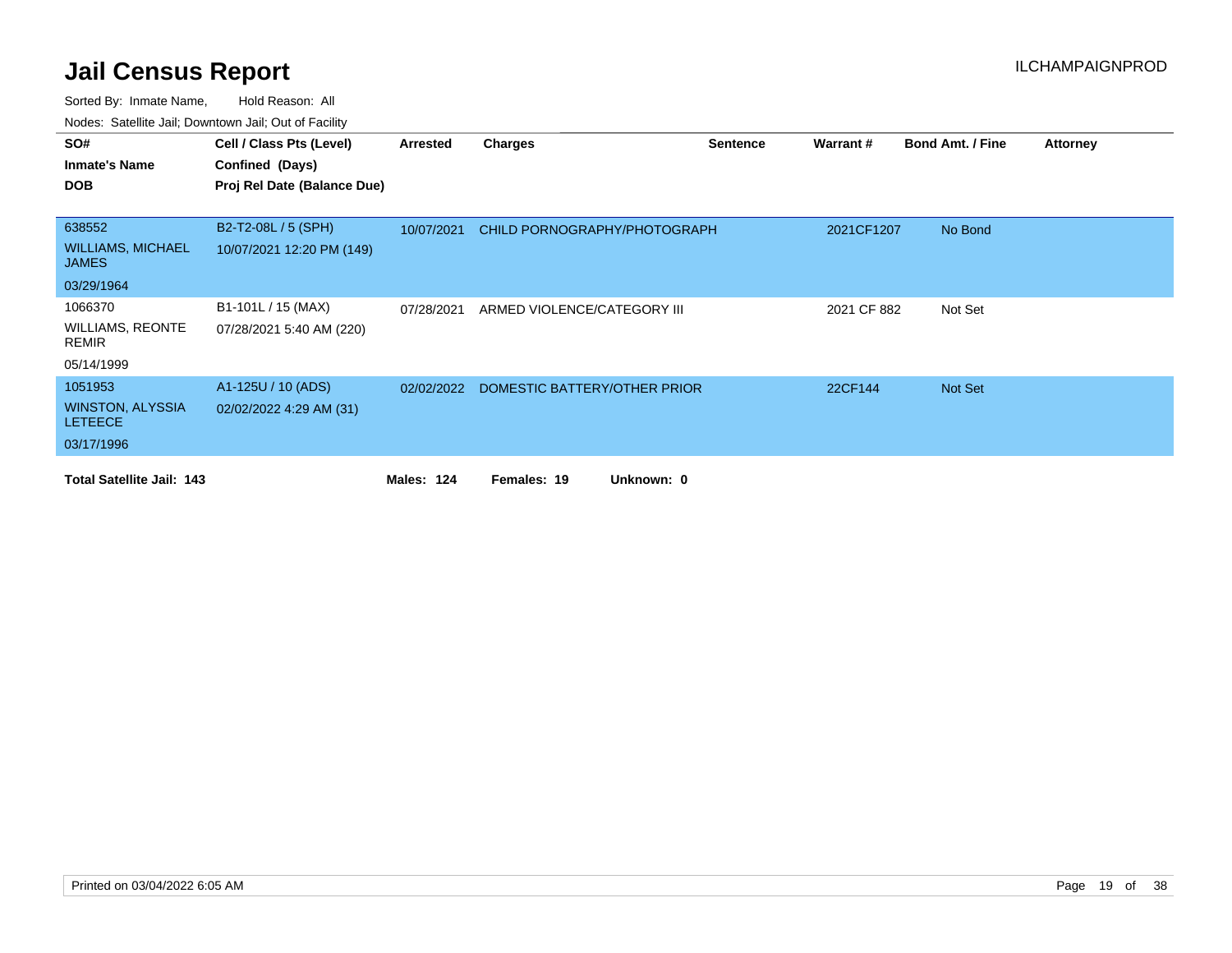| <b>Downtown Jail</b><br>SO#<br><b>Inmate's Name</b><br><b>DOB</b>  | Cell / Class Pts (Level)<br>Confined (Days)<br>Proj Rel Date (Balance Due) | Arrested                                                           | <b>Charges</b>                                                                                                                              | <b>Sentence</b> | <b>Warrant#</b>                                       | <b>Bond Amt. / Fine</b>                             | <b>Attorney</b> |
|--------------------------------------------------------------------|----------------------------------------------------------------------------|--------------------------------------------------------------------|---------------------------------------------------------------------------------------------------------------------------------------------|-----------------|-------------------------------------------------------|-----------------------------------------------------|-----------------|
| 1073165<br><b>ACKERMAN, CODY</b><br><b>JAMES</b><br>02/01/1989     | G4L / 5 (MIN)<br>04/30/2021 4:48 PM (309)                                  | 04/30/2021<br>04/30/2021<br>05/03/2021                             | <b>BURGLARY</b><br><b>FORGERY/ISSUE/DELIVER DOCUMENT</b><br>FORGERY/ISSUE/DELIVER DOCUMENT                                                  | 9y (DOC)        | 21CF516<br>19CF143<br>2018CF689                       | <b>Not Set</b><br>75000.00<br>2500.00 / 75.00       |                 |
| 47897<br>BRANAMAN,<br><b>CLIFFORD EARL</b><br>03/09/1975           | J5L / 15 (ADS)<br>01/19/2022 9:21 PM (45)                                  | 01/19/2022<br>01/19/2022<br>01/19/2022<br>02/08/2022<br>02/08/2022 | VIOLATE ORDER PROTECTION<br>DRVG REVOKED/2+/PERS INJ/DEATH<br>PAROLE REVOCATION<br>DRIVE REVOKED/RECK HOMIC/3<br>DRIVING ON REVOKED LICENSE |                 | 22CF85<br>22CF84<br>VA2201139<br>21CF1280<br>21TR8305 | Not Set<br>Not Set<br>No Bond<br>Not Set<br>Not Set |                 |
| 990633<br><b>BRIFFORD, WILLIE</b><br>Junior<br>09/13/1987          | G7L / 5 (MIN)<br>02/15/2022 8:56 AM (18)                                   | 02/15/2022                                                         | POSS AMT CON SUB EXCEPT(A)/(D)<br>02/15/2022 CIVIL FTA WARRANT                                                                              | 5y (DOC)        | 2017CF598<br>019F154                                  | No Bond<br>2500.00                                  |                 |
| 1027929<br><b>BROUGHTON, MARK</b><br>ANTHONY, Junior<br>02/15/1990 | F6L / 15 (MAX)<br>12/18/2021 2:55 AM (77)                                  | 12/18/2021                                                         | HOME INVASION/CAUSE INJURY                                                                                                                  |                 | 21CF1560                                              | No Bond                                             |                 |
| 1067476<br><b>BROWN, JAMES</b><br><b>BRONELL</b><br>01/08/1996     | F7U / 10 (MED)<br>11/13/2021 2:35 AM (112)                                 | 11/13/2021<br>11/13/2021                                           | AGG DOMESTIC BATTERY/STRANGLE<br><b>RESIDENTIAL BURGLARY</b>                                                                                |                 | 20CF575<br>21CF385                                    | 5000.00<br>25000.00                                 |                 |
| 995432<br>BROWN, JAVON<br><b>SHANTEZ</b><br>10/14/1991             | H5L / 10 (ADS)<br>12/20/2021 2:06 AM (75)                                  | 12/20/2021                                                         | FAIL TO RPT WKLY/NO FIXED ADDR                                                                                                              |                 | 21CF1559                                              | Not Set                                             |                 |
| 1075941<br><b>BROWN, LIONEL</b><br><b>TERRELL</b><br>10/19/1981    | G2L / 5 (MIN)<br>10/08/2021 5:16 PM (148)                                  | 10/08/2021                                                         | AGG UNLAWFUL USE OF WEAPON/VEH                                                                                                              | 2y (DOC)        | 20CF360                                               | No Bond                                             |                 |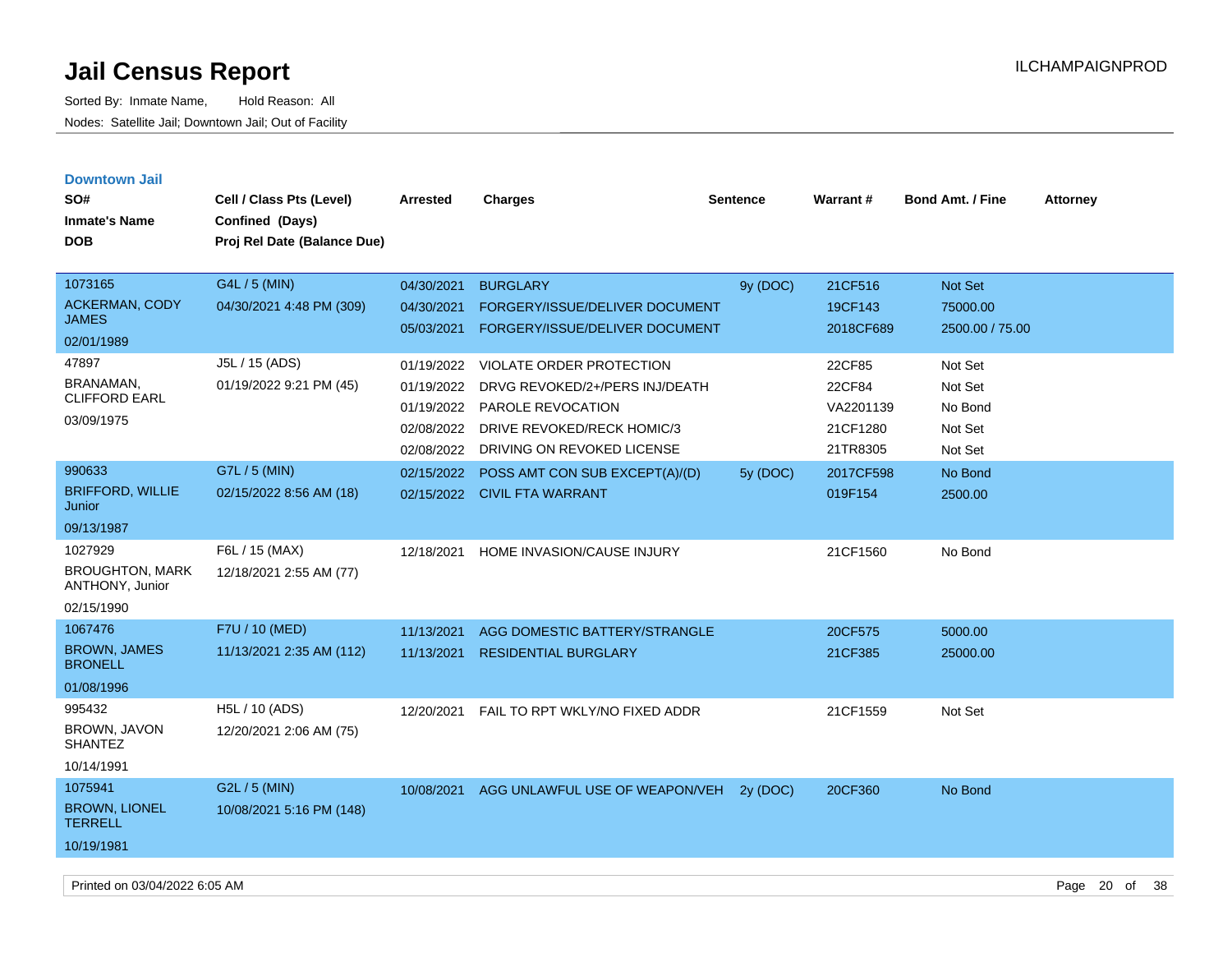Sorted By: Inmate Name, Hold Reason: All

Nodes: Satellite Jail; Downtown Jail; Out of Facility

| SO#<br><b>Inmate's Name</b><br><b>DOB</b>                            | Cell / Class Pts (Level)<br>Confined (Days)<br>Proj Rel Date (Balance Due) | <b>Arrested</b>          | <b>Charges</b>                                             | <b>Sentence</b> | <b>Warrant#</b>          | <b>Bond Amt. / Fine</b> | <b>Attorney</b> |
|----------------------------------------------------------------------|----------------------------------------------------------------------------|--------------------------|------------------------------------------------------------|-----------------|--------------------------|-------------------------|-----------------|
| 001078092<br><b>WILLIAM</b>                                          | H2U / 10 (ADS)<br>CHOUNARD, STANLEY 12/27/2021 10:47 PM (68)               | 12/27/2021               | AGG BATTERY/PUBLIC PLACE                                   |                 | 2021CF1042               | 5000.00                 |                 |
| 06/25/1986<br>56241<br>CLARK, DAMON<br><b>GILLMORE</b><br>12/21/1976 | E1L / 5 (MIN)<br>01/13/2022 4:36 AM (51)                                   |                          | 01/13/2022 VIOLATE ORDER/PRIOR DOM BTRY                    |                 | 22CF59                   | Not Set                 |                 |
| 001078838<br><b>CLAYTON, KAREEM</b><br><b>JAMAL</b><br>02/03/1974    | K <sub>2</sub> / 15 (ADS)<br>02/12/2022 8:55 AM (21)                       |                          | 02/12/2022 PRED CRIM SEX ASLT/BODILY HARM                  |                 | 21CF30                   | 150000.00               |                 |
| 1075361<br><b>COWART, TORREY</b><br>BENJAMEN, Junior<br>11/22/1987   | J6L / 5 (ADS)<br>04/16/2021 9:17 PM (323)                                  | 04/16/2021               | <b>BURGLARY</b>                                            |                 | 21CF414                  | Not Set                 |                 |
| 1067370<br><b>DAVIS, AUSTIN</b><br><b>CHRISTOPHER</b><br>08/11/1997  | E6L / 15 (ADS)<br>11/06/2021 12:23 AM (119)                                | 11/05/2021               | FIREARM/FOID INVALID/NOT ELIG                              |                 | 21CF1370                 | <b>Not Set</b>          |                 |
| 001077214<br>DAVIS-MURDOCK,<br>ERION VASSHAD<br>06/22/1998           | 15 / 15 (ADS)<br>12/21/2021 10:13 AM (74)                                  | 12/20/2021<br>12/22/2021 | <b>MURDER</b><br>PAROLE REVOCATION                         |                 | 21CF1572<br>CH2107977    | Not Set<br>Not Set      |                 |
| 001078223<br>DIEGO-MATEO,<br><b>JOAQUIN</b><br>01/23/2002            | G6L / 5 (MIN)<br>11/09/2021 10:52 PM (116)                                 | 11/09/2021               | AGG DUI/NO VALID DL                                        |                 | 21CF1382                 | Not Set                 |                 |
| 571307<br>DOMINGO-<br>CASTANEDA,<br>09/29/1989                       | J3L / 15 (ADS)<br>09/14/2020 11:19 PM (537)                                | 09/14/2020<br>09/14/2020 | CRIM SEXUAL ABUSE/CONSENT<br>PRED CRIM SEX ASLT/VICTIM <13 |                 | 2020CF1026<br>2020CF1025 | Not Set<br>Not Set      |                 |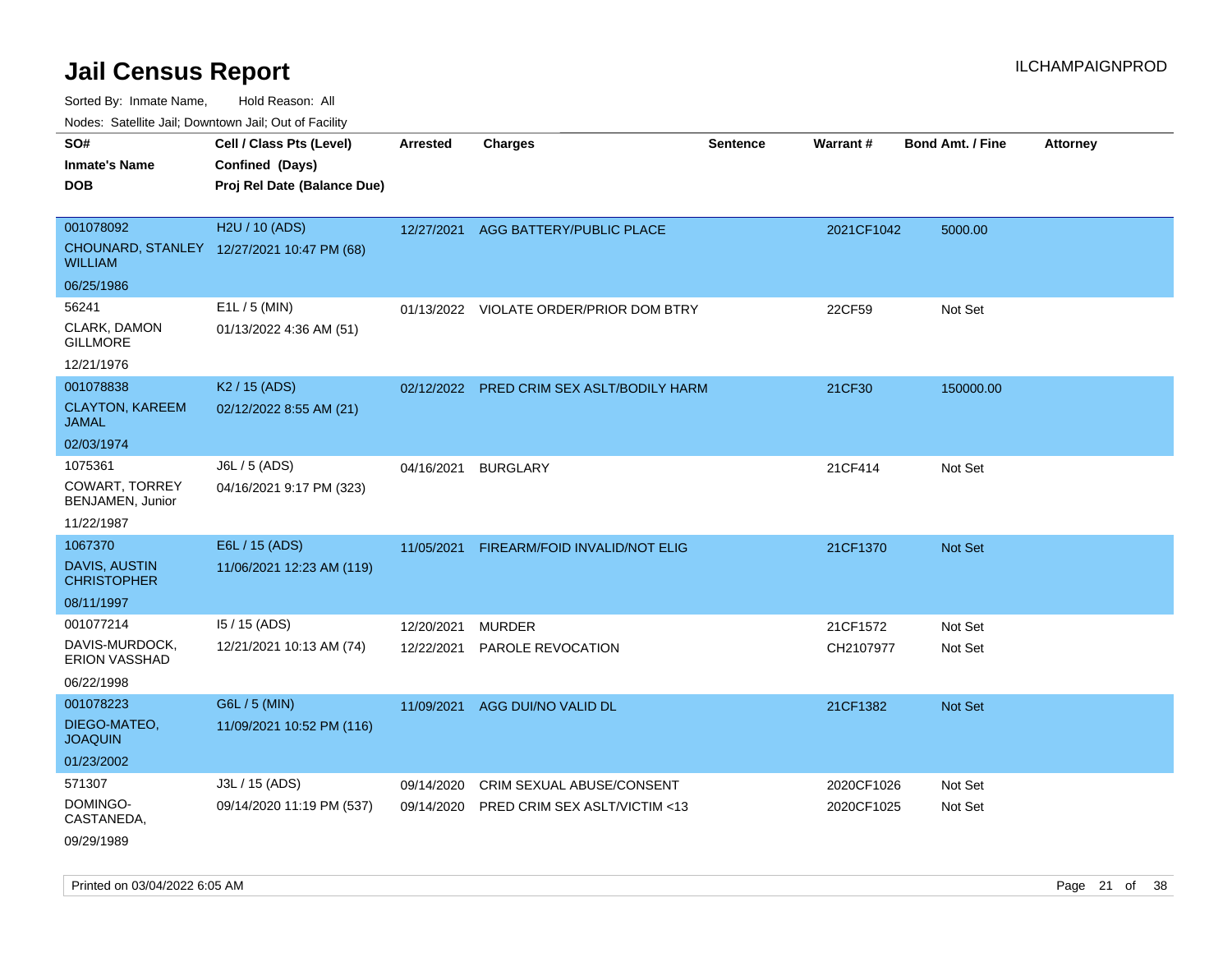Sorted By: Inmate Name, Hold Reason: All Nodes: Satellite Jail; Downtown Jail; Out of Facility

| SO#                                           | Cell / Class Pts (Level)    | <b>Arrested</b> | <b>Charges</b>                           | <b>Sentence</b> | Warrant#   | <b>Bond Amt. / Fine</b> | <b>Attorney</b> |
|-----------------------------------------------|-----------------------------|-----------------|------------------------------------------|-----------------|------------|-------------------------|-----------------|
| <b>Inmate's Name</b>                          | Confined (Days)             |                 |                                          |                 |            |                         |                 |
| <b>DOB</b>                                    | Proj Rel Date (Balance Due) |                 |                                          |                 |            |                         |                 |
|                                               |                             |                 |                                          |                 |            |                         |                 |
| 527379                                        | D6 / 15 (ADS)               | 10/25/2021      | ARMED HABITUAL CRIMINAL                  |                 | 21CF1297   | Not Set                 |                 |
| DRAKE, MARCELL<br><b>DEON</b>                 | 10/25/2021 5:05 PM (131)    |                 | 10/27/2021 AGG DOMESTIC BATTERY/STRANGLE |                 | 21CF1245   | Not Set                 |                 |
| 04/20/1987                                    |                             |                 |                                          |                 |            |                         |                 |
| 959292                                        | K1 / 15 (ADS)               | 04/01/2021      | ATTEMPT (FIRST DEGREE MURDER)            |                 | 2020CF565  | 2000000.00              |                 |
| DUNCAN, COREYON<br><b>ANTHONY</b>             | 04/01/2021 8:46 PM (338)    | 12/17/2021      | <b>MURDER</b>                            |                 | 21CF1542   | Not Set                 |                 |
| 01/17/1989                                    |                             |                 |                                          |                 |            |                         |                 |
| 1053207                                       | K3 / 15 (SPH)               |                 | 06/06/2019 MURDER/INTENT TO KILL/INJURE  |                 | 2019-CF849 | 2000000.00              |                 |
| <b>FAUST, JAQUAVEON</b><br><b>LAVELL</b>      | 06/06/2019 2:24 PM (1,003)  |                 |                                          |                 |            |                         |                 |
| 07/25/1996                                    |                             |                 |                                          |                 |            |                         |                 |
| 524764                                        | G3L / 5 (MIN)               | 09/18/2021      | METH DELIVERY/15<100 GRAMS               |                 | 21CF627    | 50000.00                |                 |
| <b>FISCUS, ROBERT</b><br><b>LOWELL</b>        | 09/18/2021 10:50 AM (168)   |                 |                                          |                 |            |                         |                 |
| 02/17/1986                                    |                             |                 |                                          |                 |            |                         |                 |
| 1063104                                       | G1U / 5 (MIN)               | 01/10/2022      | <b>VIOLATE ORDER PROTECTION</b>          |                 | 21CF1258   | 25000.00                |                 |
| <b>FUSON, KEITH</b><br><b>EDWARD</b>          | 01/10/2022 9:14 PM (54)     |                 | 01/10/2022 VIOLATE ORDER PROTECTION      |                 | 21CF1259   | 25000.00                |                 |
| 05/07/1987                                    |                             |                 |                                          |                 |            |                         |                 |
| 1003785                                       | C9L / 5 (MIN)               |                 | 01/31/2022 THEFT CON INTENT <\$500 PRIOR | 4y (DOC)        | 19CF1558   | No Bond                 |                 |
| GENTRY, SIDNEY<br><b>RAYNARD</b>              | 01/31/2022 8:44 AM (33)     |                 |                                          |                 |            |                         |                 |
| 05/27/1971                                    |                             |                 |                                          |                 |            |                         |                 |
| 32913                                         | $11/15$ (ADS)               | 12/03/2021      | PRED CRIM SEX ASLT/VICTIM <13            |                 | 21CF1481   | Not Set                 |                 |
| GROB, WARREN A,<br>Junior                     | 12/03/2021 4:24 PM (92)     |                 |                                          |                 |            |                         |                 |
| 12/07/1950                                    |                             |                 |                                          |                 |            |                         |                 |
| 1073611                                       | G3U / 5 (MIN)               | 02/09/2021      | MFG 15>100 GR ECSTASY/ANALOG             |                 | 21CF121    | 500000.00               |                 |
| <b>HAYES, CAMERON</b><br><b>TAYLOR MALEEK</b> | 02/09/2021 3:10 PM (389)    | 02/09/2021      | DELIVERY OF OR POSSESSION OF W/INT       |                 | 21CF160    | Not Set                 |                 |
| 08/10/1998                                    |                             |                 |                                          |                 |            |                         |                 |

Printed on 03/04/2022 6:05 AM Page 22 of 38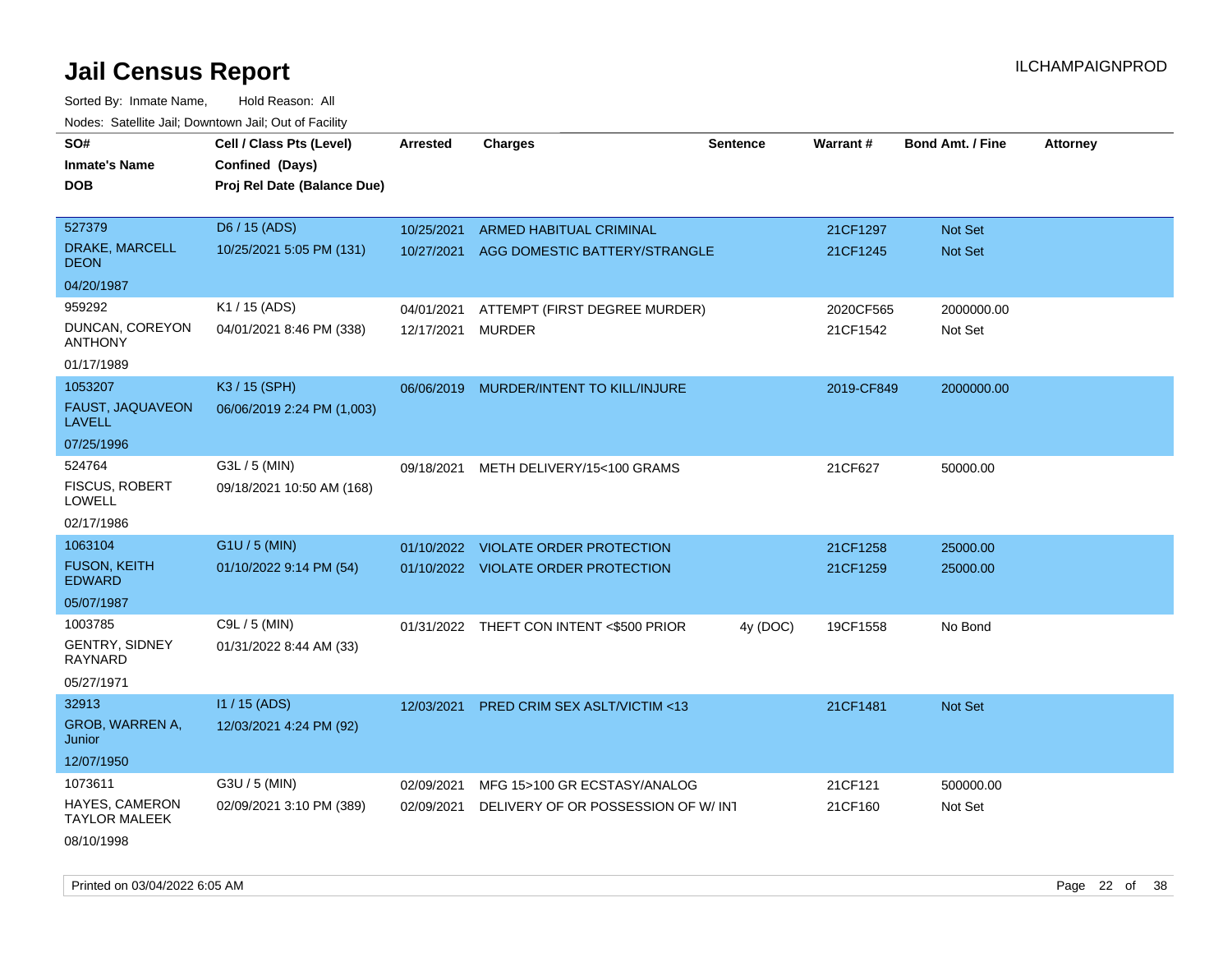| SO#                                    | Cell / Class Pts (Level)    | <b>Arrested</b>     | <b>Charges</b>                                             | <b>Sentence</b> | Warrant#  | <b>Bond Amt. / Fine</b> | <b>Attorney</b> |
|----------------------------------------|-----------------------------|---------------------|------------------------------------------------------------|-----------------|-----------|-------------------------|-----------------|
| <b>Inmate's Name</b>                   | Confined (Days)             |                     |                                                            |                 |           |                         |                 |
| <b>DOB</b>                             | Proj Rel Date (Balance Due) |                     |                                                            |                 |           |                         |                 |
|                                        |                             |                     |                                                            |                 |           |                         |                 |
| 544770                                 | D3 / 10 (MED)               | 08/14/2021          | AGG DOMESTIC BATTERY/STRANGLE                              |                 | 2021CF514 | 25000.00                |                 |
| HAYES, DEVON<br><b>JERMAINE</b>        | 08/14/2021 2:56 AM (203)    |                     | 08/14/2021 AGGRAVATED DOMESTIC BATTERY                     |                 | 21CF977   | No Bond                 |                 |
| 11/07/1987                             |                             |                     |                                                            |                 |           |                         |                 |
| 953555                                 | C4U / 15 (MAX)              | 03/10/2021          | CRIM TRESPASS TO RESIDENCE                                 |                 | 21CF272   | Not Set                 |                 |
| HUNT, TAVARIS EARL                     | 03/10/2021 4:58 AM (360)    | 04/14/2021          | AGG FLEEING POLICE/21 MPH OVER                             | 3y (DOC)        | 2020CF94  | 10000.00                |                 |
|                                        |                             |                     |                                                            |                 |           |                         |                 |
| 12/29/1987                             |                             |                     |                                                            |                 |           |                         |                 |
| 518711                                 | G5L / 5 (MIN)               | 01/30/2022 THEFT    |                                                            |                 | 22CF133   | Not Set                 |                 |
| <b>INGERSON, LUCUS</b><br><b>JAMES</b> | 01/30/2022 4:57 PM (34)     |                     |                                                            |                 |           |                         |                 |
| 09/16/1979                             |                             |                     |                                                            |                 |           |                         |                 |
| 63110                                  | C7L / 10 (ADS)              |                     | 02/16/2022 CRIM DAMAGE TO PROPERTY <\$500                  | 2y (DOC)        | 21CF1548  | No Bond                 |                 |
| JAMES, DOMINIQUE<br><b>JULIUS</b>      | 02/16/2022 5:24 PM (17)     |                     |                                                            |                 |           |                         |                 |
| 03/04/1983                             |                             |                     |                                                            |                 |           |                         |                 |
| 53058                                  | G4U / 5 (MIN)               |                     | 01/31/2022 DELIVERY OF OR POSSESSION OF W/ IN1 5y/6m (DOC) |                 |           | Not Set                 |                 |
| JOHNSON, DEMARIO<br><b>LACONTE</b>     | 01/31/2022 11:12 AM (33)    |                     |                                                            |                 |           |                         |                 |
| 06/14/1981                             |                             |                     |                                                            |                 |           |                         |                 |
| 001078766                              | I3 / 5 (ADS)                | 02/08/2022          | AGGRAVATED BATTERY                                         |                 | 22CF160   | Not Set                 |                 |
| JOHNSON, IYONZI                        | 02/08/2022 11:56 AM (25)    | 02/08/2022 BURGLARY |                                                            |                 | 22CF63    | 3000.00                 |                 |
| 07/16/1994                             |                             |                     |                                                            |                 |           |                         |                 |
| 1068501                                | G7U / 5 (MIN)               |                     | 02/07/2022 VIO ORDER/NOTICE/PRIOR VIO O/P                  |                 | 22CF156   | No Bond                 |                 |
| <b>KING, JULIUS</b><br><b>EMANUEL</b>  | 02/07/2022 7:06 PM (26)     |                     |                                                            |                 |           |                         |                 |
| 04/08/1985                             |                             |                     |                                                            |                 |           |                         |                 |
| 24308                                  | D <sub>2</sub> / 15 (MAX)   | 06/03/2021          | <b>ROBBERY</b>                                             |                 | 21CF625   | No Bond                 |                 |
| <b>KWIATKOWSKI,</b><br>ROBERT JOHN     | 06/03/2021 10:40 PM (275)   |                     |                                                            |                 |           |                         |                 |
| 08/08/1963                             |                             |                     |                                                            |                 |           |                         |                 |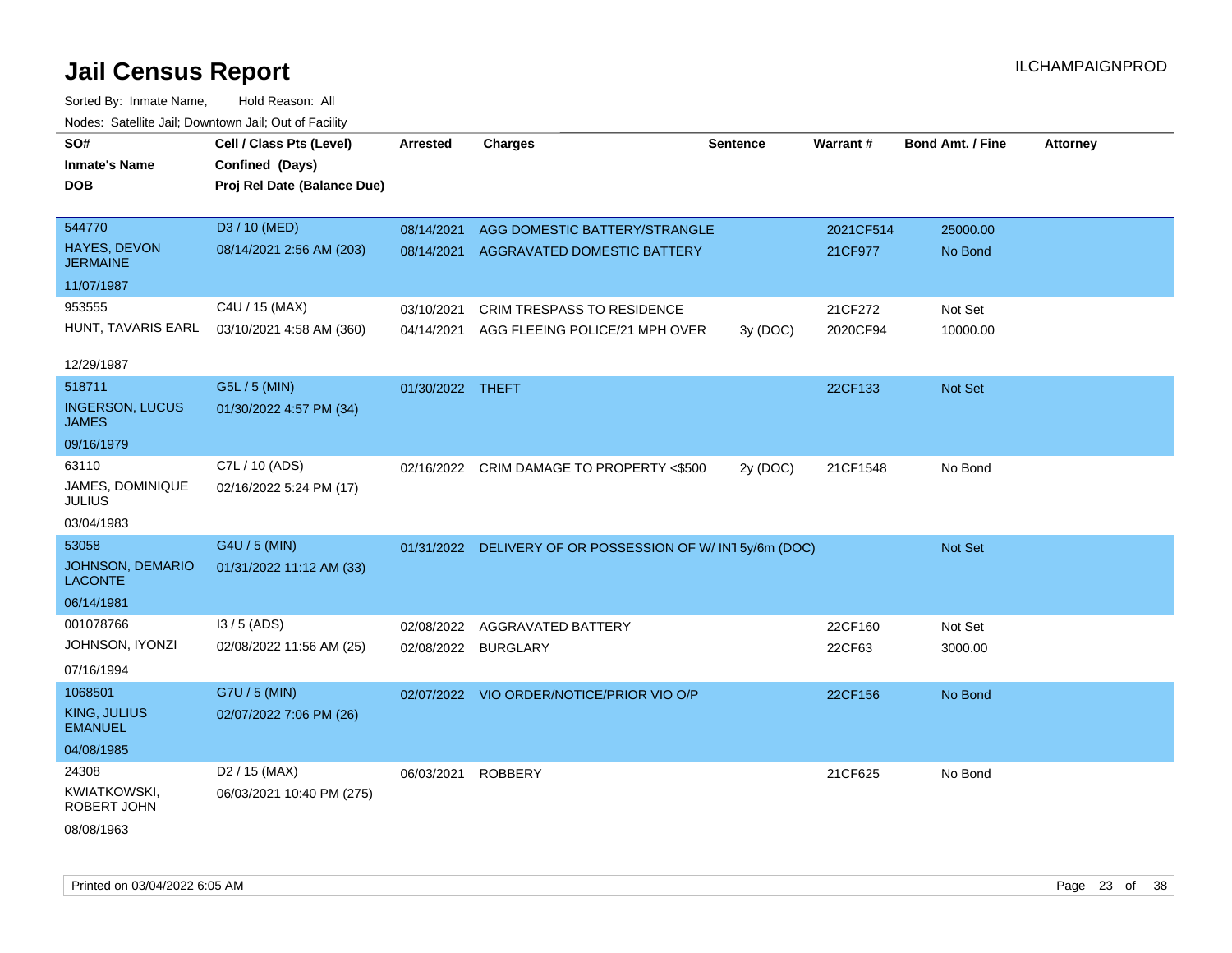| roaco. Catolino dall, Downtown dall, Out of Fability |                                            |                 |                                    |                 |                 |                         |                 |
|------------------------------------------------------|--------------------------------------------|-----------------|------------------------------------|-----------------|-----------------|-------------------------|-----------------|
| SO#                                                  | Cell / Class Pts (Level)                   | <b>Arrested</b> | Charges                            | <b>Sentence</b> | <b>Warrant#</b> | <b>Bond Amt. / Fine</b> | <b>Attorney</b> |
| <b>Inmate's Name</b>                                 | Confined (Days)                            |                 |                                    |                 |                 |                         |                 |
| <b>DOB</b>                                           | Proj Rel Date (Balance Due)                |                 |                                    |                 |                 |                         |                 |
|                                                      |                                            |                 |                                    |                 |                 |                         |                 |
| 1041648                                              | C8L / 15 (MAX)                             | 01/11/2022      | ARMED HABITUAL CRIMINAL            |                 | 22CF41          | <b>Not Set</b>          |                 |
| LANE, DEMETRIUS<br><b>LAQUAN</b>                     | 01/11/2022 5:27 AM (53)                    |                 | 01/11/2022 PAROLE REVOCATION       |                 | CH2200221       | Not Set                 |                 |
| 07/04/1996                                           |                                            |                 |                                    |                 |                 |                         |                 |
| 29681                                                | J2L / 15 (ADS)                             | 07/14/2020      | PREDATORY CRIMINAL SEX ASSLT/CHILD |                 | 20CF-781        | 250000.00               |                 |
| LENOIR, JOHN<br><b>CHRISTOPHER</b>                   | 07/14/2020 12:51 PM (599)                  |                 |                                    |                 |                 |                         |                 |
| 04/20/1966                                           |                                            |                 |                                    |                 |                 |                         |                 |
| 001077524                                            | D1 / 10 (SPH)                              | 12/14/2020      | <b>RESIDENTIAL ARSON</b>           | 6y (DOC)        | 2020-CF-1388    | 150000.00               |                 |
| LEWIS, TREVOR<br><b>DANIEL</b>                       | 12/14/2020 5:16 PM (446)                   |                 |                                    |                 |                 |                         |                 |
| 06/03/2002                                           |                                            |                 |                                    |                 |                 |                         |                 |
| 45113                                                | E2L / 15 (MAX)                             | 11/20/2021      | ARMED HABITUAL CRIMINAL            |                 | 21CF1424        | No Bond                 |                 |
| MARTIN, JEREMIAH<br><b>FRANCIS</b>                   | 11/20/2021 1:18 AM (105)                   |                 |                                    |                 |                 |                         |                 |
| 01/18/1977                                           |                                            |                 |                                    |                 |                 |                         |                 |
| 1063030                                              | H4L / 15 (ADS)                             | 12/20/2021      | <b>MURDER</b>                      |                 | 21CF1571        | <b>Not Set</b>          |                 |
|                                                      | MASON, RYAN ONEIAL 12/21/2021 9:30 AM (74) | 12/22/2021      | <b>PAROLE REVOCATION</b>           |                 | CH2107979       | <b>Not Set</b>          |                 |
|                                                      |                                            |                 |                                    |                 |                 |                         |                 |
| 02/22/1991                                           |                                            |                 |                                    |                 |                 |                         |                 |
| 1066623                                              | G6U / 5 (MIN)                              | 11/17/2021      | MFG/DEL 15<100 GR COCA/ANALOG      |                 | 17CF1093        | 75000.00                |                 |
| MATA-OROZCO,<br>OLEGARIO                             | 11/17/2021 5:08 PM (108)                   |                 |                                    |                 |                 |                         |                 |
| 03/06/1995                                           |                                            |                 |                                    |                 |                 |                         |                 |
| 001078249                                            | B3 / 10 (MED)                              | 08/07/2021      | FELON POSS/USE WEAPON/FIREARM      | 4y (DOC)        | 21CF947         | Not Set                 |                 |
| MCCLENDON, CALVIN                                    | 08/07/2021 8:56 AM (210)                   |                 |                                    |                 |                 |                         |                 |
| М                                                    |                                            |                 |                                    |                 |                 |                         |                 |
| 04/29/1990                                           |                                            |                 |                                    |                 |                 |                         |                 |
| 40235                                                | G9L / 5 (MIN)                              | 10/04/2021      | AGG DUI/4                          |                 | 2021CF1145      | 35000.00                |                 |
| MERRIWEATHER,<br><b>MARCUS TODD</b>                  | 10/04/2021 4:41 PM (152)                   |                 |                                    |                 |                 |                         |                 |
| 11/28/1967                                           |                                            |                 |                                    |                 |                 |                         |                 |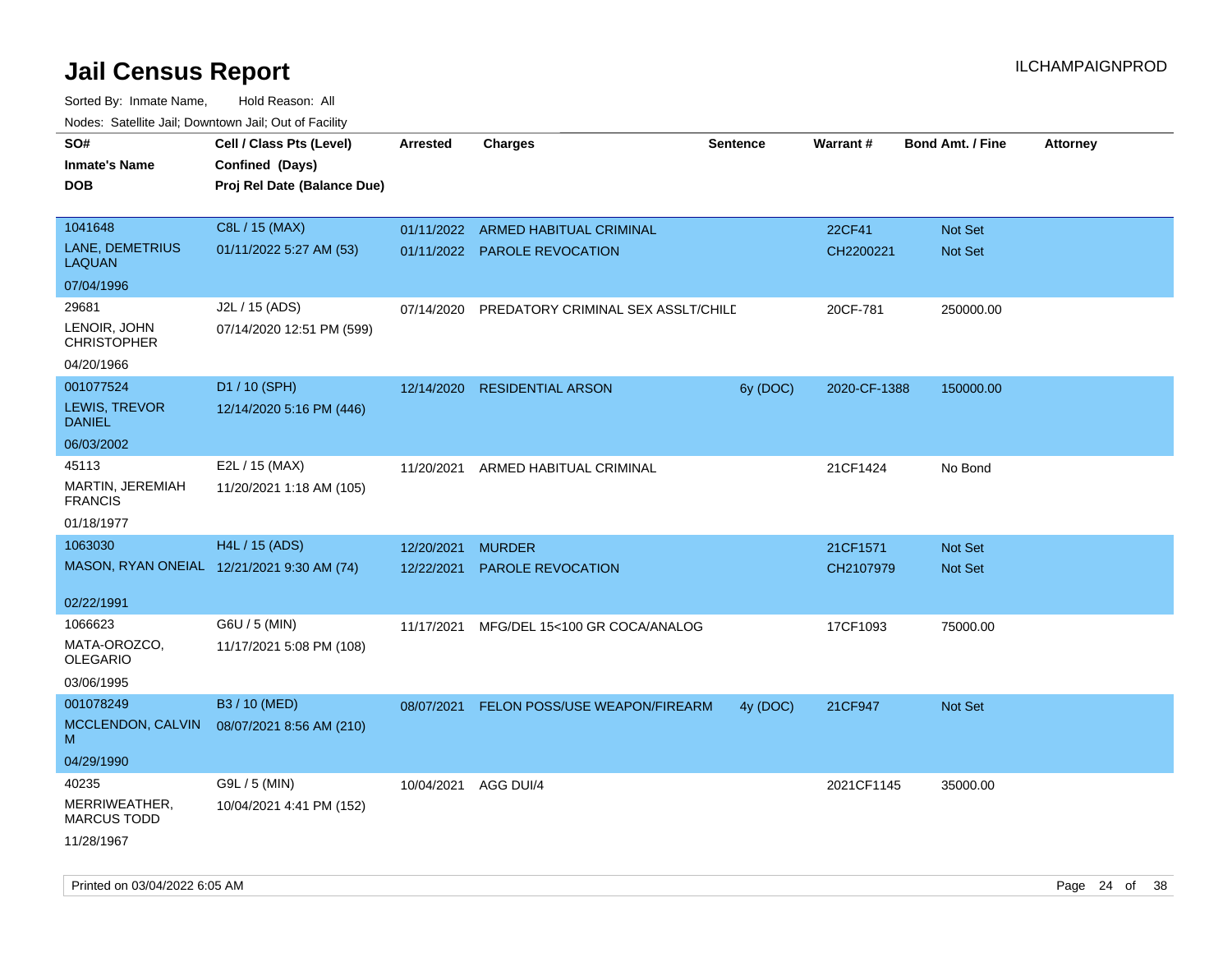| 10000. Catolino can, Domntonn can, Oat or I domt                        |                                                                            |                                               |                                                                                                 |                 |                                  |                                 |                 |
|-------------------------------------------------------------------------|----------------------------------------------------------------------------|-----------------------------------------------|-------------------------------------------------------------------------------------------------|-----------------|----------------------------------|---------------------------------|-----------------|
| SO#<br><b>Inmate's Name</b><br><b>DOB</b>                               | Cell / Class Pts (Level)<br>Confined (Days)<br>Proj Rel Date (Balance Due) | <b>Arrested</b>                               | <b>Charges</b>                                                                                  | <b>Sentence</b> | Warrant#                         | <b>Bond Amt. / Fine</b>         | <b>Attorney</b> |
| 1040273<br><b>METCALFE, LANELL</b><br>JARON                             | E5U / 15 (ADS)<br>09/30/2021 11:32 PM (156)                                | 09/30/2021                                    | <b>PRED CRIM SEX ASLT/VICTIM &lt;13</b>                                                         |                 | 21CF329                          | 500000.00                       |                 |
| 09/22/1988                                                              |                                                                            |                                               |                                                                                                 |                 |                                  |                                 |                 |
| 1075635<br>MILES, DEVLON VON,<br>Junior<br>11/04/2000                   | B <sub>2</sub> / 10 (ADS)<br>05/11/2021 10:39 PM (298)                     | 05/11/2021<br>05/11/2021<br>02/23/2022 MURDER | AGG DISCHARGE FIREARM/OCC VEH<br>MFG/DEL CANNABIS/30-500 GRAMS                                  |                 | 21CF538<br>20CF1402<br>22CF219   | Not Set<br>100000.00<br>Not Set |                 |
| 1007239<br><b>MOORE, ANDREW</b><br>VIRGIL                               | J1L / 10 (ADS)<br>12/29/2021 8:40 PM (66)                                  | 12/29/2021                                    | DOMESTIC BATTERY                                                                                | 3y (DOC)        | 21CF1607                         | <b>Not Set</b>                  |                 |
| 08/20/1972<br>1069209<br>MOORE, DEVONTE<br>JAMAL<br>09/24/1995          | H <sub>1</sub> L / 10 (ADS)<br>04/07/2021 6:25 PM (332)                    | 04/07/2021                                    | AGG BATTERY/GREAT BODILY HARM                                                                   |                 | 21CF376                          | Not Set                         |                 |
| 61251<br>PETMECKY, JOHN<br>ROBERT<br>03/09/1983                         | E4L / 15 (ADS)<br>12/27/2021 1:52 PM (68)                                  | 12/27/2021                                    | <b>PRED CRIM SEX ASLT/VICTIM &lt;13</b>                                                         |                 | 21CF651                          | No Bond                         |                 |
| 001078357<br>PETTIGREW, CAREY<br><b>CORNITRIAS DEOBLO</b><br>08/31/1986 | A2L / 15 (SPH)<br>09/17/2021 9:56 AM (169)                                 | 09/17/2021<br>09/17/2021<br>09/17/2021        | ARMED ROBBERY/ARMED W/FIREARM<br>ARMED ROBBERY/ARMED W/FIREARM<br>ARMED ROBBERY/ARMED W/FIREARM |                 | 21CF1128<br>21CF1129<br>21CF1230 | Not Set<br>Not Set<br>Not Set   |                 |
| 1022441<br>PICKENS, DONTRELL<br><b>DEMAR</b><br>12/10/1993              | C3L / 10 (ADS)<br>10/27/2021 1:39 PM (129)                                 | 10/27/2021<br>10/27/2021                      | AGG BATTERY/PEACE OFFICER<br>AGG BATTERY/PEACE OFFICER                                          |                 | 2021 CF 12<br>2020 CF 1488       | No Bond<br>No Bond              |                 |
| 001077783<br>RIVERA, DARYL<br>ANTONIO<br>11/14/1981                     | H6L / 10 (ADS)<br>01/05/2022 4:20 PM (59)                                  |                                               | 01/05/2022 AGGRAVATED BATTERY                                                                   |                 | 21CF325                          | Not Set                         |                 |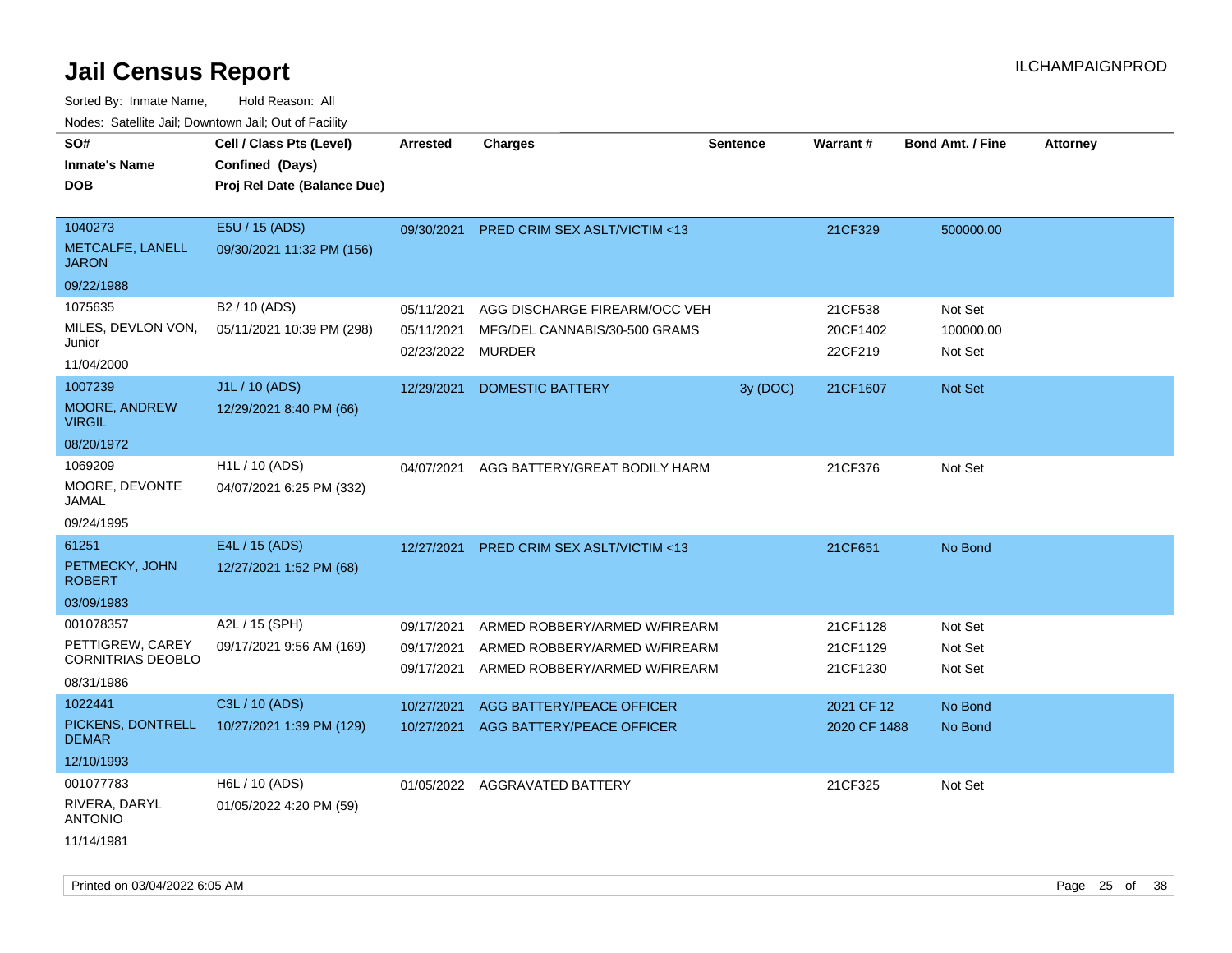Sorted By: Inmate Name, Hold Reason: All Nodes: Satellite Jail; Downtown Jail; Out of Facility

| SO#                                     | Cell / Class Pts (Level)    | <b>Arrested</b> | <b>Charges</b>                          | <b>Sentence</b> | Warrant#   | <b>Bond Amt. / Fine</b> | <b>Attorney</b> |
|-----------------------------------------|-----------------------------|-----------------|-----------------------------------------|-----------------|------------|-------------------------|-----------------|
| <b>Inmate's Name</b>                    | Confined (Days)             |                 |                                         |                 |            |                         |                 |
| <b>DOB</b>                              | Proj Rel Date (Balance Due) |                 |                                         |                 |            |                         |                 |
|                                         |                             |                 |                                         |                 |            |                         |                 |
| 1072114                                 | A1U / 15 (SPH)              | 01/17/2021      | ATTEMPT (FIRST DEGREE MURDER)           |                 | 2021CF65   | Not Set                 |                 |
| ROBINSON, DONNELL                       | 01/17/2021 2:40 PM (412)    | 01/17/2021      | ARMED ROBBERY/NO FIREARM                |                 | 2020CF824  | 75000.00                |                 |
| <b>LEVON</b>                            |                             | 02/17/2021      | <b>AGGRAVATED BATTERY</b>               | 4y (DOC)        |            | 250000.00               |                 |
| 10/23/2000                              |                             |                 |                                         |                 |            |                         |                 |
| 1068592                                 | J7L / 15 (ADS)              | 11/12/2021      | <b>BURGLARY</b>                         | 2y (DOC)        | 21CF1393   | Not Set                 |                 |
| ROSS, TEVONTAE<br><b>TERRANCE</b>       | 11/12/2021 8:41 AM (113)    |                 |                                         |                 |            |                         |                 |
| 12/15/1998                              |                             |                 |                                         |                 |            |                         |                 |
| 47195                                   | G8L / 5 (MIN)               | 12/27/2021      | <b>RESIDENTIAL BURGLARY</b>             |                 | 2020CF1222 | 10000.00                |                 |
| SIMMONS, JAMES<br><b>ROBERT</b>         | 12/27/2021 8:42 AM (68)     | 12/28/2021      | <b>RESIDENTIAL BURGLARY</b>             |                 | 2021CF1596 | Not Set                 |                 |
| 03/13/1975                              |                             |                 |                                         |                 |            |                         |                 |
| 1064798                                 | B1 / 15 (ADS)               | 01/17/2022      | <b>MURDER</b>                           |                 | 2021CF695  | 1500000.00              |                 |
| <b>STENNIS, BRUCE</b><br><b>DEONTAY</b> | 01/17/2022 1:29 PM (47)     |                 | 01/17/2022 MFG/DEL 1<15 GR COCAINE/ANLG |                 | 21CF520    | 50000.00                |                 |
| 08/12/1998                              |                             |                 |                                         |                 |            |                         |                 |
| 1068839                                 | F4L / 15 (MAX)              | 08/07/2020      | <b>HOMICIDE</b>                         | 28y (DOC)       | 2020-CF851 | 1000000.00              |                 |
| <b>TAYLOR, LONDON</b><br><b>JAVON</b>   | 08/07/2020 10:30 AM (575)   |                 |                                         |                 |            |                         |                 |
| 08/16/1999                              |                             |                 |                                         |                 |            |                         |                 |
| 1056971                                 | D4 / 10 (ADS)               | 08/07/2021      | FELON POSS/USE WEAPON/FIREARM           |                 | 21CF948    | No Bond                 |                 |
| TRAVIS, DENZEL<br><b>DANTRELL</b>       | 08/07/2021 7:36 AM (210)    | 08/08/2021      | AGG BATTERY/PUBLIC PLACE                |                 | 2020CF647  | 25000.00                |                 |
| 03/21/1993                              |                             |                 |                                         |                 |            |                         |                 |
| 001078250                               | F2L / 10 (MED)              | 08/07/2021      | FELON POSS WEAPON/BODY ARMOR            |                 | 21CF950    | Not Set                 |                 |
| <b>TRAVIS, JORDAN</b><br><b>TESHAUN</b> | 08/07/2021 10:27 AM (210)   |                 |                                         |                 |            |                         |                 |
| 03/03/1996                              |                             |                 |                                         |                 |            |                         |                 |
| 56994                                   | A1L / 15 (SPH)              | 12/09/2021      | STALKING/CAUSE FEAR FOR SAFETY          |                 | 21CF1514   | Not Set                 |                 |
| <b>TURNER, ROBERT</b><br>EARL, Senior   | 12/09/2021 9:23 PM (86)     | 12/13/2021      | PAROLE REVOCATION                       |                 | CH2107735  | Not Set                 |                 |
| 09/07/1982                              |                             |                 |                                         |                 |            |                         |                 |

Printed on 03/04/2022 6:05 AM Page 26 of 38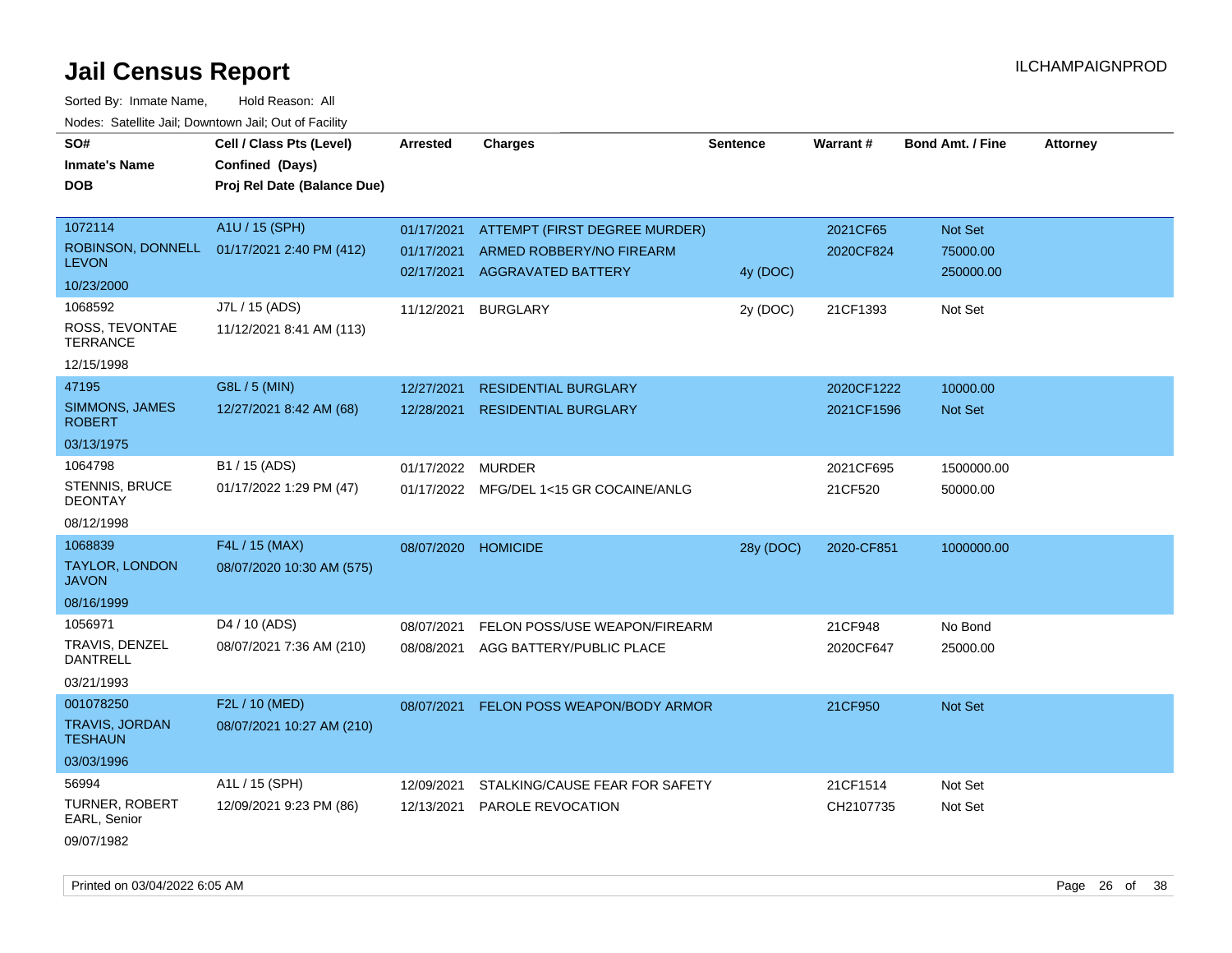| SO#                                        | Cell / Class Pts (Level)    | Arrested   | <b>Charges</b>                  | <b>Sentence</b> | Warrant#    | <b>Bond Amt. / Fine</b> | <b>Attorney</b> |
|--------------------------------------------|-----------------------------|------------|---------------------------------|-----------------|-------------|-------------------------|-----------------|
| <b>Inmate's Name</b>                       | Confined (Days)             |            |                                 |                 |             |                         |                 |
| <b>DOB</b>                                 | Proj Rel Date (Balance Due) |            |                                 |                 |             |                         |                 |
|                                            |                             |            |                                 |                 |             |                         |                 |
| 30108                                      | J4L / 15 (ADS)              | 07/30/2021 | <b>MURDER</b>                   |                 | 21CF902     | 2000000.00              |                 |
| VANDYKE, DARYL<br><b>ANTHONY</b>           | 07/30/2021 8:29 PM (218)    |            |                                 |                 |             |                         |                 |
| 10/04/1965                                 |                             |            |                                 |                 |             |                         |                 |
| 968681                                     | D5 / 15 (ADS)               | 08/27/2021 | AGG CRIM SX AB/VIC 13<18/TRUST  |                 | 2020CF499   | 250000.00               |                 |
| WADE, DEMETRIUS<br><b>DARYL</b>            | 08/27/2021 2:25 AM (190)    | 08/27/2021 | INDIRECT CRIMINAL CONTEMPT      | 3y (DOC)        | 2021CC16    | No Bond                 |                 |
| 01/07/1987                                 |                             |            |                                 |                 |             |                         |                 |
| 1070971                                    | H3L / 5 (ADS)               | 12/07/2021 | <b>IDENTITY THEFT/&lt;\$300</b> |                 | 20CF922     | Not Set                 |                 |
| <b>WEIR, CLINTON</b><br><b>HOWARD</b>      | 12/08/2021 3:45 AM (87)     | 12/07/2021 | <b>RECKLESS DRIVING</b>         |                 | 19TR2348    | <b>Not Set</b>          |                 |
| 03/15/1983                                 |                             |            |                                 |                 |             |                         |                 |
| 54212                                      | E3U / 10 (ADS)              | 12/21/2021 | ARMED VIOLENCE/CATEGORY I       |                 | 21CF1576    | Not Set                 |                 |
| <b>WHITLOCK, GEORGE</b>                    | 12/21/2021 1:20 PM (74)     | 12/21/2021 | RECEIVE/POSS/SELL STOLEN VEH    |                 | 2021CF669   | 10000.00                |                 |
| ABRAM                                      |                             | 12/21/2021 | <b>VIOLATE ORDER PROTECTION</b> |                 | 2021CM391   | 1000.00                 |                 |
| 11/10/1978                                 |                             |            |                                 |                 |             |                         |                 |
| 1058072                                    | A2U / 15 (SPH)              | 02/25/2021 | <b>ARMED HABITUAL CRIMINAL</b>  |                 |             | Not Set                 |                 |
| <b>WILLIAMS, KENNETH</b><br><b>BERNARD</b> | 02/25/2021 3:24 PM (373)    |            |                                 |                 |             |                         |                 |
| 10/04/1985                                 |                             |            |                                 |                 |             |                         |                 |
| 9326                                       | $12/5$ (ADS)                | 06/14/2021 | <b>BURGLARY</b>                 |                 | 2020-CF-625 | Not Set                 |                 |
| YOUNG, ANTHONY<br>PAUL                     | 06/14/2021 12:07 PM (264)   |            |                                 |                 |             |                         |                 |
| 03/13/1954                                 |                             |            |                                 |                 |             |                         |                 |
| <b>Total Downtown Jail: 61</b>             |                             | Males: 61  | Females: 0<br>Unknown: 0        |                 |             |                         |                 |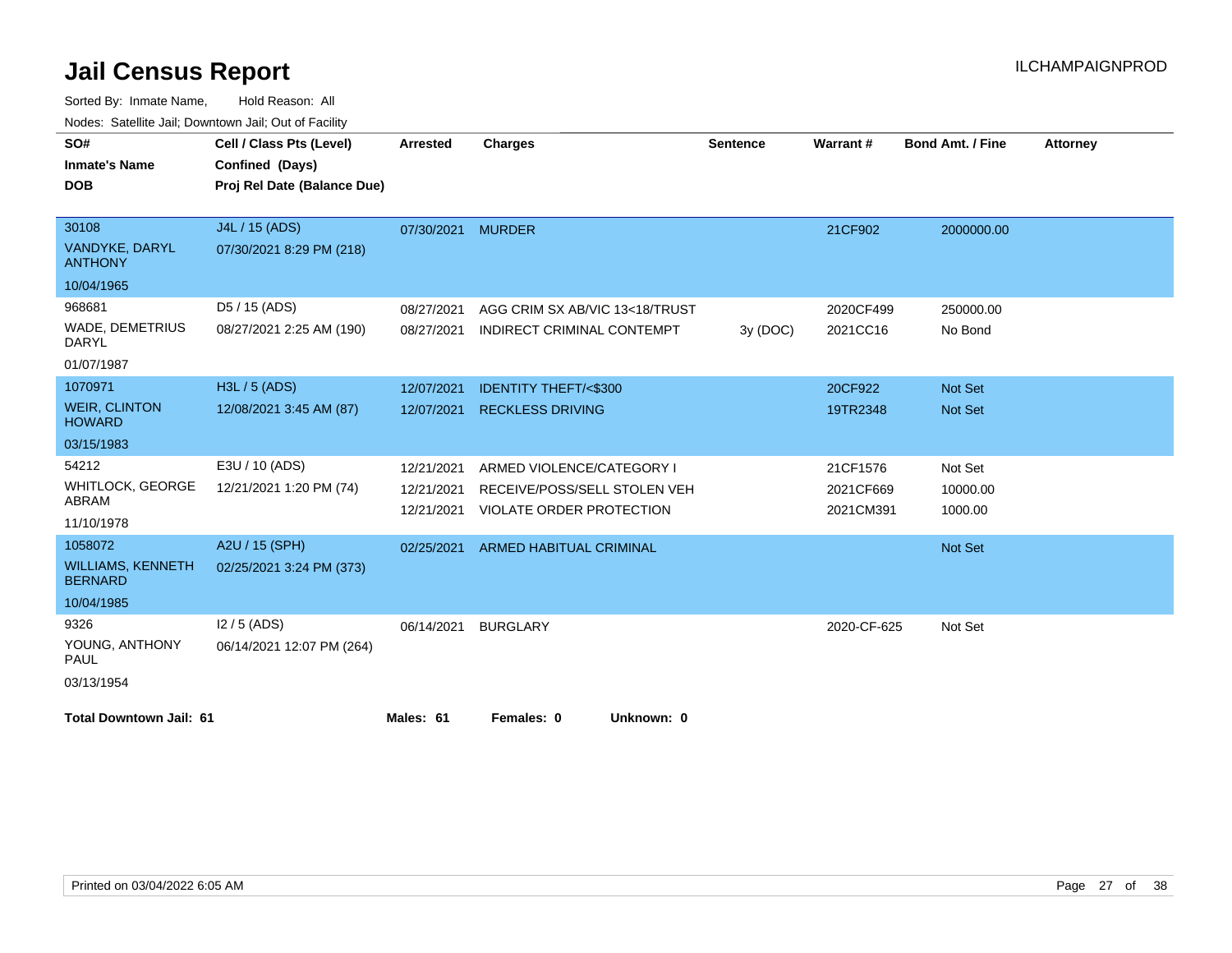Sorted By: Inmate Name, Hold Reason: All Nodes: Satellite Jail; Downtown Jail; Out of Facility

| <b>Out of Facility</b> |                            |
|------------------------|----------------------------|
| SO#                    | Cell / Class Pts (Level)   |
| <b>Inmate's Name</b>   | Confined (Days)            |
| <b>DOB</b>             | Proj Rel Date (Balance Due |
|                        |                            |

| <b>DOB</b>                                    | Proj Rel Date (Balance Due)                       |            |                                   |           |           |
|-----------------------------------------------|---------------------------------------------------|------------|-----------------------------------|-----------|-----------|
| 61095<br><b>AMOS, DERRICK</b><br><b>JAMES</b> | <b>KAN</b> / 10 (ADS)<br>05/02/2021 9:02 PM (307) | 05/02/2021 | <b>HOME INVASION/CAUSE INJURY</b> | 2021CF323 | 100000.00 |
| 06/12/1985                                    |                                                   |            |                                   |           |           |
| 001078621                                     | KAN / 10 (MED)                                    | 12/23/2021 | <b>RESIDENTIAL BURGLARY</b>       | 21CF1582  | Not Set   |
| BAILEY, DANIEL SCOTT 12/23/2021 9:44 AM (72)  |                                                   | 01/14/2022 | PROBATION VIOLATION               | 21CF1445  | Not Set   |
| 05/09/1999                                    |                                                   |            |                                   |           |           |
| 19971                                         | EHD                                               | 11/09/2021 | DRIVING RVK/SUSP DUI/SSS 4-9      | 2021CF968 | Not Set   |
| <b>LYNN</b>                                   | BARNESKE, RAYMOND 11/09/2021 9:32 AM (116)        |            |                                   |           |           |

**Cell / Class Pts (Level) Arrested Charges Warrant # Bond Amt. / Fine Attorney**

**Sentence**

| .                               |                           |                                           |         |         |
|---------------------------------|---------------------------|-------------------------------------------|---------|---------|
| 08/17/1961                      | 5/6/2022(0.00)            |                                           |         |         |
| 516062                          | KAN / 15 (MAX)            | 02/22/2021 PHONE HARASSMENT/2+            | 20CF194 | 5000.00 |
| BENNETT, JOHN<br><b>MICHAEL</b> | 02/22/2021 10:47 AM (376) | 02/22/2021 AGG DISCH FIR/VEH/PC OFF/FRMAN | 21CF210 | No Bond |
| 0.410014000                     |                           |                                           |         |         |

04/30/1986

| 04/30/1986                             |                           |            |                               |            |            |
|----------------------------------------|---------------------------|------------|-------------------------------|------------|------------|
| 38273                                  | <b>EHD</b>                | 02/23/2022 | AGG DUI/NO VALID DL           | 2020CF1371 | Not Set    |
| BRADLEY,<br><b>CHRISTOPHER</b>         | 02/23/2022 9:14 AM (10)   |            |                               |            |            |
| 02/24/1974                             | 4/7/2022 (0.00)           |            |                               |            |            |
| 1074315                                | KAN / 15 (MAX)            | 07/27/2021 | AGG DISCHARGE FIREARM/VEH/SCH | 21CF927    | Not Set    |
| <b>BRIGGS, PATRICK</b><br>MONTAY       | 08/03/2021 4:56 PM (214)  |            |                               |            |            |
| 08/05/2001                             |                           |            |                               |            |            |
| 001078065                              | <b>KAN / 10 (ADS)</b>     | 06/17/2021 | AGG BATTERY/DISCHARGE FIREARM | 21CF704    | 1000000.00 |
| <b>BROWN, CHARMAN</b><br><b>LAKEEF</b> | 06/17/2021 12:32 PM (261) |            |                               |            |            |
| 11/30/2002                             |                           |            |                               |            |            |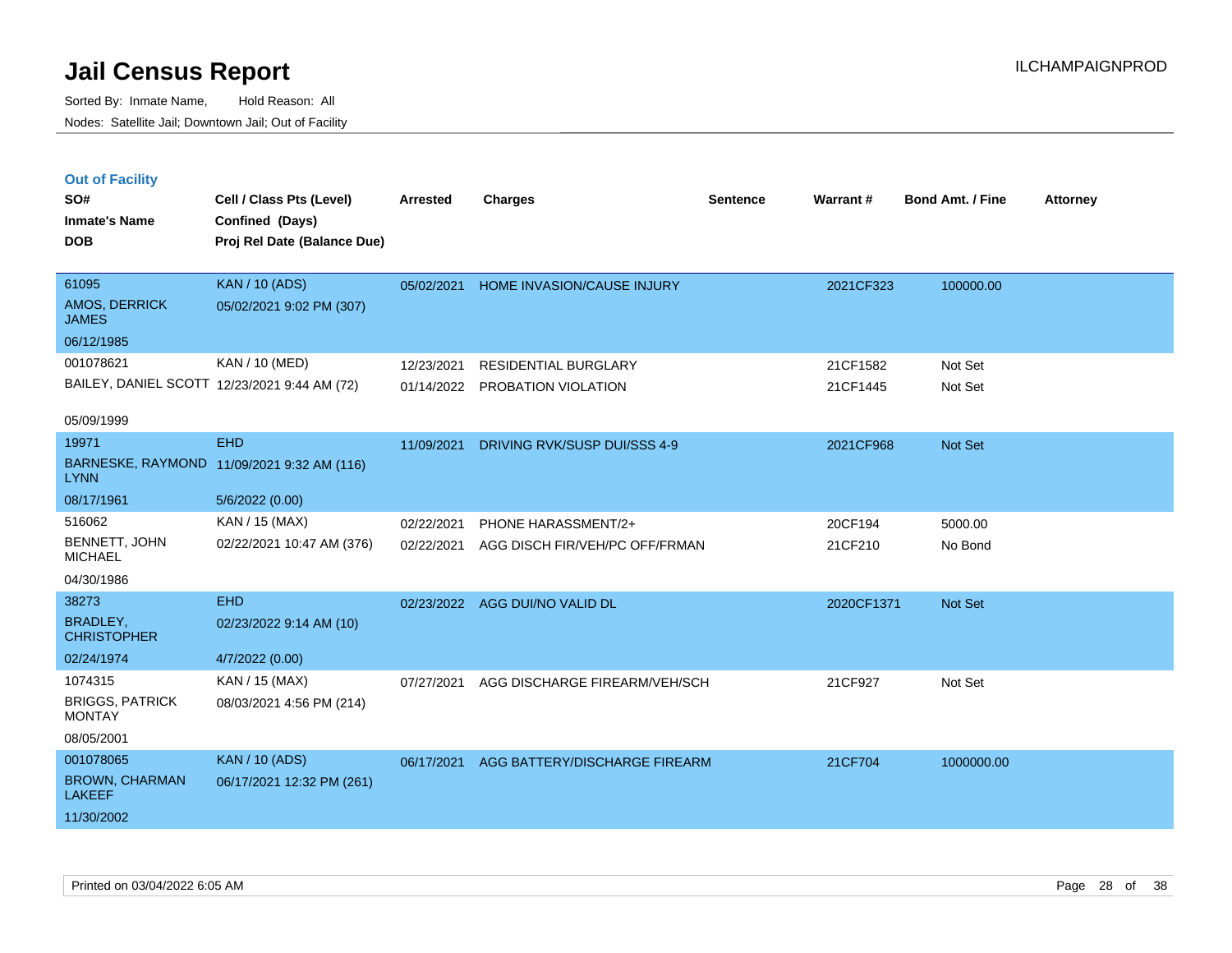Sorted By: Inmate Name, Hold Reason: All Nodes: Satellite Jail; Downtown Jail; Out of Facility

| SO#                                      | Cell / Class Pts (Level)                    | <b>Arrested</b> | <b>Charges</b>                           | <b>Sentence</b> | Warrant#   | <b>Bond Amt. / Fine</b> | <b>Attorney</b> |
|------------------------------------------|---------------------------------------------|-----------------|------------------------------------------|-----------------|------------|-------------------------|-----------------|
| <b>Inmate's Name</b>                     | Confined (Days)                             |                 |                                          |                 |            |                         |                 |
| <b>DOB</b>                               | Proj Rel Date (Balance Due)                 |                 |                                          |                 |            |                         |                 |
|                                          |                                             |                 |                                          |                 |            |                         |                 |
| 1038554                                  | <b>KAN / 15 (MAX)</b>                       | 08/18/2021      | DELIVERY OF OR POSSESSION OF W/INT       |                 | 21CF1009   | No Bond                 |                 |
| <b>BROWN, CORRION</b><br><b>DEVONTAE</b> | 08/18/2021 5:40 PM (199)                    | 08/18/2021      | ARMED HABITUAL CRIMINAL                  |                 | 21CF1162   | Not Set                 |                 |
| 04/19/1995                               |                                             |                 |                                          |                 |            |                         |                 |
| 1038579                                  | KAN / 15 (MAX)                              | 08/18/2021      | FELON POSS/USE WEAPON/FIREARM            |                 | 21CF1010   | Not Set                 |                 |
| BROWN, MARKEL<br><b>RIKKI</b>            | 08/18/2021 2:05 PM (199)                    |                 |                                          |                 |            |                         |                 |
| 01/06/1995                               |                                             |                 |                                          |                 |            |                         |                 |
| 1003006                                  | <b>KAN / 15 (MAX)</b>                       | 08/19/2021      | FELON POSS/USE MACHINE GUN               |                 | 21CF1011   | No Bond                 |                 |
| <b>BROWN, ROCKEITH</b><br><b>JAVONTE</b> | 08/19/2021 12:55 AM (198)                   |                 |                                          |                 |            |                         |                 |
| 07/23/1991                               |                                             |                 |                                          |                 |            |                         |                 |
| 1068812                                  | KAN / 15 (MAX)                              | 12/21/2021      | AGG DISCHARGE FIREARM/OCC VEH            |                 | 21CF741    | Not Set                 |                 |
| BRYANT, DANNY<br><b>EUGENE</b>           | 12/21/2021 1:50 PM (74)                     | 12/21/2021      | FELON POSS/USE FIREARM PRIOR             |                 | 21CF1568   | Not Set                 |                 |
| 11/22/1989                               |                                             |                 |                                          |                 |            |                         |                 |
| 995894                                   | <b>KAN / 10 (ADS)</b>                       | 12/28/2021      | FELON POSSESS WEAPON/2ND+                | 5y (DOC)        | 2020CF709  | No Bond                 |                 |
|                                          | BUTLER, JAMES LYNN 12/28/2021 11:05 AM (67) |                 |                                          |                 |            |                         |                 |
| 12/04/1991                               |                                             |                 |                                          |                 |            |                         |                 |
| 987334                                   | KAN / 15 (MAX)                              |                 | 03/10/2021 ATTEMPT (FIRST DEGREE MURDER) |                 | 19CF689    | Not Set                 |                 |
| CAIN, ISAIAH<br><b>DEPRIEST</b>          | 03/10/2021 2:22 PM (360)                    |                 |                                          |                 |            |                         |                 |
| 12/23/1990                               |                                             |                 |                                          |                 |            |                         |                 |
| 992962                                   | <b>KAN / 15 (ADS)</b>                       | 05/25/2021      | MURDER/INTENT TO KILL/INJURE             |                 | 2018CF1045 | 1000000.00              |                 |
| <b>CAMPBELL, KEITH</b><br><b>KNAQEEB</b> | 05/25/2021 1:19 PM (284)                    |                 |                                          |                 |            |                         |                 |
| 07/22/1991                               |                                             |                 |                                          |                 |            |                         |                 |
| 001078576                                | KAN / 15 (MAX)                              | 11/09/2021      | UNLAWFUL USE OF A WEAPON                 |                 | 21CF1383   | Not Set                 |                 |
| CARTER, DEMONDRE<br><b>DAVON</b>         | 11/09/2021 6:01 PM (116)                    |                 |                                          |                 |            |                         |                 |
| 05/27/2001                               |                                             |                 |                                          |                 |            |                         |                 |

Printed on 03/04/2022 6:05 AM Page 29 of 38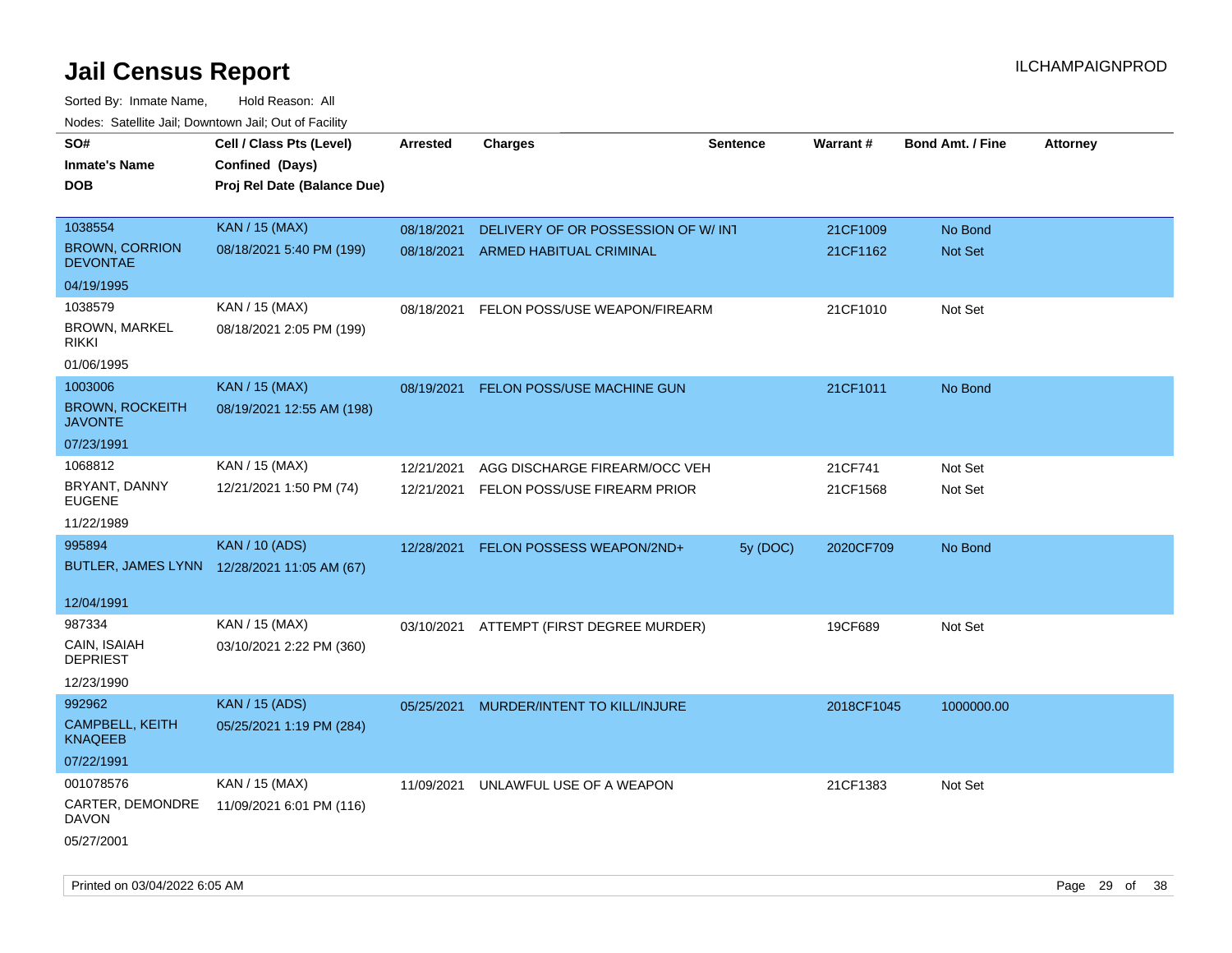| SO#<br><b>Inmate's Name</b><br><b>DOB</b>                      | Cell / Class Pts (Level)<br>Confined (Days)<br>Proj Rel Date (Balance Due) | <b>Arrested</b>                        | <b>Charges</b>                                                                                   | <b>Sentence</b> | Warrant#                             | <b>Bond Amt. / Fine</b>                     | <b>Attorney</b> |
|----------------------------------------------------------------|----------------------------------------------------------------------------|----------------------------------------|--------------------------------------------------------------------------------------------------|-----------------|--------------------------------------|---------------------------------------------|-----------------|
| 1064992<br><b>CARTER, KEJUAN</b><br>JAVONTE                    | <b>KAN / 15 (MAX)</b><br>09/20/2021 11:42 PM (166)                         | 09/20/2021                             | ARMED VIOLENCE/CATEGORY I                                                                        |                 | 21CF1137                             | <b>Not Set</b>                              |                 |
| 06/27/1998<br>001078729<br>CARTER, TROY<br>DEMON<br>01/02/2004 | KAN / 15 (ADS)<br>01/02/2022 10:29 AM (62)                                 | 01/02/2022                             | MURDER/INTENT TO KILL/INJURE                                                                     |                 | 20CF396                              | 1000000.00                                  |                 |
| 001078461<br>COLE, ERIC JOSE<br>01/24/2002                     | <b>KAN / 10 (MED)</b><br>10/08/2021 12:25 AM (148)                         | 10/07/2021<br>10/07/2021<br>10/08/2021 | AGG UNLAWFUL USE WEAPON/PERSON<br>AGG DOMESTIC BATTERY/STRANGLE<br>HARASS WITNESS/FAMILY MBR/REP |                 | 2021CF1209<br>2021CF1208<br>21CF1218 | No Bond<br><b>Not Set</b><br><b>Not Set</b> |                 |
| 1048488<br>COLSON, WAYNE<br><b>ARTHUR, Third</b><br>10/14/1995 | KAN / 10 (ADS)<br>12/30/2021 8:27 AM (65)                                  | 12/30/2021                             | ARMED VIOLENCE/CATEGORY I                                                                        |                 | 2022CF4                              | Not Set                                     |                 |
| 57733<br><b>CRAIG, ANTOINE</b><br>DARRELL<br>10/09/1982        | <b>KAN / 15 (SPH)</b><br>02/25/2020 4:08 PM (739)                          | 02/25/2020<br>02/25/2020               | <b>HOMICIDE</b><br>FELON POSS/USE WEAPON/FIREARM                                                 |                 | 2020-CF250<br>19CF-1827              | 2000000.00<br>80000.00                      |                 |
| 001077939<br>CROSS, PATRICK<br><b>DONTRELLE</b><br>11/07/2001  | KAN / 10 (MED)<br>05/10/2021 7:31 PM (299)                                 | 05/10/2021<br>06/02/2021               | FIREARM/FOID INVALID/NOT ELIG<br>POSS STOLEN VEHICLE > \$25,000                                  |                 | 21CF526<br>21CF612                   | No Bond<br>Not Set                          |                 |
| 25022<br><b>CRUMP, ROBERT</b><br>ANTHONY<br>02/06/1966         | EHD / 10 (ADS)<br>02/17/2022 11:48 AM (16)<br>5/14/2022 (0.00)             | 02/17/2022                             | AGG DUI/2/PASS <16                                                                               |                 | 2021CF560                            | No Bond                                     |                 |
| 1061304<br>DORRIS, KEMION<br>DAETOCE<br>11/19/1997             | KAN / 15 (MAX)<br>10/11/2021 7:30 PM (145)                                 | 10/11/2021<br>10/11/2021<br>10/11/2021 | ARMED HABITUAL CRIMINAL<br>ARMED HABITUAL CRIMINAL<br><b>HOME INVASION/FIREARM</b>               |                 | 21CF1226<br>21CF1227<br>21CF1228     | No Bond<br>No Bond<br>No Bond               |                 |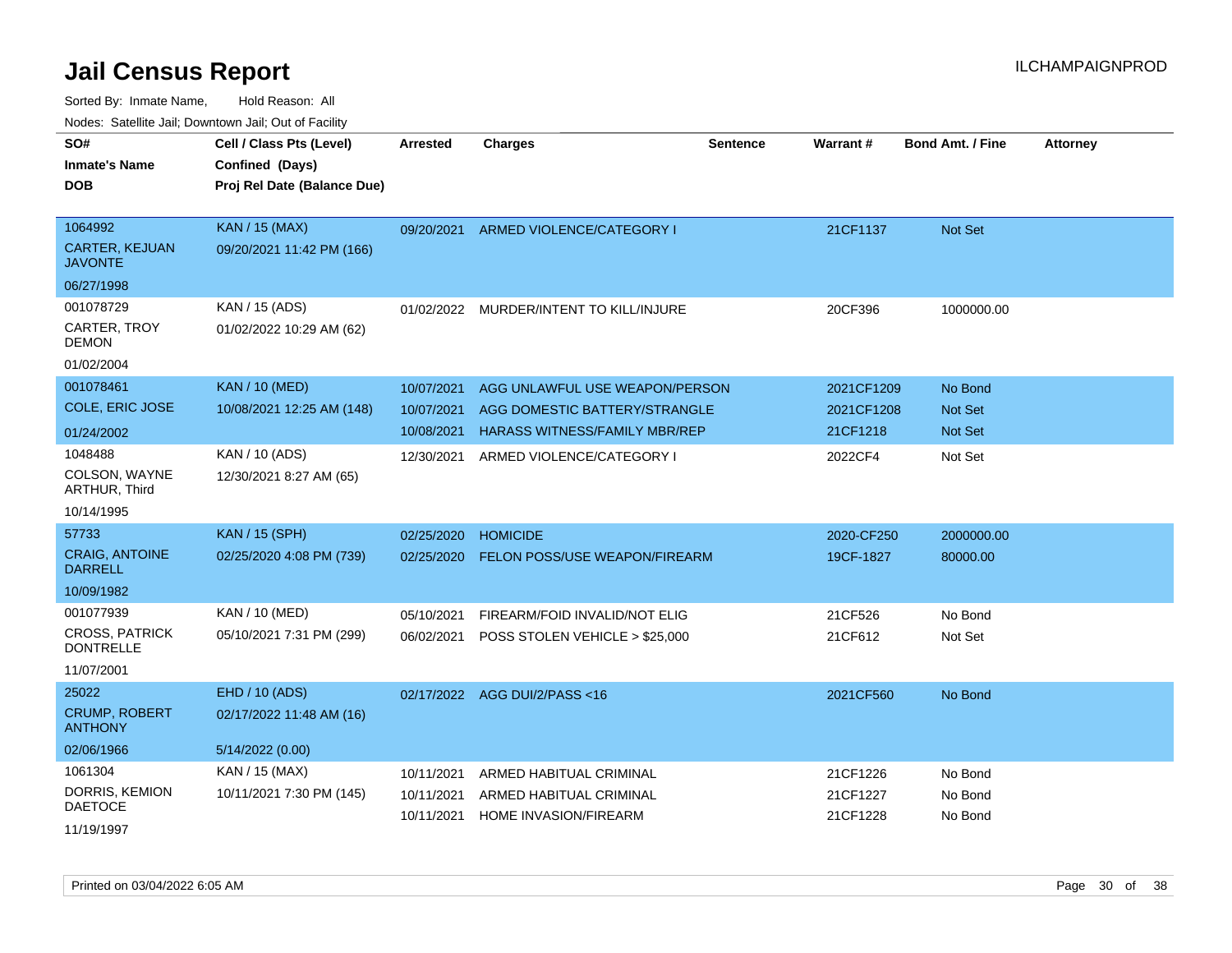| SO#                                        | Cell / Class Pts (Level)                      | <b>Arrested</b> | <b>Charges</b>                            | <b>Sentence</b> | <b>Warrant#</b> | <b>Bond Amt. / Fine</b> | <b>Attorney</b> |
|--------------------------------------------|-----------------------------------------------|-----------------|-------------------------------------------|-----------------|-----------------|-------------------------|-----------------|
| <b>Inmate's Name</b>                       | Confined (Days)                               |                 |                                           |                 |                 |                         |                 |
| <b>DOB</b>                                 | Proj Rel Date (Balance Due)                   |                 |                                           |                 |                 |                         |                 |
|                                            |                                               |                 |                                           |                 |                 |                         |                 |
| 1059194                                    | <b>EHD</b>                                    | 02/08/2022      | DRIVING ON SUSPENDED LICENSE              |                 | 2019TR10596     | <b>Not Set</b>          |                 |
| <b>ELAM, NICKOLAS</b><br><b>VONTRELL</b>   | 02/08/2022 10:13 AM (25)                      |                 |                                           |                 |                 |                         |                 |
| 10/23/1990                                 | 3/9/2022 (0.00)                               |                 |                                           |                 |                 |                         |                 |
| 001077363                                  | KAN / 25 (SPH)                                | 10/30/2020      | <b>HOME INVASION/FIREARM</b>              | 10y (DOC)       | 20CF1202        | 500000.00               |                 |
| GARY, DAKOTA<br><b>TREVON</b>              | 10/30/2020 10:41 AM (491)                     |                 |                                           |                 |                 |                         |                 |
| 12/31/2001                                 |                                               |                 |                                           |                 |                 |                         |                 |
| 1013012                                    | <b>KAN / 15 (MAX)</b>                         | 07/08/2021      | <b>FELON POSS/USE FIREARM PRIOR</b>       |                 | 21CF798         | Not Set                 |                 |
| GARY, XAVIER LAMAR                         | 07/08/2021 9:24 AM (240)                      | 07/08/2021      | ATTEMPT (FIRST DEGREE MURDER)             |                 | 2021CF790       | 1000000.00              |                 |
|                                            |                                               |                 | 07/08/2021 FELON POSS/USE FIREARM PRIOR   |                 | 2020CF650       | 25000.00                |                 |
| 12/14/1991                                 |                                               |                 |                                           |                 |                 |                         |                 |
| 952666                                     | <b>EHD</b>                                    | 01/25/2022      | DRIVING ON REVOKED LICENSE                |                 | 2021TR175       | Not Set                 |                 |
| Junior                                     | GILL, MICHAEL LAMAR, 01/25/2022 10:05 AM (39) |                 |                                           |                 |                 |                         |                 |
| 12/07/1986                                 | 3/10/2022 (0.00)                              |                 |                                           |                 |                 |                         |                 |
| 1065946                                    | <b>KAN / 10 (MED)</b>                         | 09/04/2021      | AGG BATTERY/DISCHARGE FIREARM             |                 | 21CF1057        | 750000.00               |                 |
| <b>GODBOLT, DESMOND</b><br><b>DEVONTAE</b> | 09/04/2021 1:17 AM (182)                      | 09/04/2021      | <b>RESIST/OBSTRUCTING A PEACE OFFICEF</b> |                 | 21CM407         | Not Set                 |                 |
| 11/15/1997                                 |                                               |                 |                                           |                 |                 |                         |                 |
| 1070118                                    | KAN / 15 (MAX)                                | 08/31/2021      | AGGRAVATED DOMESTIC BATTERY               |                 | 21CF1049        | No Bond                 |                 |
| <b>GRAHAM, CORTEZ</b><br>LAMON             | 08/31/2021 9:32 PM (186)                      | 09/02/2021      | PROBATION VIOLATION                       |                 | 21CF55          | Not Set                 |                 |
| 03/31/1976                                 |                                               |                 |                                           |                 |                 |                         |                 |
| 1076506                                    | <b>KAN / 15 (MAX)</b>                         | 09/17/2021      | AGG UUW/PERSON/CM THREAT VIOL             |                 | 21CF1131        | Not Set                 |                 |
|                                            | GRAY, JAMARH EMERE 09/17/2021 10:41 AM (169)  | 09/20/2021      | <b>DOMESTIC BATTERY</b>                   |                 | 21CM430         | Not Set                 |                 |
|                                            |                                               |                 |                                           |                 |                 |                         |                 |
| 06/21/2003                                 |                                               |                 |                                           |                 |                 |                         |                 |
| 1055117                                    | <b>EHD</b>                                    | 02/15/2022      | AGG BATTERY/PUBLIC PLACE                  |                 | 2021CM47        | Not Set                 |                 |
| GREAM, JOHN<br>ROBERT LEE                  | 02/15/2022 10:44 AM (18)                      |                 |                                           |                 |                 |                         |                 |
| 08/23/1996                                 | 6/13/2022 (0.00)                              |                 |                                           |                 |                 |                         |                 |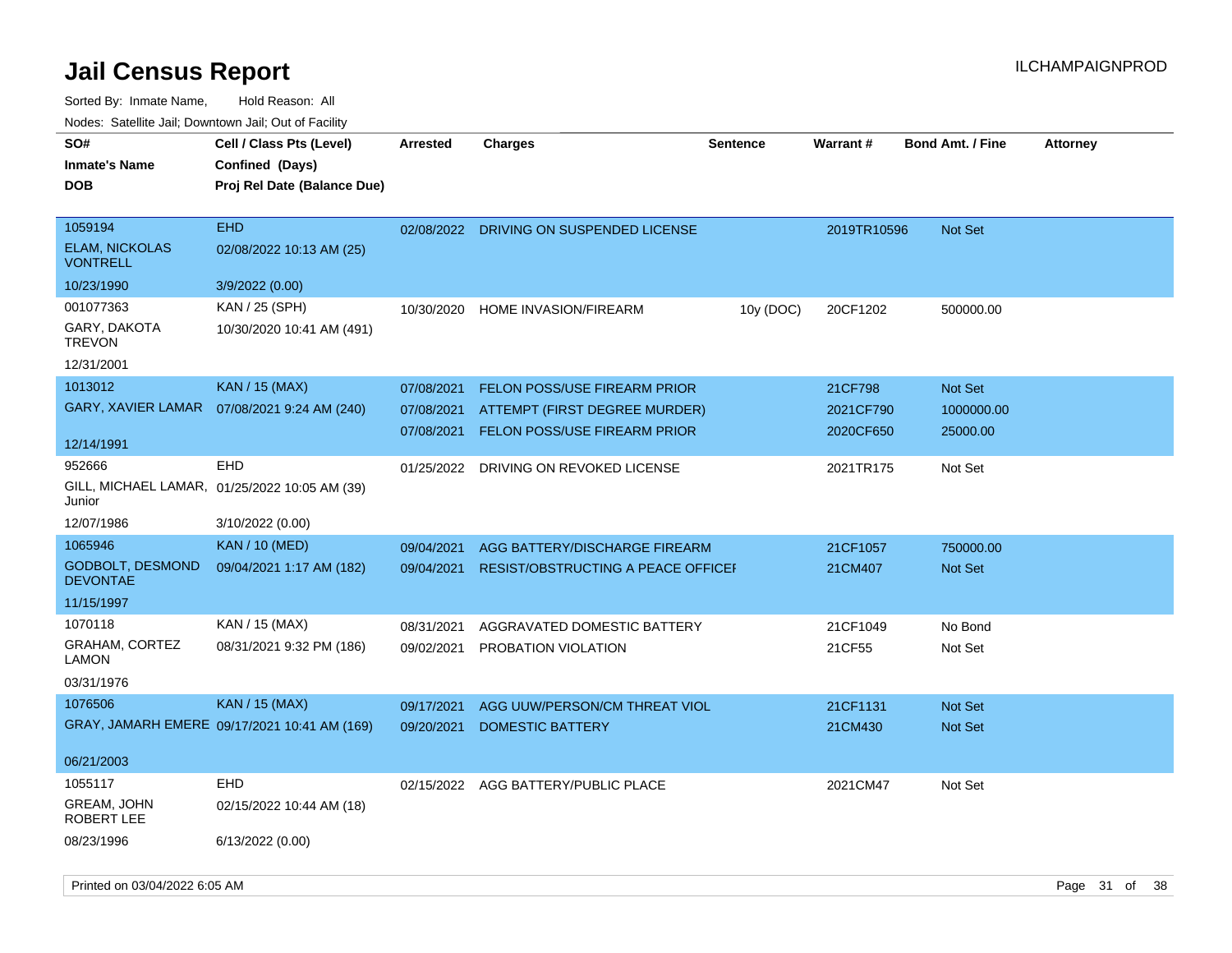Sorted By: Inmate Name, Hold Reason: All Nodes: Satellite Jail; Downtown Jail; Out of Facility

| SO#<br><b>Inmate's Name</b><br><b>DOB</b>                     | Cell / Class Pts (Level)<br>Confined (Days)<br>Proj Rel Date (Balance Due) | <b>Arrested</b>                        | <b>Charges</b>                                                                                 | <b>Sentence</b>      | Warrant#                         | <b>Bond Amt. / Fine</b>          | <b>Attorney</b> |
|---------------------------------------------------------------|----------------------------------------------------------------------------|----------------------------------------|------------------------------------------------------------------------------------------------|----------------------|----------------------------------|----------------------------------|-----------------|
| 1037683<br><b>HARRISON, HAROLD</b><br><b>RAY</b>              | <b>EHD</b><br>02/23/2022 10:01 AM (10)                                     | 02/23/2022<br>02/23/2022 AGG DUI/3     | AGG DUI/LIC SUSP OR REVOKED                                                                    |                      | 2020CF350<br>2020CF1351          | Not Set<br>Not Set               |                 |
| 11/30/1963                                                    | 5/22/2022 (0.00)                                                           |                                        |                                                                                                |                      |                                  |                                  |                 |
| 1045186                                                       | KAN / 15 (MAX)                                                             | 08/16/2021                             | ARMED VIOLENCE/CATEGORY I                                                                      |                      | 21CF934                          | 1000000.00                       |                 |
| <b>HOLBROOK, JOHNNIE</b><br><b>MATHIS</b><br>07/19/1996       | 08/16/2021 11:07 AM (201)                                                  | 08/16/2021<br>08/16/2021               | FELON POSS/USE WEAPON/FIREARM<br>AGG FLEEING POLICE/21 MPH OVER                                |                      | 19CF968<br>21CF988               | Not Set<br>Not Set               |                 |
|                                                               |                                                                            | 08/16/2021                             | FELON POSS/USE WEAPON/FIREARM                                                                  |                      | 21CF989                          | Not Set                          |                 |
| 972300<br><b>HOLT, MICHAEL</b><br><b>TERRELL</b>              | <b>KAN / 10 (MED)</b><br>12/22/2021 8:36 AM (73)                           | 12/22/2021<br>12/22/2021               | <b>RESIDENTIAL BURGLARY</b><br>AGG CRIM SEX ABUSE/VICTIM <9                                    |                      | 18CF1691<br>19CF1277             | 25000.00<br>250000.00            |                 |
| 12/25/1989                                                    |                                                                            |                                        |                                                                                                |                      |                                  |                                  |                 |
| 001078146<br>HUNT, TEIGAN<br><b>JAZAIREO</b>                  | KAN / 15 (MAX)<br>07/09/2021 12:41 PM (239)                                | 07/09/2021<br>07/09/2021               | AGG BATTERY/DISCHARGE FIREARM<br>ARMED ROBBERY/ARMED W/FIREARM                                 |                      | 21CF795<br>21CF806               | 1000000.00<br>Not Set            |                 |
| 05/14/2003                                                    |                                                                            |                                        |                                                                                                |                      |                                  |                                  |                 |
| 989743<br><b>JACKSON, STEVE</b><br><b>ALLEN</b><br>06/04/1991 | <b>KAN / 15 (ADS)</b><br>04/13/2021 2:45 AM (326)                          | 04/13/2021                             | AGGRAVATED DOMESTIC BATTERY                                                                    |                      | 21CF399                          | Not Set                          |                 |
| 001078788<br>08/07/1987                                       | KAN / 5 (ADS)<br>JOHNSON, BRENTON Z 01/21/2022 8:33 PM (43)                |                                        | 01/21/2022 AGGRAVATED BATTERY                                                                  |                      | 22CF93                           | Not Set                          |                 |
| 001078401<br><b>KNIGHT, ERIC Junior</b>                       | <b>KAN / 10 (ADS)</b><br>09/19/2021 7:32 PM (167)                          | 09/19/2021                             | UNLAWFUL VEHICULAR INVASION                                                                    | 3y/6m (DOC) 21CF1134 |                                  | Not Set                          |                 |
| 07/11/1991                                                    |                                                                            |                                        |                                                                                                |                      |                                  |                                  |                 |
| 1064445<br>LARUE, TERENCE<br><b>TRAMEL</b><br>12/23/1998      | KAN / 15 (MAX)<br>04/23/2021 11:18 AM (316)                                | 04/23/2021<br>04/23/2021<br>04/23/2021 | AGG DISCHARGE FIREARM/OCC VEH<br>POSSESS 15<100 GRAMS COCAINE<br>FELON POSS/USE FIREARM/PAROLE |                      | 2021CF295<br>19CF1052<br>21CF899 | 500000.00<br>10000.00<br>Not Set |                 |

Printed on 03/04/2022 6:05 AM Page 32 of 38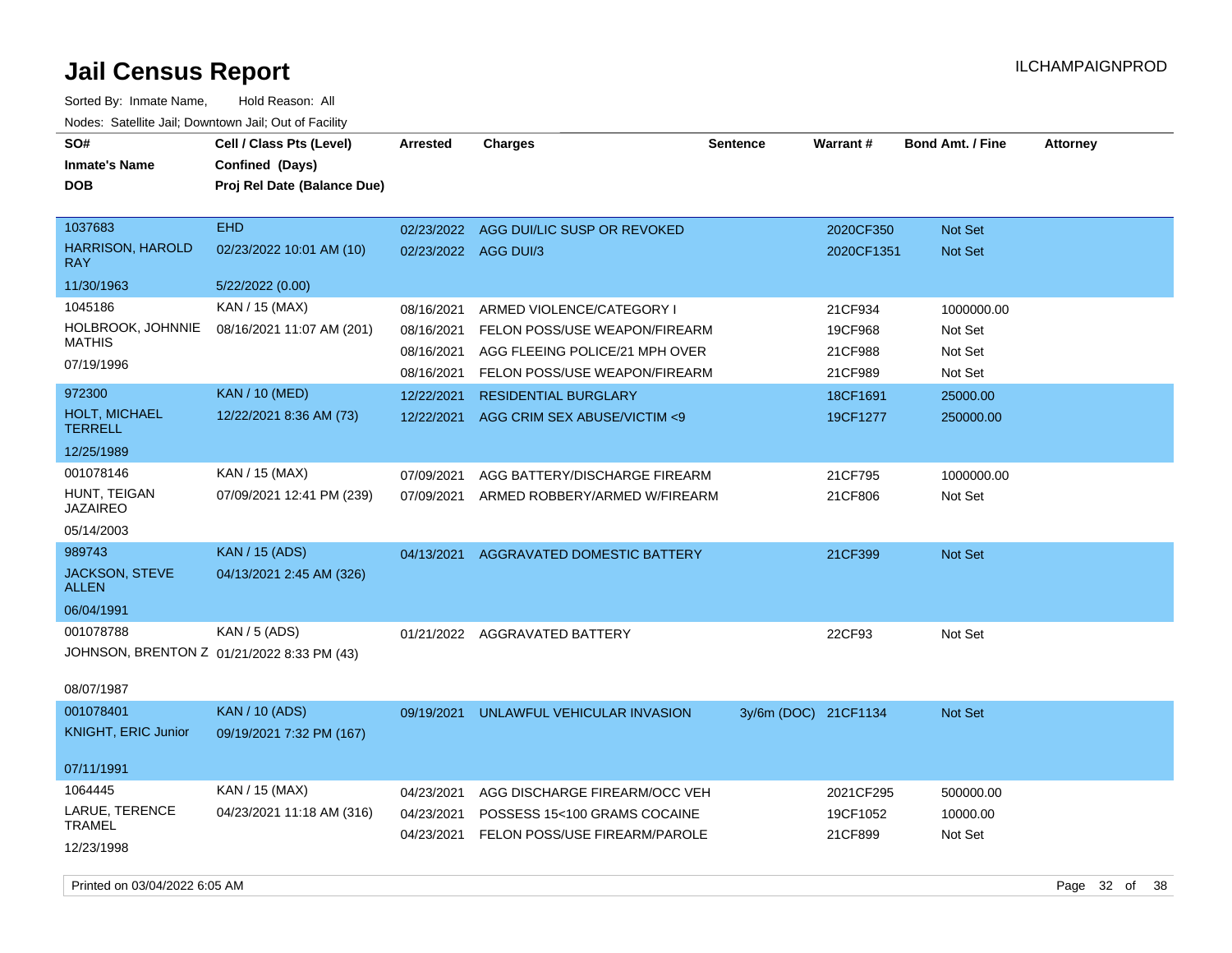| SO#<br><b>Inmate's Name</b><br><b>DOB</b>                  | Cell / Class Pts (Level)<br>Confined (Days)<br>Proj Rel Date (Balance Due) | Arrested                 | <b>Charges</b>                                        | <b>Sentence</b> | Warrant#             | <b>Bond Amt. / Fine</b> | <b>Attorney</b> |
|------------------------------------------------------------|----------------------------------------------------------------------------|--------------------------|-------------------------------------------------------|-----------------|----------------------|-------------------------|-----------------|
| 001078237<br>LAWS, TERON<br><b>RAMONTE</b>                 | <b>KAN / 15 (ADS)</b><br>08/03/2021 6:29 PM (214)                          | 08/03/2021               | AGG DISCHARGE FIREARM/OCC VEH                         |                 | 21CF928              | No Bond                 |                 |
| 04/03/2001                                                 |                                                                            |                          |                                                       |                 |                      |                         |                 |
| 001078470<br>LEE, AMAHRION<br><b>JA'MERE</b>               | KAN / 15 (MAX)<br>10/10/2021 1:23 PM (146)                                 | 10/10/2021               | MURDER/INTENT TO KILL/INJURE                          |                 | 21CF1221             | Not Set                 |                 |
| 11/05/2002                                                 |                                                                            |                          |                                                       |                 |                      |                         |                 |
| 56792<br>LILLARD, LAWRENCE<br><b>TYRONE</b>                | <b>KAN / 10 (MED)</b><br>02/02/2021 2:11 PM (396)                          | 02/02/2021<br>02/22/2021 | ARMED HABITUAL CRIMINAL<br>DRIVING ON REVOKED LICENSE |                 | 2021CF141<br>21TR426 | 500000.00<br>5000.00    |                 |
| 10/20/1982                                                 |                                                                            |                          |                                                       |                 |                      |                         |                 |
| 1031656<br>LOVE, DARANIECE                                 | EHD<br>03/01/2022 9:23 AM (4)                                              | 03/01/2022               | CRIM DMG/GOVT PROP/<\$500                             |                 | 2021CF604            | Not Set                 |                 |
| 04/10/1988                                                 | 3/13/2022 (0.00)                                                           |                          |                                                       |                 |                      |                         |                 |
| 40877<br>MABRY-HALL,<br><b>REBECCA SUE</b><br>03/21/1971   | <b>EHD</b><br>02/01/2022 9:32 AM (32)<br>5/1/2022 (0.00)                   | 02/01/2022 AGG DUI/3     |                                                       |                 | 2020CF986            | <b>Not Set</b>          |                 |
| 001078575                                                  | KAN / 10 (MED)                                                             | 11/09/2021               | <b>GUNRUNNING</b>                                     |                 | 21CF1330             | 750000.00               |                 |
| MCLAURIN, KEYON A<br>11/19/2002                            | 11/09/2021 12:41 PM (116)                                                  |                          |                                                       |                 |                      |                         |                 |
| 1011046<br><b>MILES, DARRION</b><br><b>ANTONIO KEVONTA</b> | <b>KAN / 15 (ADS)</b><br>04/11/2021 12:46 AM (328)                         |                          | 04/10/2021 ATTEMPT (FIRST DEGREE MURDER)              |                 | 21CF392              | <b>Not Set</b>          |                 |
| 03/18/1990                                                 |                                                                            |                          |                                                       |                 |                      |                         |                 |
| 001078712<br>MONTGOMERY,<br>RASHARD MYKI                   | KAN / 10 (MED)<br>12/23/2021 4:27 PM (72)                                  | 12/23/2021               | AGG DISCH FIREARM/1ST AID PERS                        |                 | 21CF1581             | Not Set                 |                 |
| 11/05/2001                                                 |                                                                            |                          |                                                       |                 |                      |                         |                 |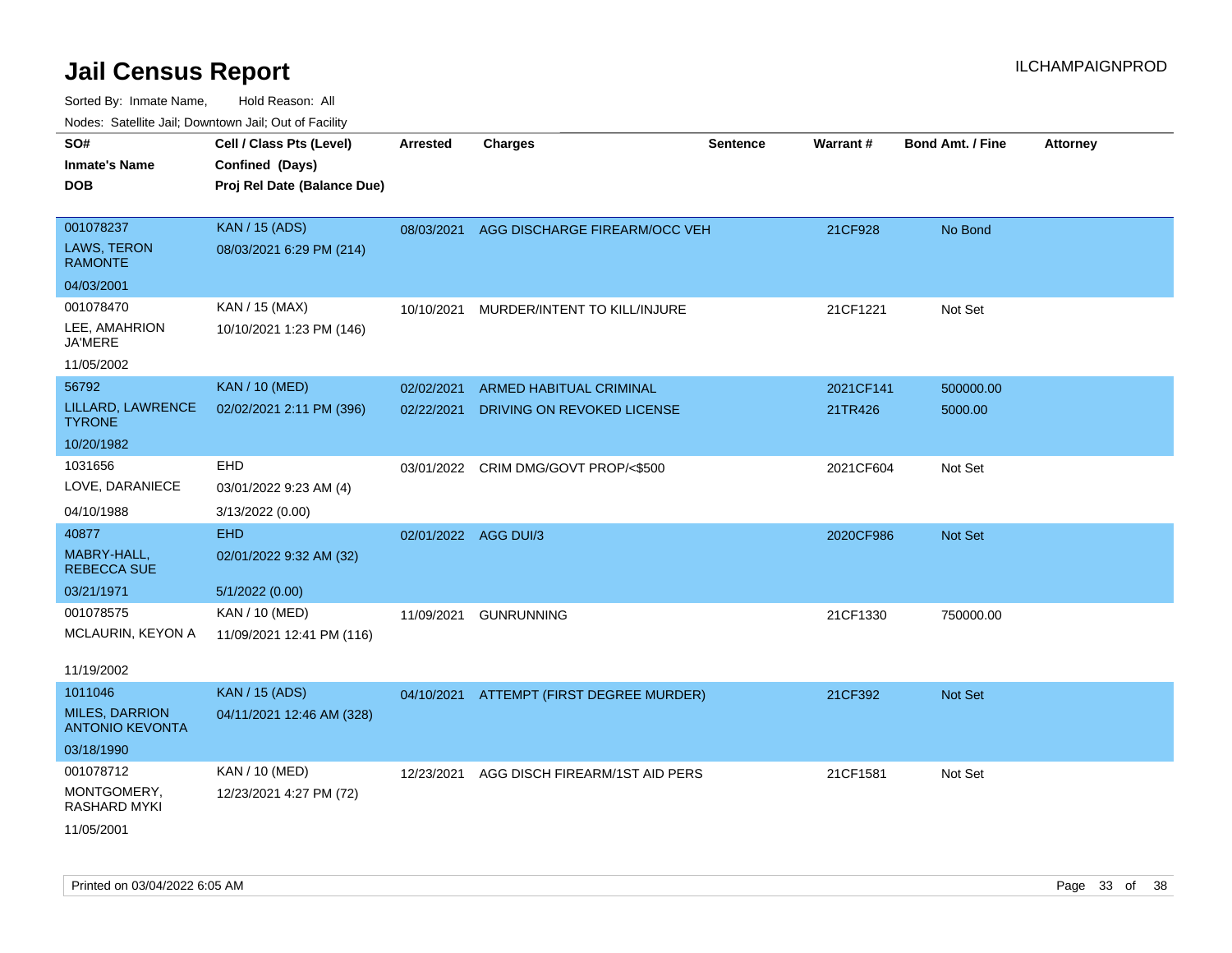| rouce. Calcinic Jan, Downtown Jan, Out or Facility |                                               |                    |                                          |          |             |                         |                 |
|----------------------------------------------------|-----------------------------------------------|--------------------|------------------------------------------|----------|-------------|-------------------------|-----------------|
| SO#<br><b>Inmate's Name</b>                        | Cell / Class Pts (Level)<br>Confined (Days)   | <b>Arrested</b>    | <b>Charges</b>                           | Sentence | Warrant#    | <b>Bond Amt. / Fine</b> | <b>Attorney</b> |
| DOB                                                | Proj Rel Date (Balance Due)                   |                    |                                          |          |             |                         |                 |
| 1026477                                            | <b>KAN / 15 (ADS)</b>                         | 09/21/2021         | AGG DISCHARGE FIREARM/OCC VEH            |          | 21CF1138    | <b>Not Set</b>          |                 |
| NEWBILL, DEVONTRE<br>LAMONT                        | 09/21/2021 2:27 AM (165)                      | 09/22/2021         | <b>PROBATION VIOLATION</b>               |          | 20CF577     | Not Set                 |                 |
| 11/22/1993                                         |                                               |                    |                                          |          |             |                         |                 |
| 1072907                                            | <b>KAN</b>                                    | 07/14/2021         | ATTEMPT (FIRST DEGREE MURDER)            |          | 2021-CF-832 | 2000000.00              |                 |
|                                                    | NIKOLAEV, YEVGENIY 07/14/2021 10:10 PM (234)  | 07/14/2021         | CRIMINAL DAMAGE <\$500/SCHOOL            |          | 2021CF840   | 5000.00                 |                 |
| 10/06/1983                                         |                                               |                    |                                          |          |             |                         |                 |
| 001078558                                          | <b>KAN / 10 (MED)</b>                         | 11/03/2021         | UNLAWFUL USE OF A WEAPON                 |          | 21CF1352    | <b>Not Set</b>          |                 |
| PARRISH, DOMINIC<br><b>WALTER</b>                  | 11/03/2021 1:25 PM (122)                      |                    |                                          |          |             |                         |                 |
| 08/23/2001                                         |                                               |                    |                                          |          |             |                         |                 |
| 001078063                                          | KAN / 15 (MAX)                                | 06/15/2021         | AGG CRIM SEX ASSAULT/WEAPON              |          | 2021CF678   | 1000000.00              |                 |
|                                                    | PERRY, ROBERT Junior 06/15/2021 4:37 PM (263) | 06/15/2021         | <b>ROBBERY</b>                           |          | 2021CF159   | 25000.00                |                 |
| 12/21/1990                                         |                                               |                    |                                          |          |             |                         |                 |
| 1008308                                            | <b>KAN / 10 (ADS)</b>                         | 01/30/2022 ASSAULT |                                          |          | 19CM364     | 4000.00                 |                 |
| PETTIGREW, MARIO<br><b>TRAVINIO</b>                | 01/30/2022 6:15 AM (34)                       |                    | 01/30/2022 AGG BTRY/GREAT BOD HARM/60+   |          | 22CF131     | No Bond                 |                 |
| 08/11/1992                                         |                                               |                    |                                          |          |             |                         |                 |
| 37559                                              | <b>EHD</b>                                    |                    | 01/12/2022 DRIVING ON REVOKED LICENSE    |          | 2021TR2685  | Not Set                 |                 |
| PICKENS, DAVID<br>EUGENE                           | 01/12/2022 10:16 AM (52)                      |                    |                                          |          |             |                         |                 |
| 02/01/1973                                         | 3/12/2022 (0.00)                              |                    |                                          |          |             |                         |                 |
| 001078799                                          | <b>KAN / 10 (MED)</b>                         |                    | 01/27/2022 FIREARM/FOID INVALID/NOT ELIG |          | 22CF116     | <b>Not Set</b>          |                 |
| PURNELL, MARKISE<br><b>MONROE</b>                  | 01/27/2022 9:50 AM (37)                       |                    |                                          |          |             |                         |                 |
| 07/13/2002                                         |                                               |                    |                                          |          |             |                         |                 |
| 001077614                                          | KAN / 15 (MAX)                                |                    | 01/17/2021 ATTEMPT (FIRST DEGREE MURDER) |          | 21CF66      | Not Set                 |                 |
| <b>DEVON</b>                                       | ROBINSON, DONTRELL 01/17/2021 3:08 PM (412)   |                    |                                          |          |             |                         |                 |
| 09/22/2002                                         |                                               |                    |                                          |          |             |                         |                 |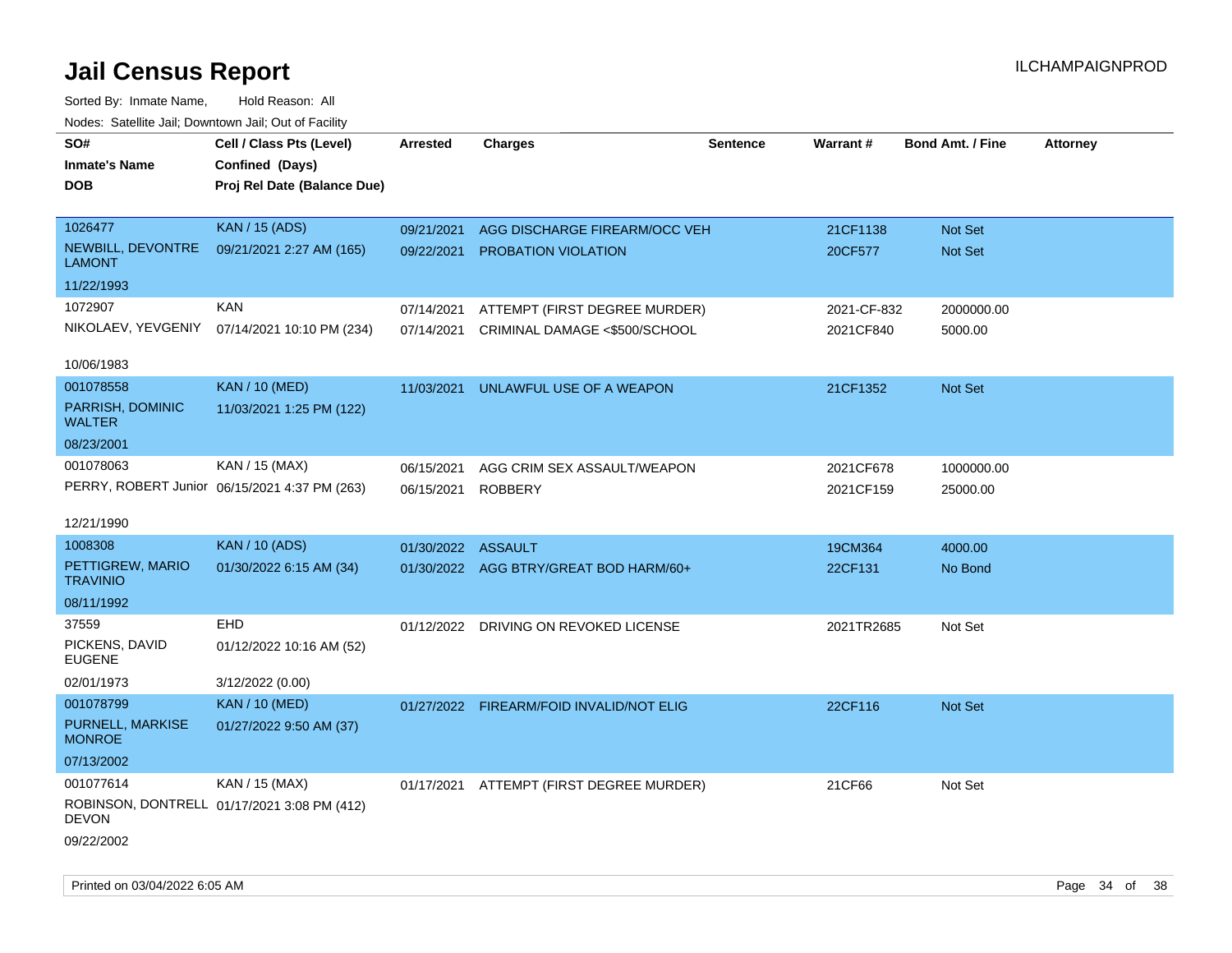| SO#<br><b>Inmate's Name</b><br><b>DOB</b>                      | Cell / Class Pts (Level)<br>Confined (Days)<br>Proj Rel Date (Balance Due) | <b>Arrested</b>                                                    | <b>Charges</b>                                                                                                                              | <b>Sentence</b> | Warrant#                                                            | <b>Bond Amt. / Fine</b>                                      | <b>Attorney</b> |
|----------------------------------------------------------------|----------------------------------------------------------------------------|--------------------------------------------------------------------|---------------------------------------------------------------------------------------------------------------------------------------------|-----------------|---------------------------------------------------------------------|--------------------------------------------------------------|-----------------|
| 1061216<br><b>RUNGE, ANDRE</b><br><b>MARSEAN</b><br>12/05/1997 | <b>KAN / 10 (MED)</b><br>06/22/2021 4:42 PM (256)                          | 06/22/2021                                                         | <b>HOME INVASION/FIREARM</b>                                                                                                                |                 | 21CF727                                                             | Not Set                                                      |                 |
| 650295<br>SANDAGE, JERALD<br><b>EUGENE</b><br>06/07/1971       | PIA / 50 (MAX)<br>04/22/2020 6:30 AM (682)                                 | 04/22/2020<br>04/22/2020<br>04/22/2020<br>04/22/2020<br>04/22/2020 | CRIMINAL SEXUAL ASSAULT<br><b>CRIMINAL SEXUAL ASSAULT</b><br><b>CRIMINAL SEXUAL ABUSE</b><br>CRIMINAL SEXUAL ASSAULT<br>OFFICIAL MISCONDUCT |                 | 2020-CF407<br>2020-CF408<br>2020-CF409<br>2020-CF410<br>2019-CF1811 | 750000.00<br>750000.00<br>750000.00<br>750000.00<br>25000.00 |                 |
| 59178<br><b>SANDERS, MICHAEL</b><br>JEAN<br>12/22/1967         | <b>KAN / 15 (MAX)</b><br>12/13/2021 4:17 PM (82)                           | 12/13/2021                                                         | AGG DISCHARGE FIREARM/OCC VEH                                                                                                               |                 | 21CF1274                                                            | 1500000.00                                                   |                 |
| 001078704<br>SHORTER, JAQUAN<br><b>MAURICE</b><br>10/08/1998   | KAN / 15 (MAX)<br>12/23/2021 1:23 AM (72)                                  | 12/21/2021                                                         | MURDER/INTENT TO KILL/INJURE                                                                                                                |                 | 21CF1575                                                            | Not Set                                                      |                 |
| 1062194<br>SIMMONS, MICHAEL<br><b>JAMAL</b><br>11/03/1997      | <b>KAN / 15 (MAX)</b><br>02/27/2020 1:11 PM (737)                          | 02/27/2020<br>09/23/2020                                           | MURDER/OTHER FORCIBLE FELONY<br>AGG BATTERY/DISCHARGE FIREARM                                                                               |                 | 20CF-247<br>20CF1061                                                | 1000000.00<br><b>Not Set</b>                                 |                 |
| 001078115<br>SMITH, JAMES<br>NASHAUN, Junior<br>09/18/2000     | KAN / 15 (MAX)<br>07/01/2021 2:44 PM (247)                                 | 07/01/2021                                                         | ARMED VIOLENCE/CATEGORY I                                                                                                                   | 5y (DOC)        | 21CF772                                                             | Not Set                                                      |                 |
| 001077868<br>SPEARMENT,<br><b>KENTRELL</b><br>01/21/2002       | <b>KAN / 15 (MAX)</b><br>04/21/2021 9:48 PM (318)                          | 04/21/2021<br>08/19/2021                                           | ARMED ROBBERY/ARMED W/FIREARM<br><b>FLEEING/ATTEMPT ELUDE OFFICER</b>                                                                       |                 | 21CF445<br>2021TR1053                                               | Not Set<br>1000.00                                           |                 |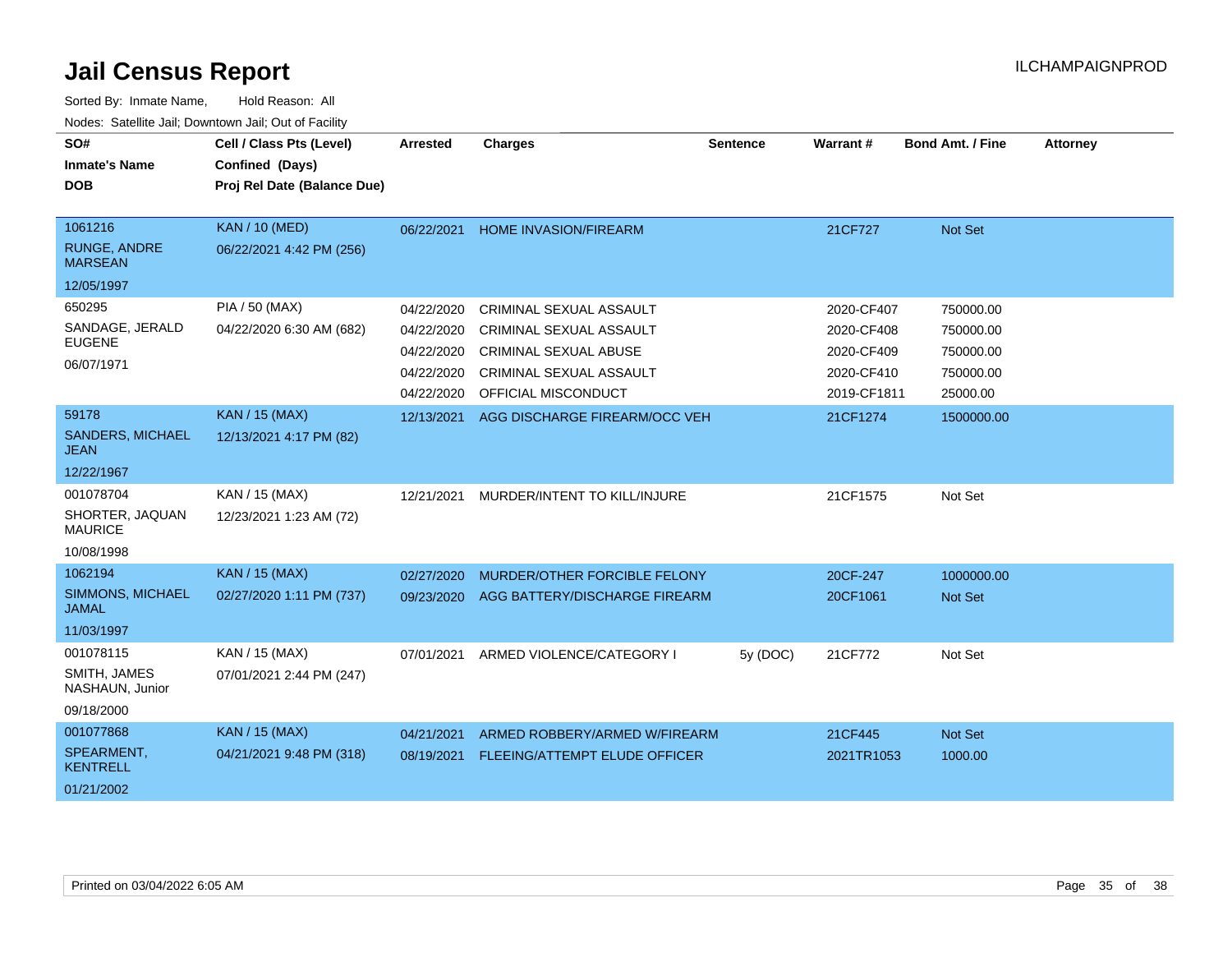| SO#                               | Cell / Class Pts (Level)                      | Arrested   | <b>Charges</b>                            | <b>Sentence</b> | Warrant#   | <b>Bond Amt. / Fine</b> | <b>Attorney</b> |
|-----------------------------------|-----------------------------------------------|------------|-------------------------------------------|-----------------|------------|-------------------------|-----------------|
| <b>Inmate's Name</b>              | Confined (Days)                               |            |                                           |                 |            |                         |                 |
| <b>DOB</b>                        | Proj Rel Date (Balance Due)                   |            |                                           |                 |            |                         |                 |
|                                   |                                               |            |                                           |                 |            |                         |                 |
| 11979                             | <b>EHD</b>                                    |            | 01/11/2022 AGG FLEEING POLICE/21 MPH OVER |                 | 2021CF629  | Not Set                 |                 |
| <b>STARK, JACK LYNN</b>           | 01/11/2022 10:13 AM (53)                      |            |                                           |                 |            |                         |                 |
| 12/31/1955                        | 4/9/2022 (0.00)                               |            |                                           |                 |            |                         |                 |
| 001077854                         | <b>EHD</b>                                    | 09/15/2021 | DRIVING RVK/SUSP DUI/SSS 4-9              |                 | 2021CF306  | Not Set                 |                 |
| STUKINS, DANNY RAY                | 09/15/2021 10:17 AM (171)                     |            |                                           |                 |            |                         |                 |
| 07/05/1985                        | 3/13/2022 (0.00)                              |            |                                           |                 |            |                         |                 |
| 1043842                           | <b>EHD</b>                                    |            | 03/02/2022 AGG DUI/NO VALID DL            |                 | 2021CF285  | Not Set                 |                 |
| STURKEY, ROBERT<br><b>LASHAWN</b> | 03/02/2022 10:56 AM (3)                       |            |                                           |                 |            |                         |                 |
| 11/21/1995                        | 3/9/2022 (0.00)                               |            |                                           |                 |            |                         |                 |
| 65920                             | KAN / 15 (MAX)                                | 12/21/2021 | ARMED ROBBERY/ARMED W/FIREARM             |                 | 21CF1543   | 100000.00               |                 |
| TAPSCOTT,<br><b>CORNELIUS</b>     | 12/21/2021 10:57 PM (74)                      |            |                                           |                 |            |                         |                 |
| 07/14/1985                        |                                               |            |                                           |                 |            |                         |                 |
| 1046632                           | <b>KAN / 15 (MAX)</b>                         |            | 09/14/2021 ARMED VIOLENCE/CATEGORY II     |                 | 21CF912    | 750000.00               |                 |
|                                   | TATE, JAVON MARQUIS 09/14/2021 12:10 PM (172) |            |                                           |                 |            |                         |                 |
| 08/10/1996                        |                                               |            |                                           |                 |            |                         |                 |
| 1033031                           | KAN / 15 (MAX)                                | 08/19/2020 | *AGG BATTERY W/FIREARM/PERSON             |                 | 2020-CF923 | 500000.00               |                 |
| TOMS, ANDREW<br><b>CHUCKY</b>     | 08/19/2020 5:59 PM (563)                      |            |                                           |                 |            |                         |                 |
| 09/28/1978                        |                                               |            |                                           |                 |            |                         |                 |
| 1004142                           | <b>KAN / 15 (MAX)</b>                         | 10/27/2021 | POSSESSION OF METH/15<100GRAMS            |                 | 2021CF1298 | 1500000.00              |                 |
| TOY, KAYON LARENZ                 | 10/22/2021 1:01 PM (134)                      |            |                                           |                 |            |                         |                 |
| 09/12/1991                        |                                               |            |                                           |                 |            |                         |                 |
| 001078386                         | KAN / 10 (MED)                                | 09/14/2021 | POSSESSION OF STOLEN FIREARM              |                 | 2021CF1099 | 250000.00               |                 |
| TURNER, AMARIO                    | 09/14/2021 11:42 PM (172)                     |            |                                           |                 |            |                         |                 |
| 09/23/2002                        |                                               |            |                                           |                 |            |                         |                 |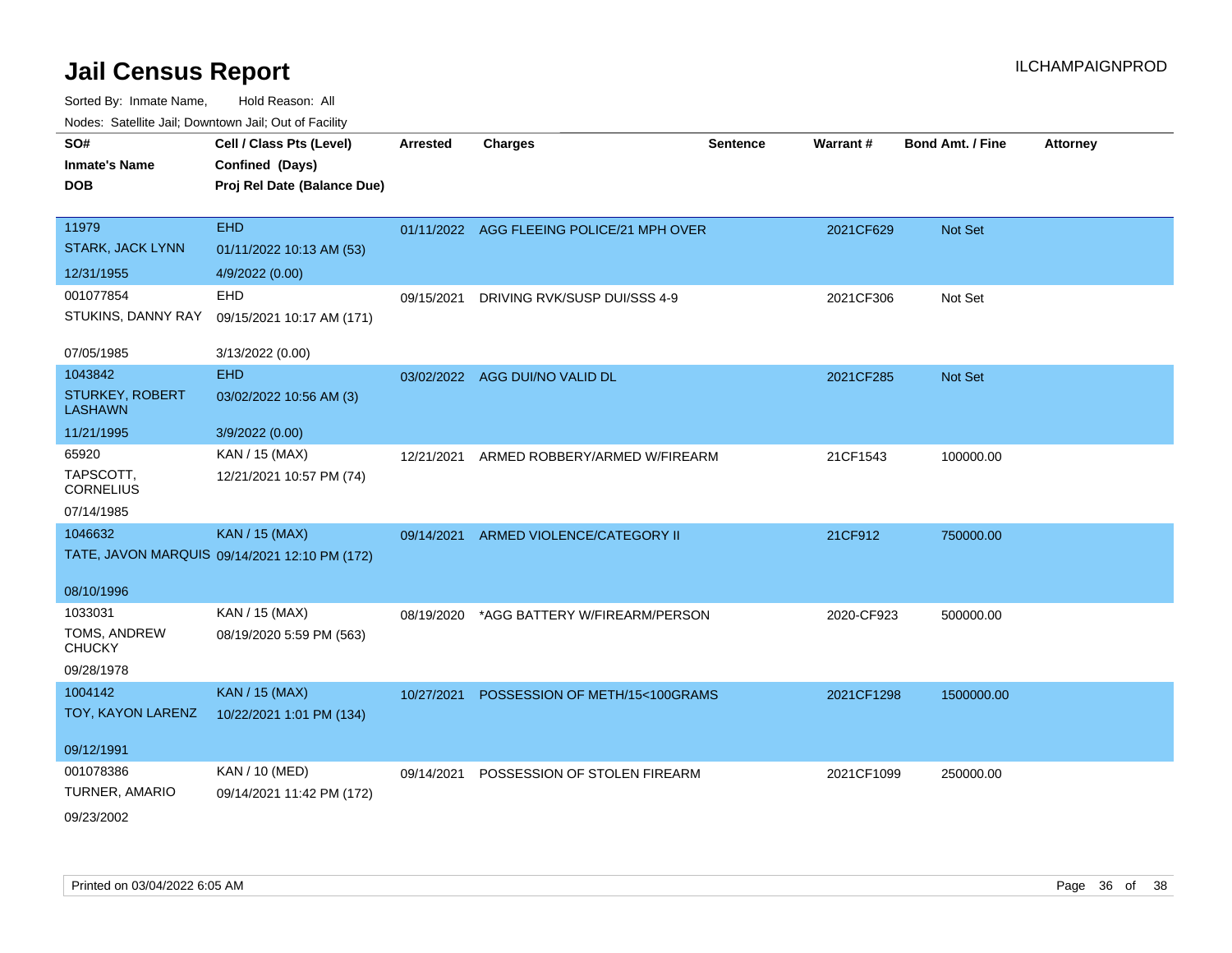Sorted By: Inmate Name, Hold Reason: All

Nodes: Satellite Jail; Downtown Jail; Out of Facility

| SO#<br><b>Inmate's Name</b><br><b>DOB</b><br>1011886<br><b>TURNER, SHAWNTAY</b><br><b>EUGENE</b> | Cell / Class Pts (Level)<br>Confined (Days)<br>Proj Rel Date (Balance Due)<br><b>EHD</b><br>01/12/2022 9:25 AM (52) | <b>Arrested</b>                                      | <b>Charges</b><br>01/12/2022 AGG FLEEING/2+ CON DEVICES                                                                     | <b>Sentence</b> | Warrant#<br>2021CF378                                        | Bond Amt. / Fine<br><b>Not Set</b>         | <b>Attorney</b> |
|--------------------------------------------------------------------------------------------------|---------------------------------------------------------------------------------------------------------------------|------------------------------------------------------|-----------------------------------------------------------------------------------------------------------------------------|-----------------|--------------------------------------------------------------|--------------------------------------------|-----------------|
| 01/09/1992                                                                                       | 3/11/2022 (0.00)                                                                                                    |                                                      |                                                                                                                             |                 |                                                              |                                            |                 |
| 961786<br>WARREN, DESIE<br>ARNEZ<br>04/28/1988                                                   | KAN / 15 (ADS)<br>01/24/2022 7:23 AM (40)                                                                           |                                                      | 01/24/2022 ARMED HABITUAL CRIMINAL                                                                                          |                 | 22CF104                                                      | Not Set                                    |                 |
| 1062558<br><b>WELLS, JIAMANTE</b><br><b>AMORE</b><br>09/02/1995                                  | <b>KAN / 10 (MED)</b><br>10/02/2021 8:29 PM (154)                                                                   | 10/02/2021                                           | FELON POSS/USE WEAPON/FIREARM                                                                                               |                 | 21CF1185                                                     | <b>Not Set</b>                             |                 |
| 1002033                                                                                          | KAN / 15 (MAX)                                                                                                      | 09/08/2021                                           | DRIVING ON SUSPENDED LICENSE                                                                                                |                 | 2019-TR-11944                                                | 5000.00                                    |                 |
| <b>WEST, ANTONIO</b><br><b>DEONTA</b><br>04/15/1992                                              | 09/08/2021 11:01 PM (178)                                                                                           | 09/08/2021<br>09/08/2021<br>09/08/2021<br>09/08/2021 | ARMED ROBBERY/ARMED W/FIREARM<br>AGG UNLAWFUL USE OF WEAPON/VEH<br>OBSTRCT JUSTICE/LEAVE STATE<br>ARMED VIOLENCE/CATEGORY I |                 | 2020-CF-1406<br>2021-CF-AWOW<br>2021-CF-AWOW<br>2021-CF-AWOW | 500000.00<br>Not Set<br>Not Set<br>Not Set |                 |
| 1022068                                                                                          | <b>KAN / 15 (ADS)</b>                                                                                               | 10/10/2021                                           | FELON POSS/USE WEAPON/FIREARM                                                                                               |                 | 21CF1212                                                     | Not Set                                    |                 |
| <b>WILKINS, MICHAEL</b><br><b>CARL</b><br>07/10/1992                                             | 10/10/2021 5:07 AM (146)                                                                                            |                                                      |                                                                                                                             |                 |                                                              |                                            |                 |
| 001078709                                                                                        | KAN / 15 (MAX)                                                                                                      | 12/22/2021                                           | ARMED VIOLENCE/CATEGORY I                                                                                                   |                 | 21CF1586                                                     | Not Set                                    |                 |
| WILLIAMS, DAVID LEE<br>12/18/1989                                                                | 12/22/2021 11:00 AM (73)                                                                                            |                                                      |                                                                                                                             |                 |                                                              |                                            |                 |
| 539662                                                                                           | <b>KAN / 10 (MED)</b>                                                                                               | 08/14/2021                                           | <b>AGGRAVATED BATTERY</b>                                                                                                   |                 | 21CF979                                                      | No Bond                                    |                 |
| <b>WILLIAMS, JAVONTAE</b><br><b>DEMAR</b><br>07/28/1991                                          | 08/14/2021 1:28 AM (203)                                                                                            | 08/14/2021<br>08/14/2021<br>08/14/2021               | AGGRAVATED DOMESTIC BATTERY<br>DOM BTRY/CONTACT/1-2 PRECONV<br><b>CITY OV ARREST</b>                                        |                 | 2020CF1098<br>2021CF770<br>2017OV893                         | 25000.00<br>250000.00                      |                 |
|                                                                                                  |                                                                                                                     |                                                      |                                                                                                                             |                 |                                                              | 1000.00                                    |                 |